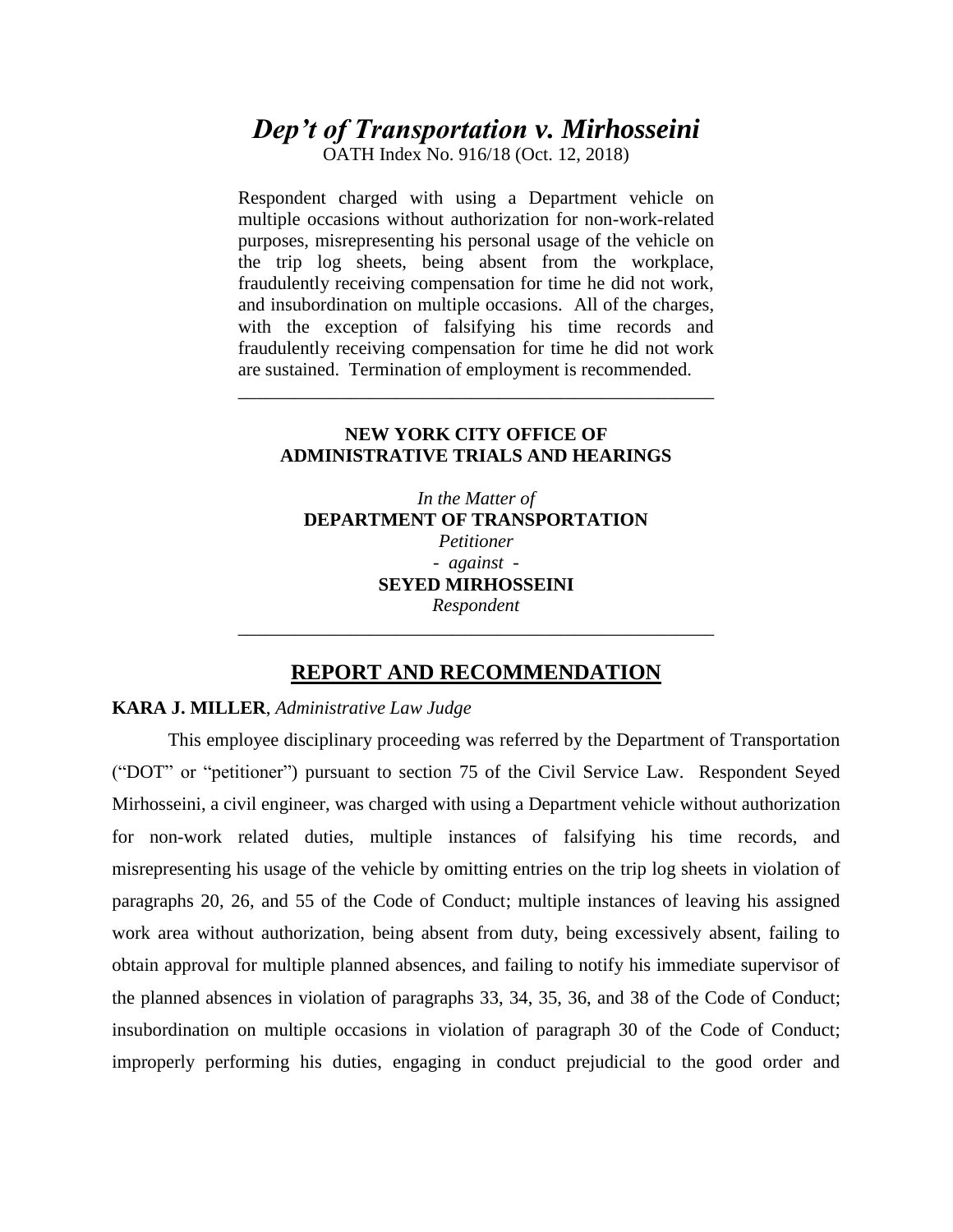discipline of DOT, and engaging in conduct tending to bring the City of New York and DOT into disrepute in violation of paragraphs 1, 2, and 31 of the Code of Conduct.<sup>1</sup>

Respondent appeared at the trial without counsel. In keeping with rule  $103(A)(8)$  of Appendix A to title 48 of the Rules of the City of New York, the Rules of Conduct for Administrative Law Judges and Hearing Officers of the City of New York, I explained to respondent his right to be represented by an attorney and that an adjournment for purposes of securing legal representation would be granted. I also explained the nature and procedural aspects of the trial.

Respondent indicated that he did not wish to obtain legal representation and declared himself ready to proceed ignoring my urging at the start of the trial. At times during the trial, respondent questioned the meaning of several of the charges, which granted, were poorly drafted, duplicative, and confusing. At one point, at my behest, petitioner's counsel consented to explaining the charges to respondent (Tr. 271-72). It became clear that respondent understood what he was being charged with and that it was only the wording of the charges that was confusing to him. On eight occasions during the trial I suggested that respondent consult with an attorney to represent him in this case. Each time respondent refused and insisted that he wanted to represent himself (Tr. 5-6, 23, 99, 190, 245, 254-55, 273, 275-76).

At the trial, which took place over two days, petitioner relied upon documentary evidence and the testimony of Masroor Mahmood, Jyotish Shah, Jahec Marte, and Mitul Patel. Respondent presented documentary evidence and testified on his own behalf. I find that petitioner established that respondent had repeatedly used a City vehicle without authorization for non-City related purposes, altered trip log sheets, misrepresented his use of the vehicle by omitting entries on the trip log sheets, and was insubordinate on multiple occasions by failing to follow the directives of his supervisor and refusing to perform his job. Petitioner failed to establish that respondent falsified his time records and fraudulently received compensation on for time he was not working. I recommend that respondent be terminated from his position with DOT.

 $\overline{a}$ 

<sup>&</sup>lt;sup>1</sup> Petitioner's motion to withdraw Charge I, Specification 23 at the start of the trial was granted over respondent's objection.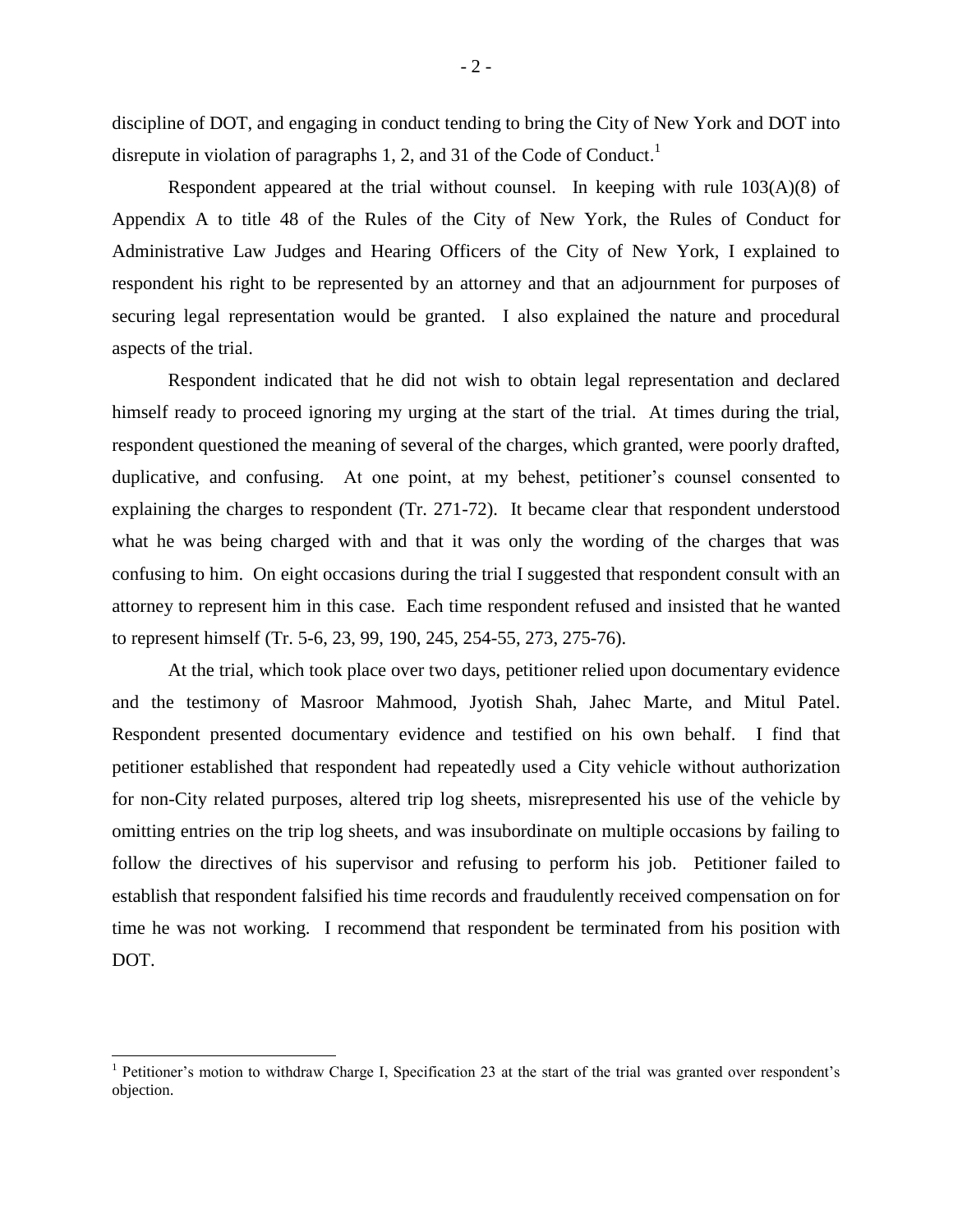#### **ANALYSIS**

Respondent is a civil engineer in DOT's Bridge Inspection Unit. Respondent's responsibilities include performing bridge inspections in the field, writing reports, and assisting the team leader in the office (Tr. 139, 209). It is alleged that respondent used a DOT vehicle for his personal use without authorization and altered the vehicle's trip log sheets. It is further alleged that respondent departed his work location during work hours without authorization to run personal errands.

The director of the Bridge Inspection Unit, Mr. Shah, testified that the City requires employees to accurately document their usage of a City vehicle in the trip log sheets and that they indicate the mileage used (Tr. 154-55). Mr. Shah testified that respondent failed to follow the proper procedure for using the City vehicle. Sometimes he would use the van and not document the trip in the trip sheet logs (Tr. 155). Mr. Shah testified that he was "very upset" when he learned that respondent was not following the City vehicle policy and was using the van for non-City purposes (Tr. 157).

Mr. Mahmood became respondent's immediate supervisor and team leader on August 10, 2016 (Tr. 18). As the team leader, Mr. Mahmood is responsible for inspecting bridges, writing reports, issuing flags on unsafe bridges, and managing his staff (Tr. 17-18). Mr. Mahmood testified that a City van is assigned to the Bridge Inspection Unit for the inspectors to drive to various locations to perform inspections (Tr. 45-46). Since Mr. Mahmood forwards the assignments to the inspectors in the unit, he knows when someone is out of the office performing field work (Pet. Ex. 14 at 26; Tr. 86). Respondent has never been assigned to use the van to conduct field work by himself. Either Mr. Mahmood or another colleague always accompanies him for an inspection (Tr. 47). Mr. Mahmood maintained that respondent was not given field assignments for any of the dates in the charges and that respondent was instead using the van for non-City purposes (Tr. 86).

The keys to the Bridge Inspection Unit's van are located on a hook on the wall of the office. The entire team, including respondent, has access to the keys. Although the van should only be used for City-related work, incidental usage is permitted, such as stopping to pick up lunch on the way back to the office from a field inspection (Tr. 46, 156). Mr. Shah testified that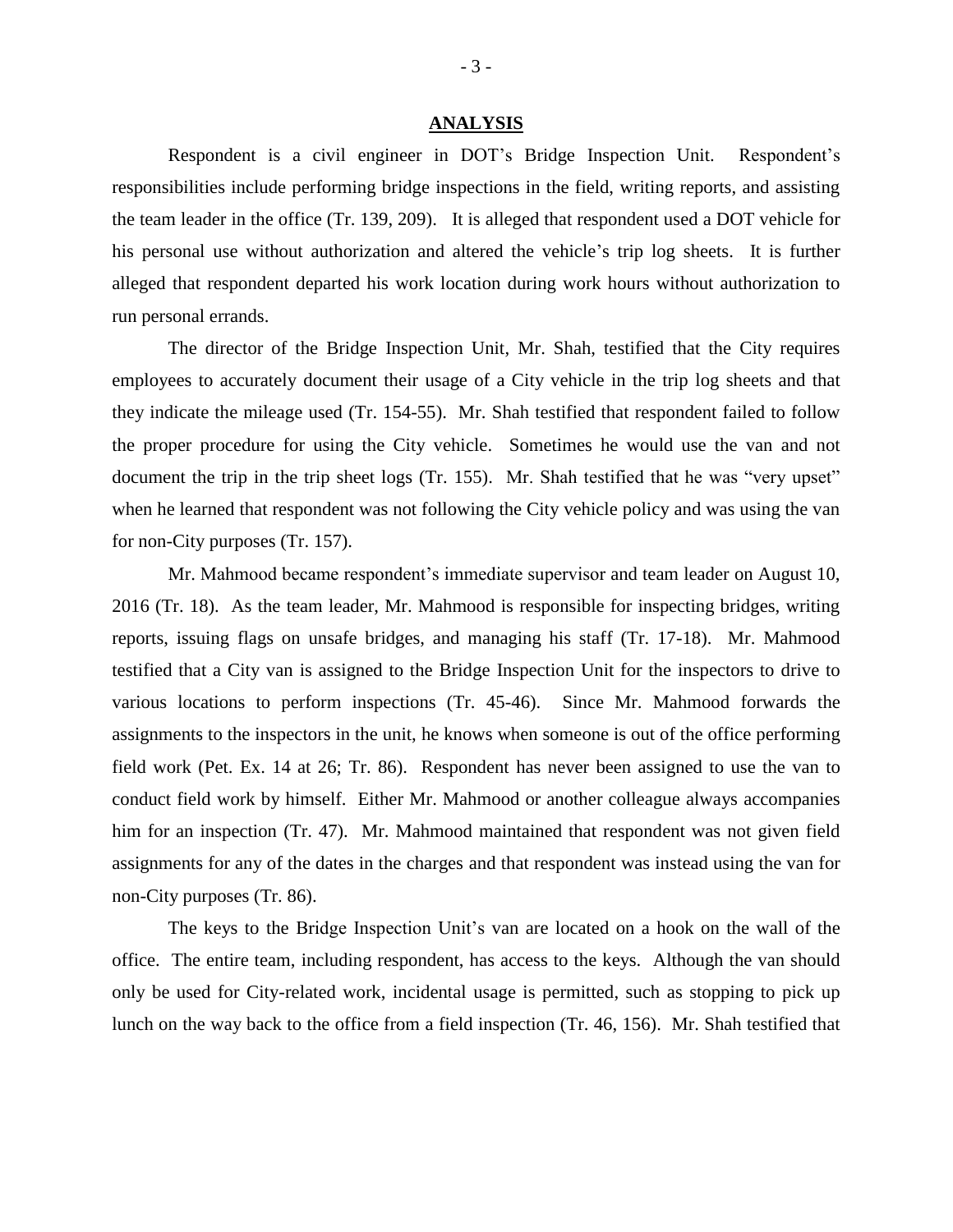he has used his City assigned vehicle to pick up lunch on the way back from a field assignment, which is permissible (Tr. 171, 187).

Mr. Mahmood testified that he never gave respondent permission to use the van for personal purposes, nor did respondent ask his permission (Tr. 56, 122). Indeed, Mr. Mahmood maintained that he had told respondent several times that he was not permitted to use the van for his personal errands. He tried to restrict respondent's usage but respondent ignored him (Tr. 87). Mr. Mahmood testified that respondent's personal use of the City van was frequent and not incidental to his job. Respondent would regularly take the keys off the hook and announce that he was going to run an errand, such as going to the post office, or would say nothing and just leave the office (Tr. 46, 122).

Mr. Mahmood maintained that he would check the mileage on the van after respondent returned to the office and notice that eight or nine miles had been added to the odometer but there was no entry in the trip log sheets (Tr. 46-47). Mr. Mahmood testified that anyone who uses the van is required to fill out the trip logs, noting the date and time, who is driving the van, the initial and final destinations, and the mileage used. As the team leader, Mr. Mahmood was concerned because he was ultimately responsible for the van. He explained that it is important to complete the trip log to track who is driving the van, in case the driver runs a red light or the van is damaged in some way (Tr. 47). Mr. Mahmood had spoken to respondent about his responsibility to fill out the trip log sheets when he used the van, but respondent refused to do so (Tr. 52). Neither Mr. Mahmood nor Mr. Marte, respondent's co-worker, used the van for personal use and both filled out the trip log sheets every time they used the vehicle (Tr. 68).

Mr. Marte testified that he observed respondent take the van to run his personal errands. As he was leaving the office, respondent would say something to the effect, "if anyone asks, I'm at the post office" (Pet. Ex. 17 at 8; Tr. 194). Respondent would often not return for 40 minutes or longer (Tr. 194). Mr. Marte stated during his investigatory interview that he did not believe that respondent was going to the post office every time he took the van, because "no one goes to the post office that many times" (Pet. Ex. 17 at 12). On days when no inspections were scheduled, respondent would typically use the van for his errands in the late morning. On days when an inspection was scheduled, if respondent used the van he would do so very early in the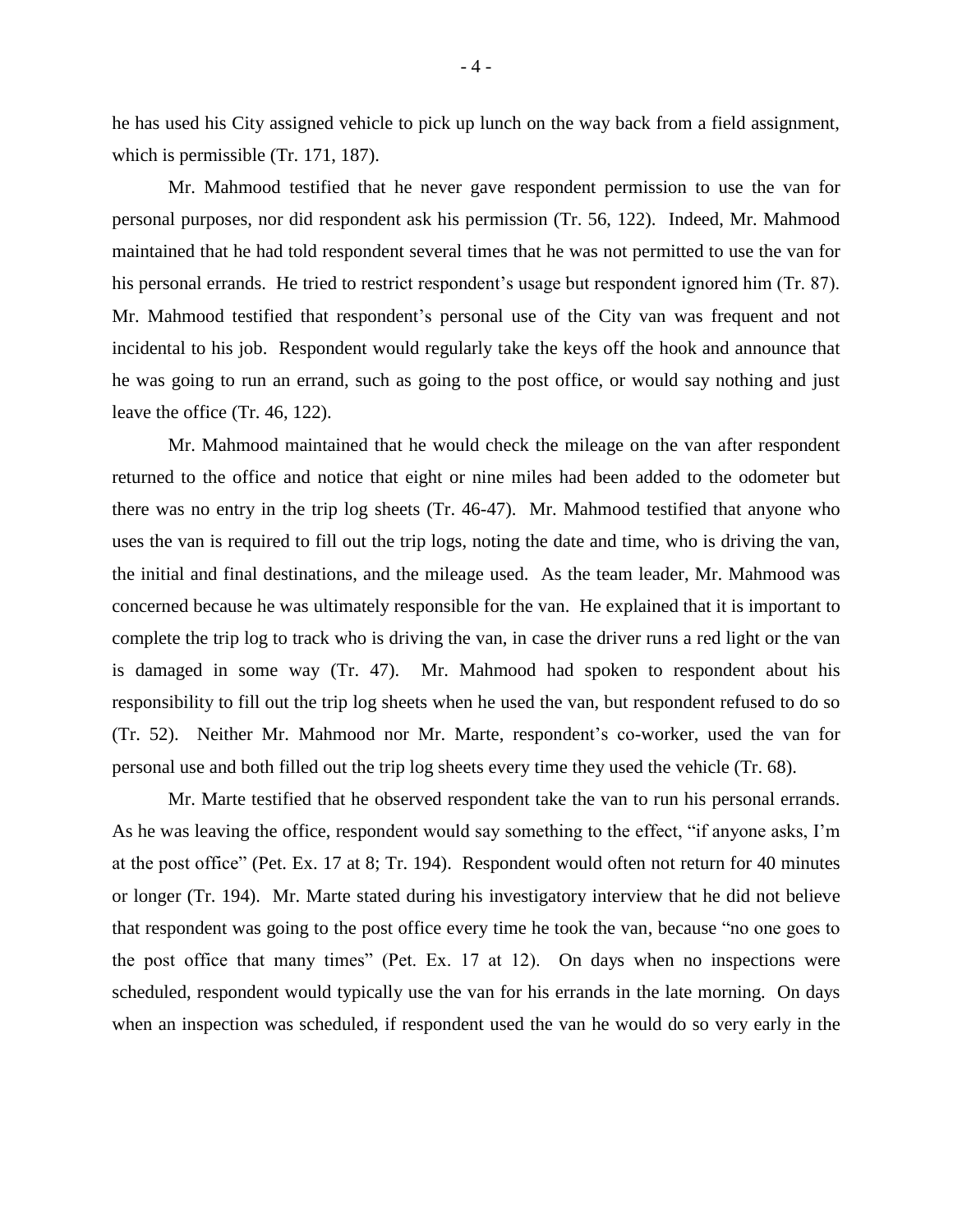morning before the inspection (Pet. Ex. 17 at 12; Tr. 194-95). Mr. Marte testified that no one else in the unit used the van for non-City purposes (Tr. 195).

Mr. Marte was aware that some of the readings on the trip log sheets were inaccurate and did not reflect the mileage on the odometer (Pet. Ex. 17 at 9-10; Tr. 196). He corroborated that Mr. Mahmood had told respondent that he was not supposed to use the van for his personal purposes but respondent continued to do so (Tr. 197).

Respondent testified "I use the van. I, I never say I didn't use like this. I use the van to go to the lunch, post office, go and get some food for myself. I use the van" (Tr. 279). Indeed, respondent acknowledged that he has been using the van for his personal use for 28 years and it had never been a problem until 2016, when Mr. Mahmood became his supervisor. Then everything changed (Tr. 15). Respondent analogized that his use of the van to run personal errands was similar to charging your cellphone at work. He asserted that no one complains about using electricity (Tr. 15).

Respondent insisted that Mr. Mahmood had given him permission to use the van to run his personal errands. Mr. Mahmood disagreed (Tr. 122). Mr. Mahmood admitted that the first time respondent had asked if he could take the van to go to the post office, he had said yes but later discovered that respondent had driven eight miles. Mr. Mahmood maintained that after that he told respondent that he could not take the van, but respondent ignored him (Tr. 102).

Respondent questioned Mr. Mahmood during the trial about why the keys are kept on the hook where they are accessible to everyone if the van was not supposed to be used. Mr. Mahmood replied that the first time he had placed the keys in his drawer, respondent became "mad as hell" and was "cursing" him (Tr. 123). Respondent started "making threats" against him on the few occasions that he placed the keys in his drawer (Tr. 124). When Mr. Mahmood contacted Mitul Patel, Deputy Director of the Bridge Inspection Unit, to ask if it was okay to keep the keys in his drawer, Mr. Patel said no. Consequently, Mr. Mahmood left the keys on the hook (Tr. 122-23).

Respondent contended that everyone uses the van for their personal use, such as picking up lunch or preparing for office parties (Tr. 259). Respondent insisted that over the years, Mr. Shah had seen respondent at the store or elsewhere and knew that he used the van for his errands. Respondent also accused Mr. Shah and others of using City vehicles to prepare for a Diwali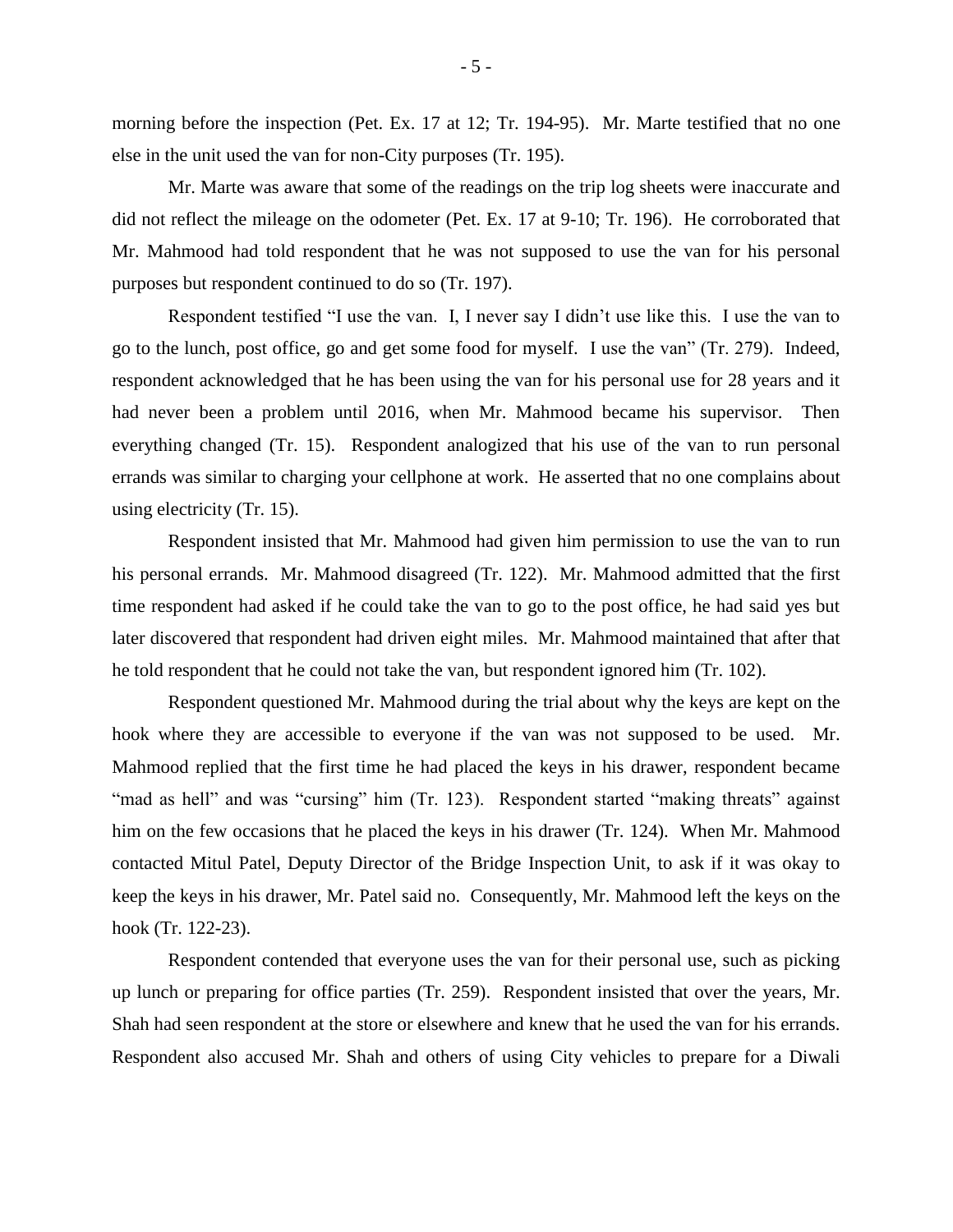(Indian Festival of Lights) party. He testified that they had been shopping for Indian food for four days (Tr. 279). Respondent further testified that 20 days before Christmas, the van was never parked downstairs because everybody, including him, was using it to do their holiday shopping (Tr. 280).

Mr. Shah acknowledged that he and respondent have worked together for approximately 28 years, but denied being aware until recently that respondent was using a City vehicle for his personal errands (Tr. 169-70). During the trial, respondent questioned Mr. Shah about using his assigned City vehicle to pick up food for the Diwali party in November 2017 (Tr. 172-73). Mr. Shah testified that the Diwali party was sanctioned by the DOT Commissioner, who was invited to attend. The party was a celebration for the entire Bureau. Mr. Shah was one of the organizers and worked on the party during his lunch and on his own time (Tr. 174). Mr. Shah distinguished respondent's non-sanctioned use of the van to do his own personal errands from participating in and preparing for an office party (Tr. 175-76).

Respondent maintained that it was the regular practice to "imbed" the mileage used for personal errands in the documented mileage the following day. He asserted that if an employee uses the van to pick up lunch and drives three miles it should be incorporated into the next day's mileage so that the mileage on the odometer correlates with the trip log sheets. Respondent admitted that he does this and asserted that everyone who works in the Bridge Inspection Unit does the same (Tr. 295). Respondent testified that it does not matter if the vehicle trip log sheets are accurate because they are "so unimportant" (Tr. 305). There are only two occasions when it is important – a red light ticket and an accident (Tr. 305).

Respondent testified that at the time of these charges he commuted to work by driving his personal car. Respondent did not use his personal vehicle, however, to run his personal errands during work hours because the parking lot was a 15-minute walk from the office. In addition, he noted that a City vehicle does not receive parking tickets if it is illegally parked in a no standing or no parking zone. Moreover, he does not have to put money in the parking meters if he parks the City vehicle in a metered spot (Tr. 284).

In addition to being charged with using the City van during work hours without authorization for non-City purposes and falsifying or fraudulently altering the trip log sheets,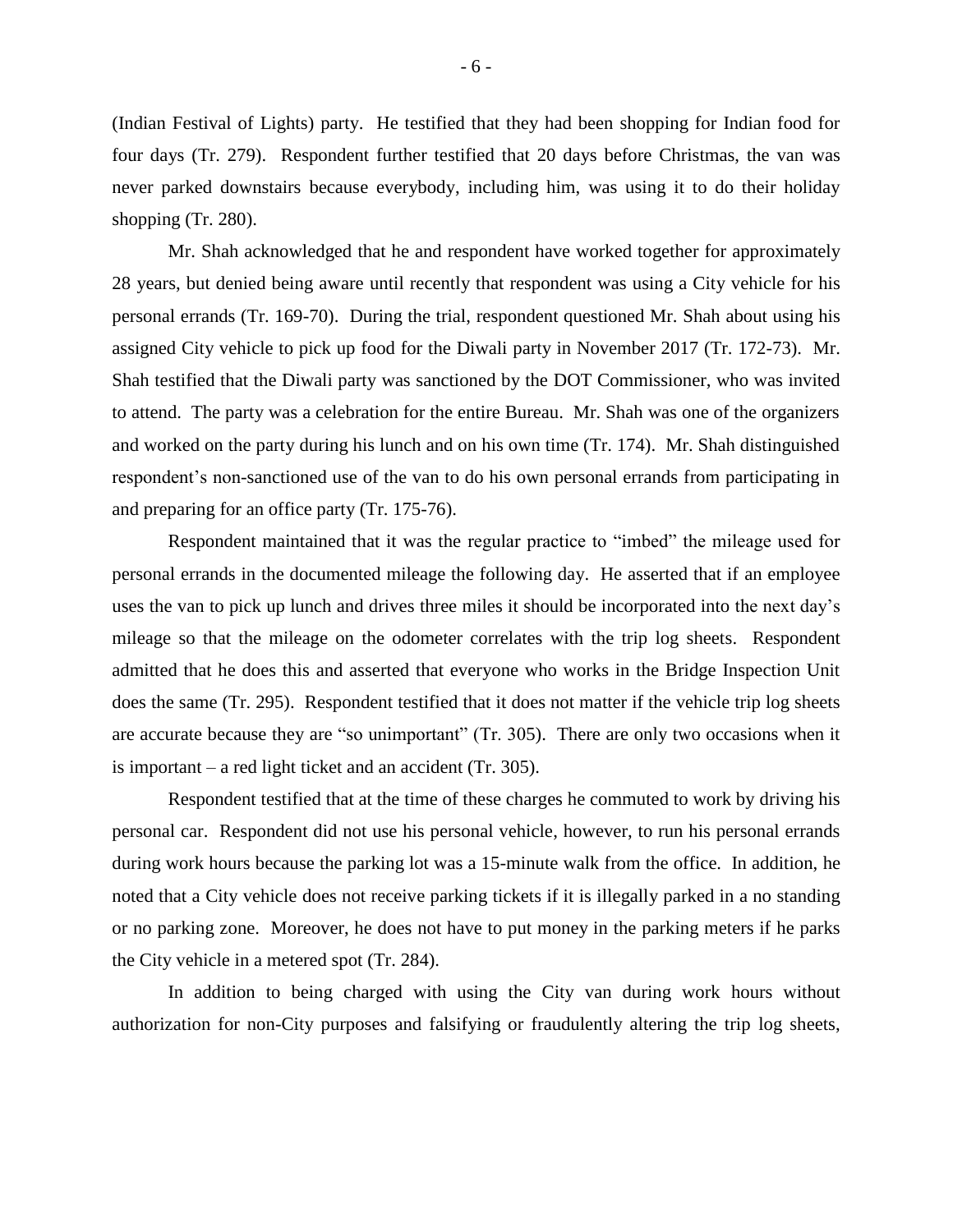respondent was charged with failing to follow his supervisor's directives and refusing to perform his job.

Mr. Patel testified that as the Deputy Director and Field Supervisor his duties include preparing a monthly schedule for the bridge inspection teams, executing the bridge inspection plan, distributing the monthly schedule, assigning the daily assignments, scheduling emergency inspections, and supervising subordinates (Tr. 208-09). Mr. Patel is responsible for six teams. He is familiar with respondent, who is assigned to Mr. Mahmood's team (Tr. 209). Mr. Patel testified that respondent should have been performing hands-on field inspections (Tr. 212).

Respondent stated during his investigative interview that the inspector who drives the van to the inspection site usually stays in the van so that they do not get a ticket. Mr. Patel disagreed, stating that respondent's job is to perform bridge inspections, not drive to the location. Therefore, even if respondent drives the van to the inspection site, it does not excuse him from getting out of the van and performing the inspection (Pet. Ex. 18 at 7). Inspections cannot be performed from inside the van (Pet. Ex. 18 at 11).

Mr. Mahmood testified that respondent does not follow his directives. On many occasions while in the field, respondent has refused to get out of the van to either conduct the inspection himself or to assist a co-worker. On other occasions, he has refused to even go into the field to conduct an inspection and has even told Mr. Mahmood to take someone else with him instead. In addition, while in the field, respondent has refused to complete assignments because of his self-imposed limitation on how much work he is required to do in one day (Pet. Ex. 17 at 16; Tr. 30, 201).

Mr. Marte similarly testified that respondent is uncooperative and would refuse to come out of the van to conduct an inspection (Pet. Ex. 17 at 16; Tr. 201). Mr. Patel testified that Mr. Shah had told him that respondent has refused to leave the van to conduct inspections. Mr. Patel also observed respondent sitting in the van on one occasion while his supervisor, Mr. Mahmood, was doing the inspection by himself (Tr. 213).

Respondent testified that "everybody come to bridge inspection, after two or three weeks they, they think they are genius" (Tr. 315). Respondent asserted that his supervisor and colleagues are less qualified and experienced as him. Respondent testified that he is a Professional Engineer and obtained his Master's degree from a "very reputable college." He has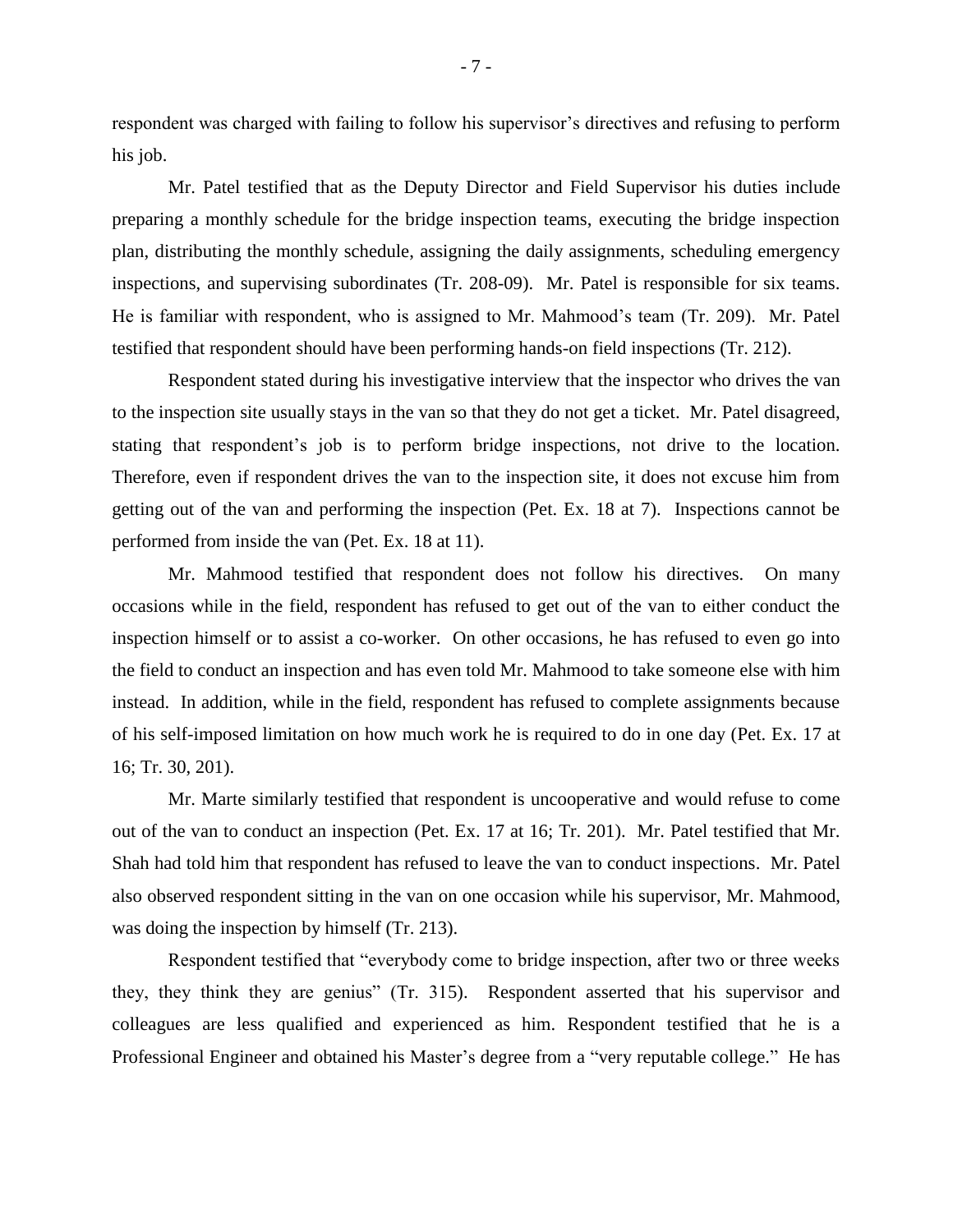a scuba diving license, which he maintained is a plus in bridge inspection for underwater bridge inspections. In addition, he has a special investigator license and he speaks four languages (Tr. 322).

Respondent was annoyed that Mr. Patel and Mr. Mahmood were hired as his supervisors and maintained that DOT should have hired someone already in the unit for a supervisory position. He insisted that Mr. Shah hired Mr. Patel and kept promoting him because they are related (Tr. 323). He complained that DOT has been passing him over and paying these new supervisors \$15,000 to \$30,000 more than what he earns (Tr. 322). Respondent contended that it is not just the money that bothers him (Tr. 323). Yet, in the same breath he complained about Mr. Patel's salary. According to respondent, when Mr. Patel was put in charge, he was paid \$30,000 more than all of the team leaders and was permitted to work as much overtime as he wants (Tr. 324-25). Respondent testified that everyone was upset and complained to him about Mr. Patel's salary, but he is the only one who spoke up. Respondent told Bojdar Yanev, Executive Director of the Bridge Inspection Unit, that it was not fair because he has been a Professional Engineer for 23 years and some of the other inspectors have 15 to 17 years of experience. But, Mr. Patel's "license is not dry – the ink is not dry yet" and he should not be making so much money (Tr. 325).

Respondent contended that Mr. Patel fired all of the experienced engineers and replaced them with new people who are inexperienced and do not know what they are doing, such as Mr. Mahmood (Tr. 326). Respondent testified that when Mr. Mahmood started he was very nice and told everyone that he would leave the keys to the van on the hook on the wall and whoever wanted to use the van could use it. He maintained that Mr. Mahmood instructed them to add the extra mileage into the next day's trip (Tr. 327). But once Mr. Shah and Mr. Patel learned that he complained about them, they became his "enemies." They have had a "vendetta" against him ever since. Respondent contended that Mr. Shah and Mr. Patel have threatened Mr. Mahmood and told him that he would lose his job if he did not write negative e-mails about respondent (Tr. 327). "Since 2016 I became public enemy number one" (Tr. 327). Mr. Shah and Mr. Patel "destroyed bridge inspection" (Tr. 328). Respondent maintained that it is unsafe because no one knows what they are doing, other than him and Mr. Yanev (Tr. 328).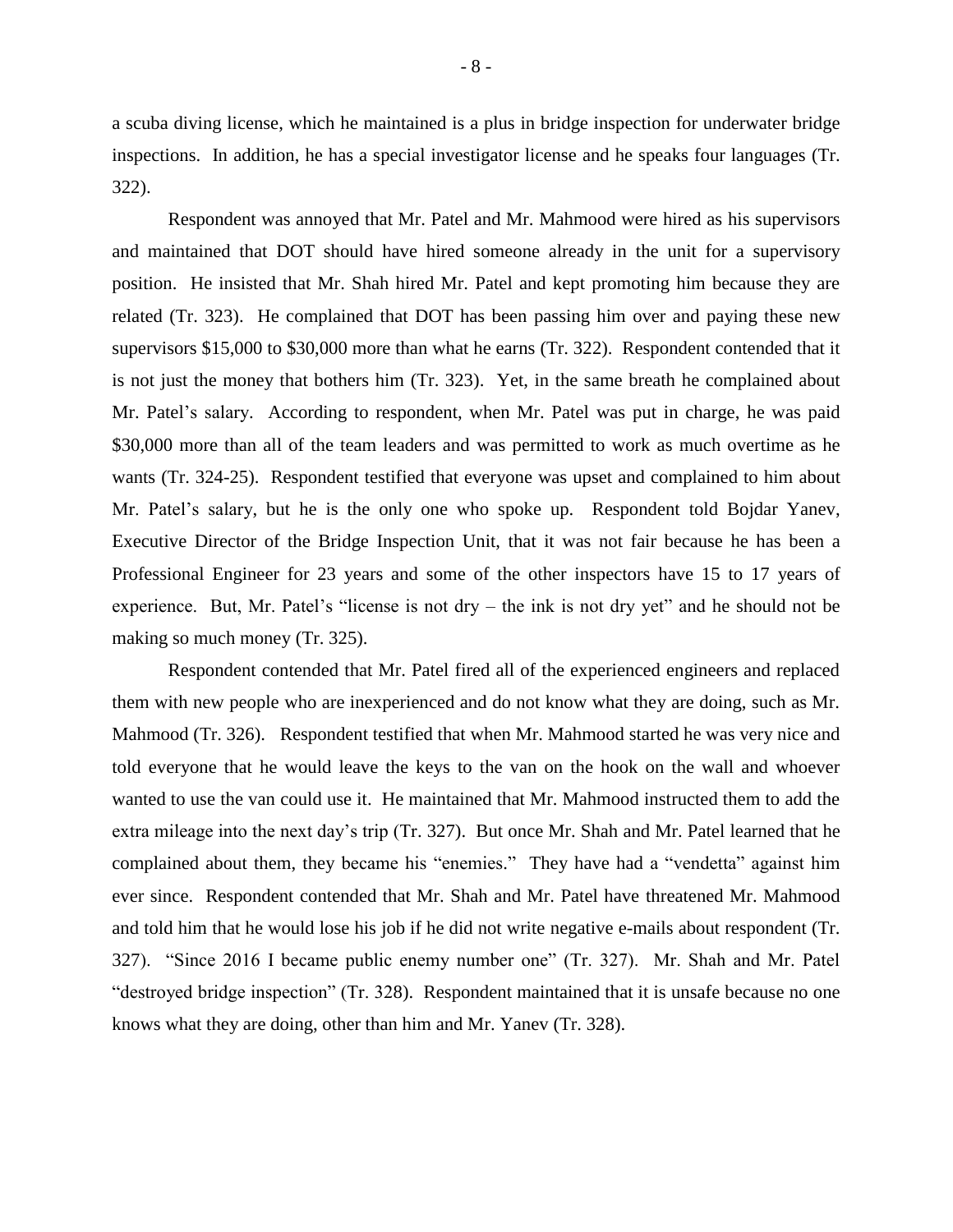Respondent testified that "my personality . . . is if I see something, I say something" (Tr. 331). Respondent's colleagues, however, view respondent not just as outspoken but difficult. Mr. Patel described respondent as unwilling to do assignments. He maintained that respondent sets a poor example for new employees. Mr. Patel blames respondent for creating an "unhealthy" work environment (Tr. 222). He believes that it is demoralizing to the other members on the team (Tr. 222). Moreover, respondent's work performance is very poor (Tr. 223). Mr. Patel also testified that respondent does not listen to his directives because he believes that Mr. Patel is less qualified than him. Mr. Patel is younger than respondent and has worked as an engineer for fewer years. Respondent believes that Mr. Patel did not deserve to be promoted so he ignores him (Pet. Ex. 18 at 14-15; Tr. 213-14).

Mr. Shah described respondent as careless and unwilling to follow City rules or his supervisor's directives. Mr. Shah testified that respondent's work performance is poor and he does not complete his assigned work, which negatively impacts the rest of the unit (Tr. 160-61).

Mr. Mahmood testified that respondent was uncooperative and uninterested in working (Tr. 88). He maintained that respondent avoids doing work and tries to do as little as he can get away with (Tr. 90). Mr. Mahmood believes that respondent is setting a bad example for other employees in the unit (Tr. 88). Respondent's refusal to do inspections and/or write reports creates a hardship for the other inspectors. Whenever he writes reports they are issued late, so others in the unit have to do his work (Tr. 88).

Mr. Marte testified that respondent and Mr. Mahmood had a "fight" the first day that Mr. Mahmood became the team leader. Respondent became angry because he was trying to sleep and Mr. Mahmood made some noise while he was eating his lunch (Pet. Ex. 17 at 6; Tr. 195). Mr. Marte testified that respondent takes a one-hour lunch break between noon and 1:00 p.m., while everyone else takes 30 minutes for lunch (Pet. Ex. 17 at 7; Tr. 195).

Mr. Marte testified about an incident when Mr. Mahmood had sent an e-mail to his supervisor, copying respondent, about respondent's refusal to get out of the van to conduct an inspection. Respondent printed out the e-mail, taped it to the wall, and told Mr. Mahmood, "I don't get back, I get even" (Pet. Ex. 14 at 6-7; Pet. Ex. 17 at 33; Tr. 203). Mr. Mahmood testified during his investigative interview that he felt threatened and was worried that respondent was going to become physical (Pet. Ex. 14 at 12-13).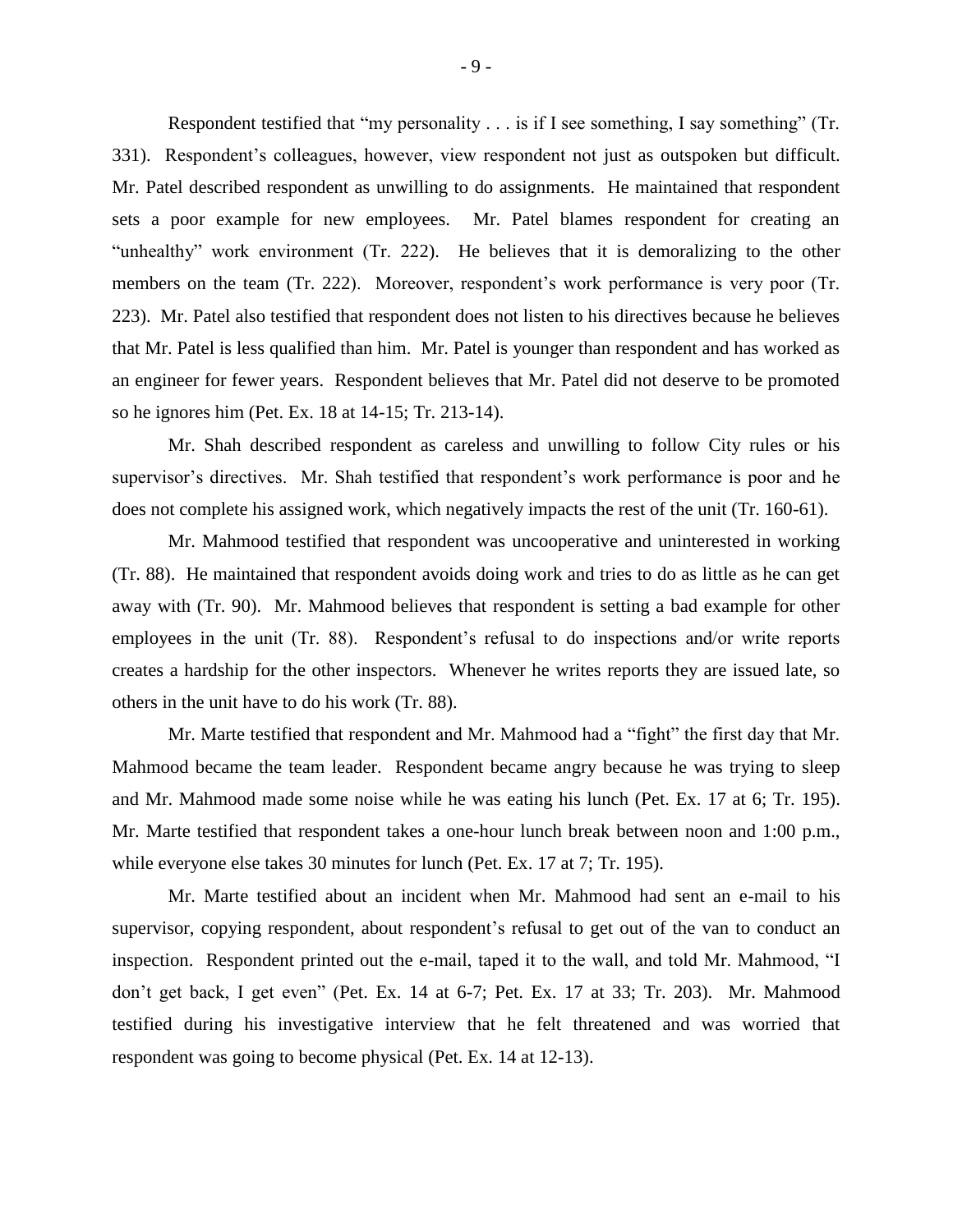Mr. Marte described respondent as unpleasant to work with and testified that his negative attitude impacts the morale of the unit (Tr. 203). Mr. Marte testified that in his opinion, respondent's work performance is poor (Tr. 203). During his investigative interview, Mr. Marte stated, "what I mean is that [respondent] doesn't do work, he literally does not work" (Pet. Ex. 17 at 24). Mr. Marte recounted that in the beginning, Mr. Mahmood would tell respondent to get out of the van and perform the inspection but respondent would ignore him. Eventually, Mr. Mahmood stopped telling respondent to do his job because there was no point (Pet. Ex. 17 at 26).

Because respondent was self-represented, he was afforded some latitude regarding his testimony. At times he would get off track and start discussing a litany of complaints dating as far back as 25-years ago and as recent as a few weeks before the trial. In essence, he believed that he needed to speak up for the safety of the public and because he pointed out that other people were inept, he was labeled a "black sheep" and persecuted for speaking his mind (Tr. 333). Now his supervisors "bother him" about "little things" like using the van (Tr. 337). Respondent maintained that "It's not fair. This is a vendetta against me" (Tr. 278).

Respondent's attempt to portray himself as a victim was belied by witness testimony and his own conduct throughout the trial. Instead, he demonstrated that he is a disgruntled employee, who has worked in the unit for a long time and does not want to be supervised or told what to do. Respondent displayed unbridled contempt for his supervisors and co-workers of Indian descent, questioning their ethics, religious commitment, integrity, professionalism, and capabilities. While cross-examining Mr. Patel, he accused him of lying and stated "I got my PE 23 years ago before you come to this country" (Tr. 232). During the trial respondent was also openly hostile towards Mr. Mahmood, asking him if he was a "true Muslim" and calling him a liar despite being admonished not to do so (Tr. 92, 97).

In analyzing credibility, this tribunal may consider such factors as: witness demeanor; consistency of a witness' testimony; supporting or corroborating evidence; witness motivation; bias or prejudice; and the degree to which a witness' testimony comports with common sense and human experience. *Dep't of Sanitation v. Menzies*, OATH Index No. 678/98 at 2-3 (Feb. 5, 1998), *aff'd* NYC Civ. Serv. Comm'n Item No. CD 98-101-A (Sept. 9, 1998); *Dep't of Correction v. Hansley*, OATH Index No. 575/88 at 19 (Aug. 29, 1989), *aff'd*, 169 A.D.2d 545 (1st Dep't 1991). I found Mr. Shah, Mr. Patel, Mr. Mahmood, and Mr. Marte to be credible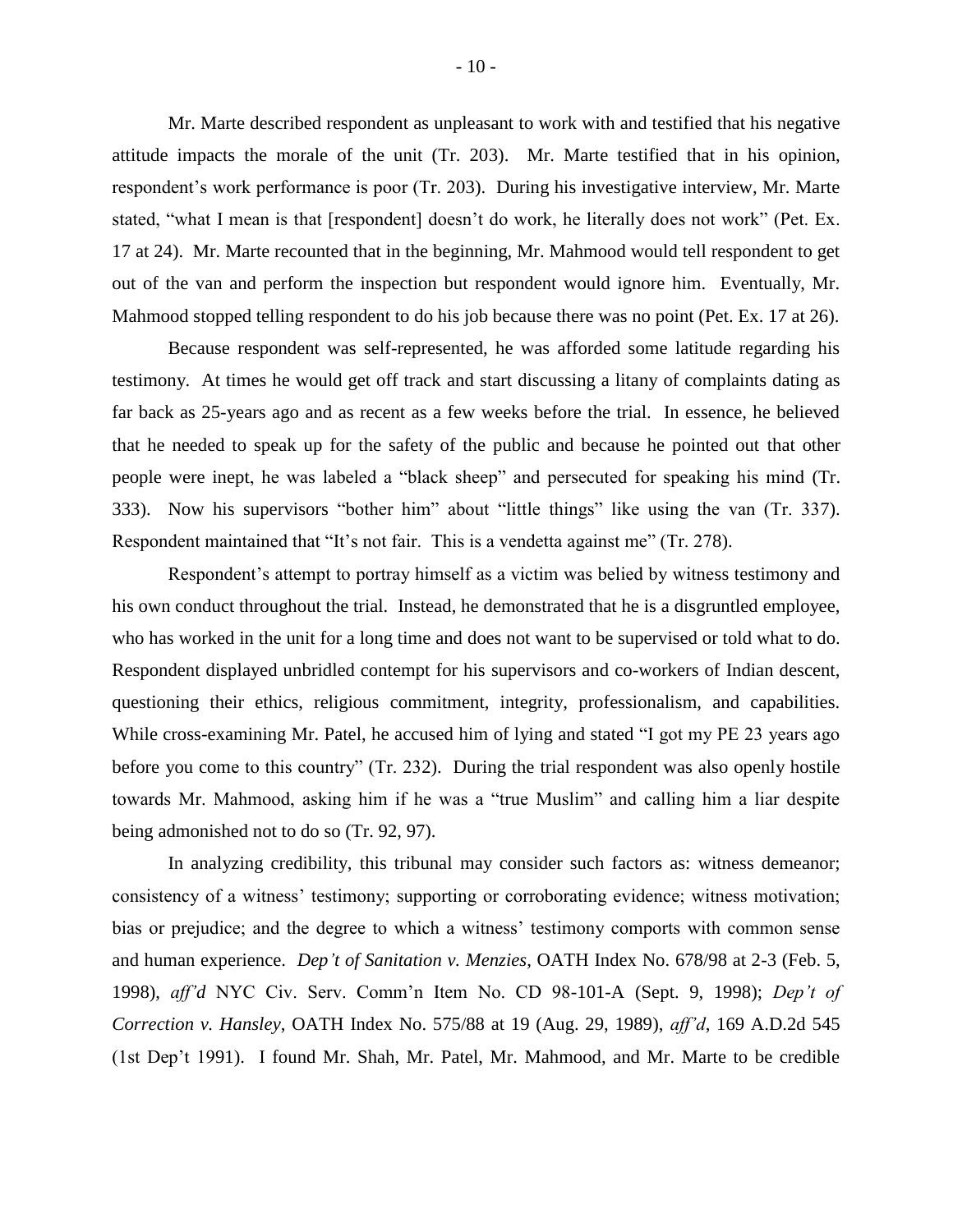witnesses. They expressed their frustration with respondent's attitude towards them and his job. Yet, they were constrained and professional in relating respondent's behavior. Moreover, their testimony was consistent and was corroborated by contemporaneous e-mails and photographs.

Respondent, on the other hand, was not credible. His testimony was self-serving and inconsistent. He was unable to control his anger and contempt at being charged with misconduct and bandied about conspiracy theories while inappropriately maligning the ethnicity of his colleagues. At one point he even compared Mr. Shah to Hitler (Tr. 268). Respondent displayed an over-developed sense of entitlement to do whatever he chooses because he believes he is smarter and more experienced than everyone else.

The charges were written in a duplicative and overlapping manner. The discussion of the charges, therefore, are organized chronologically by the individual dates that respondent was charged with misconduct. Individual charges relating to the same date are grouped together.

#### *August 10, 2016*

Respondent is charged with driving a City vehicle for approximately 1.2 miles without authorization for non-City work purposes on August 10, 2016, failing to document the trip on the trip log sheets, misrepresenting his usage of the vehicle by omitting entries on the trip log sheets, falsifying his time and leave records, and fraudulently receiving compensation for time he did not work (Charge I, Specifications 1, 2, 3, 4; Charge II, Specification 1; Charge III, Specification 1) (ALJ Ex. 1).

Petitioner presented the trip log sheets for the van assigned to the Bridge Inspection Unit for the period of August 1, 2016 to October 18, 2016 (Pet. Ex. 7). Mr. Mahmood testified that the trip log sheets are kept inside the van so they can be filled out as the vehicle is used (Tr. 50). On the trip log sheet for August 10, 2016, Mr. Mahmood indicated that respondent had driven the van 1.2 miles (Pet. Ex. 7; Tr. 51). Mr. Mahmood testified that he observed respondent take the keys for the van from the hook in the office. Respondent, however, had not filled out the trip log sheets, so Mr. Mahmood input the information to accurately reflect respondent's use of the City vehicle (Tr. 51).

Respondent testified that he does not remember the dates charged, but admitted using the van to run personal errands (Tr. 102). He justified his personal use of the van by asserting that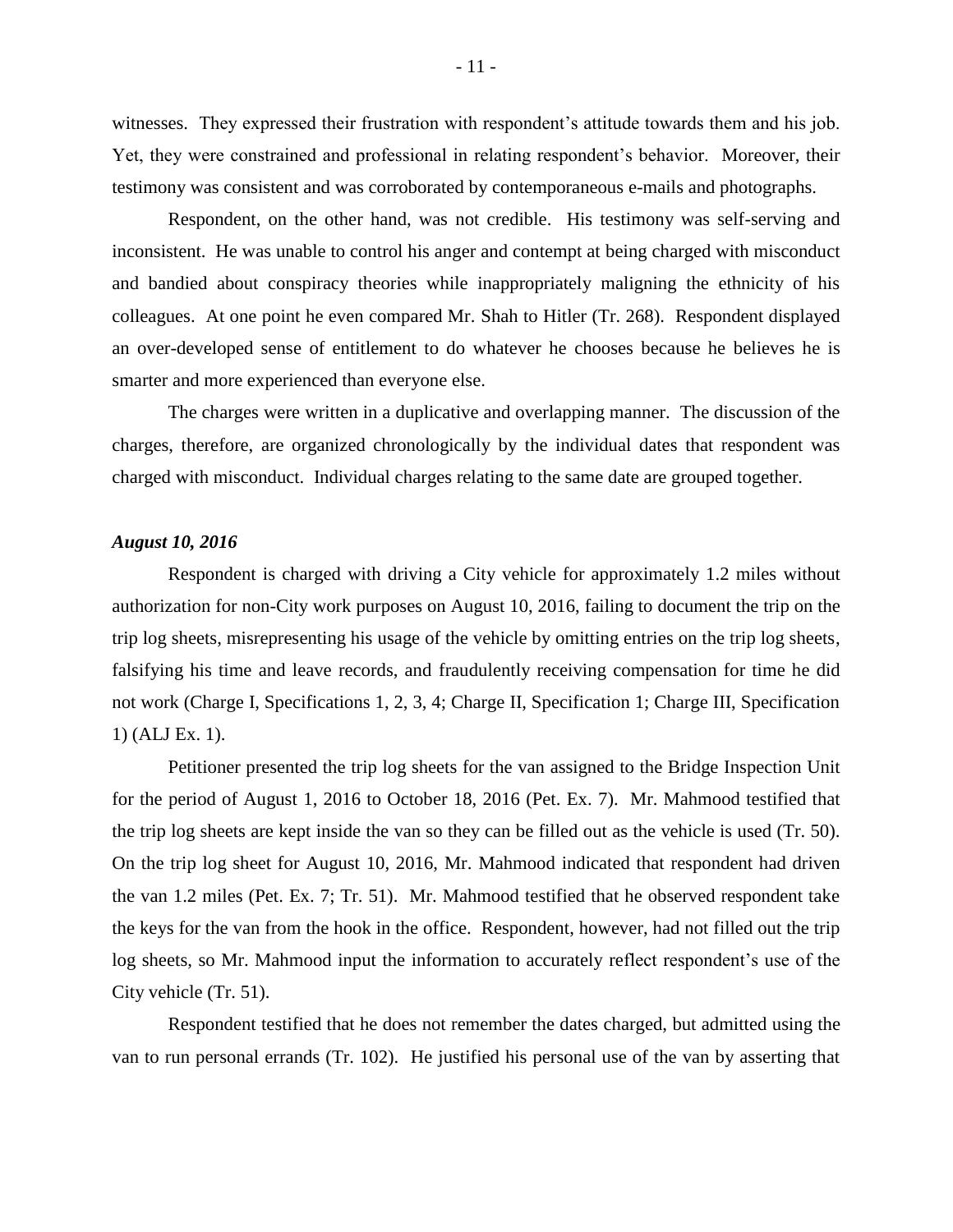his co-workers also used the van for their personal use and no one else was disciplined (Tr. 277- 78). Essentially, respondent asserted a claim of selective enforcement*. See Dep't of Transportation v. Jones*, OATH Index No. 1517/07 at 7 (Aug. 10, 2007), *aff'd* NYC Civ. Serv. Comm'n Item No. CD 08-16-SA (May 6, 2008) (highway repairer argued that it was unfair to enforce the rule prohibiting the use of a cellphone while on duty only against her when all of the highway repairers use their phones).

A claim of selective enforcement must be raised in a court of competent jurisdiction and not in an administrative proceeding. *See Bell v. New York State Liquor Auth.,* 48 A.D.2d 83, 84 (3d Dep't 1975) ("The proper manner in which to develop [a selective enforcement] defense is to raise it initially in an article 78 proceeding subsequent to the administrative hearing."); *Dep't of Correction v. Yovino,* OATH Index No. 1209/96 at 3 (Oct. 9, 1996), *rev'd in part on other grounds,* NYC Civ. Serv. Comm'n Item No. CD 97-109-O (Dec. 4, 1997) (the defense of selective enforcement is available only if the selective enforcement alleged is based on constitutionally suspect criteria, and even then, the defense can be asserted only upon judicial review of any adverse administrative determination). This tribunal is not the proper forum to address this claim.

Respondent was also charged with misrepresenting his usage of the vehicle by omitting entries on the trip log sheets on August 10, 2016. Respondent denied falsifying or misrepresenting his usage on the trip log sheets. Nevertheless, he asserted that the trip log sheets are not that important and acknowledged that he never enters information on the log sheets (Tr. 260, 294-95). Respondent failed to understand that his omissions from the trip log sheets constitutes misconduct because he misrepresented his usage of the van.

Respondent admitted to using the City van for his personal business and not entering the trip on the log sheets. Respondent's testimony that he was given permission by his supervisor to use the van for his personal purposes during work hours was not credible. Mr. Mahmood's testimony, as corroborated by Mr. Marte, that respondent never received permission to use a City vehicle to run errands was credible. The documentary evidence, witness testimony, and respondent's admissions established that he used the van without authorization on August 10, 2016. It further establishes that respondent misrepresented his usage of the vehicle by omitting entries on the trip log sheets for that day.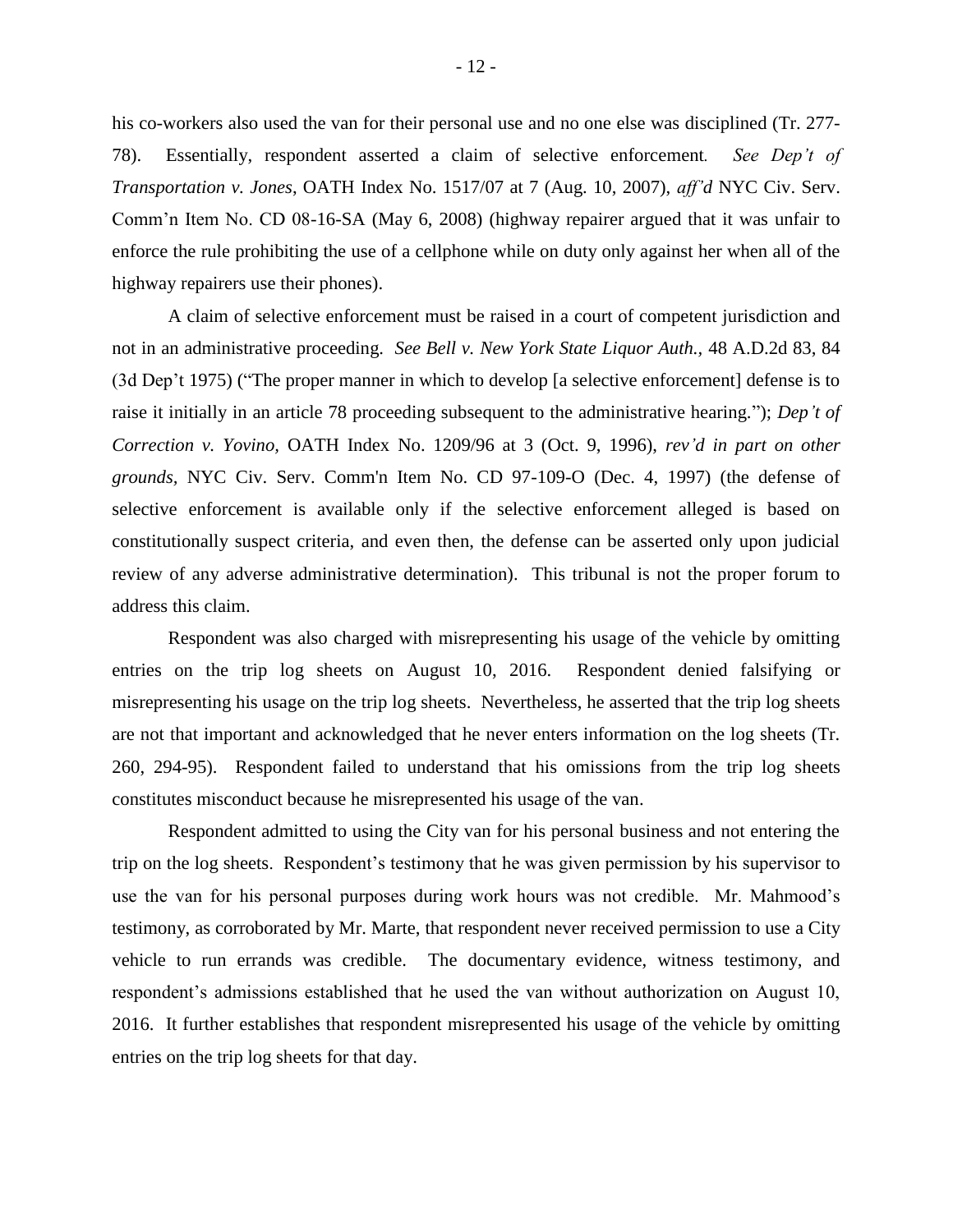Respondent did not understand why he was charged with falsifying his time records "during the payroll period of August 7, 2016 through August 13, 2016," and "fraudulently receiving compensation for time he did not work on August 10, 2016" (ALJ Ex. 1 – Charge I, Specifications 3, 4). It was explained to respondent, that he was charged with receiving compensation while he was out of the office running personal errands on August 10, 2016. Petitioner argued that respondent should have been working instead. Respondent expressed displeasure with how the charges were written and denied falsifying his time and leave data and fraudulently receiving compensation for time he did not work on August 10, 2016 (Tr. 273).

Petitioner failed to submit respondent's time records for this date. Because there was no evidence that respondent failed to document his time out of the office or that he was compensated for time he was not working on August 10, 2016, petitioner did not prove Charge I, Specifications 3 and 4, should be dismissed. Petitioner established the remainder of the charges relating to respondent's use of the van on August 10, 2016, by the preponderance of the credible evidence.

#### *August 16, 22, and 25, 2016, and September 6, 2016*

 $\overline{a}$ 

Respondent was charged with insubordination by failing, refusing or neglecting to obey a supervisor's lawful order on August 16, 22, and  $24<sup>2</sup>$ , 2016 and on September 6, and 16, 2016, and failing to properly perform his assigned duties (Charge IX, Specifications 1, 2, 3, 4, and 5; Charge X, Specification 2) (ALJ Ex. 1).

On September 15, 2016, respondent was issued a verbal warning by Mr. Shah regarding incidents on August 16, 22, and 25, 2016, and September 6, 2016 (Pet. Ex. 12; Tr. 140). Mr. Shah testified the September 15 verbal warning was issued to respondent because he was refusing to conduct assigned fieldwork (Tr. 142).

An employer must prove three elements to establish a charge of insubordination: (1) that an order was communicated to the employee and the employee heard and understood the order;

 $2 \text{ The charges state the date as August 25, 2016, which is the day Mr. Mahmood sent an email, reporting the alleged.}$ misconduct, which occurred on August 24, 2016. I amended the charge to correct the typo and comport with the testimony and evidence presented at trial since respondent had an opportunity to defend against this charge and there was no prejudice to him. *See, Dep't of Housing Preservation & Development v. Hand*, OATH Index No. 2594/10 at 12 (Sept. 2, 2010) (petition amended *sua sponte* to correct a typographical error based on testimony and evidence presented at trial).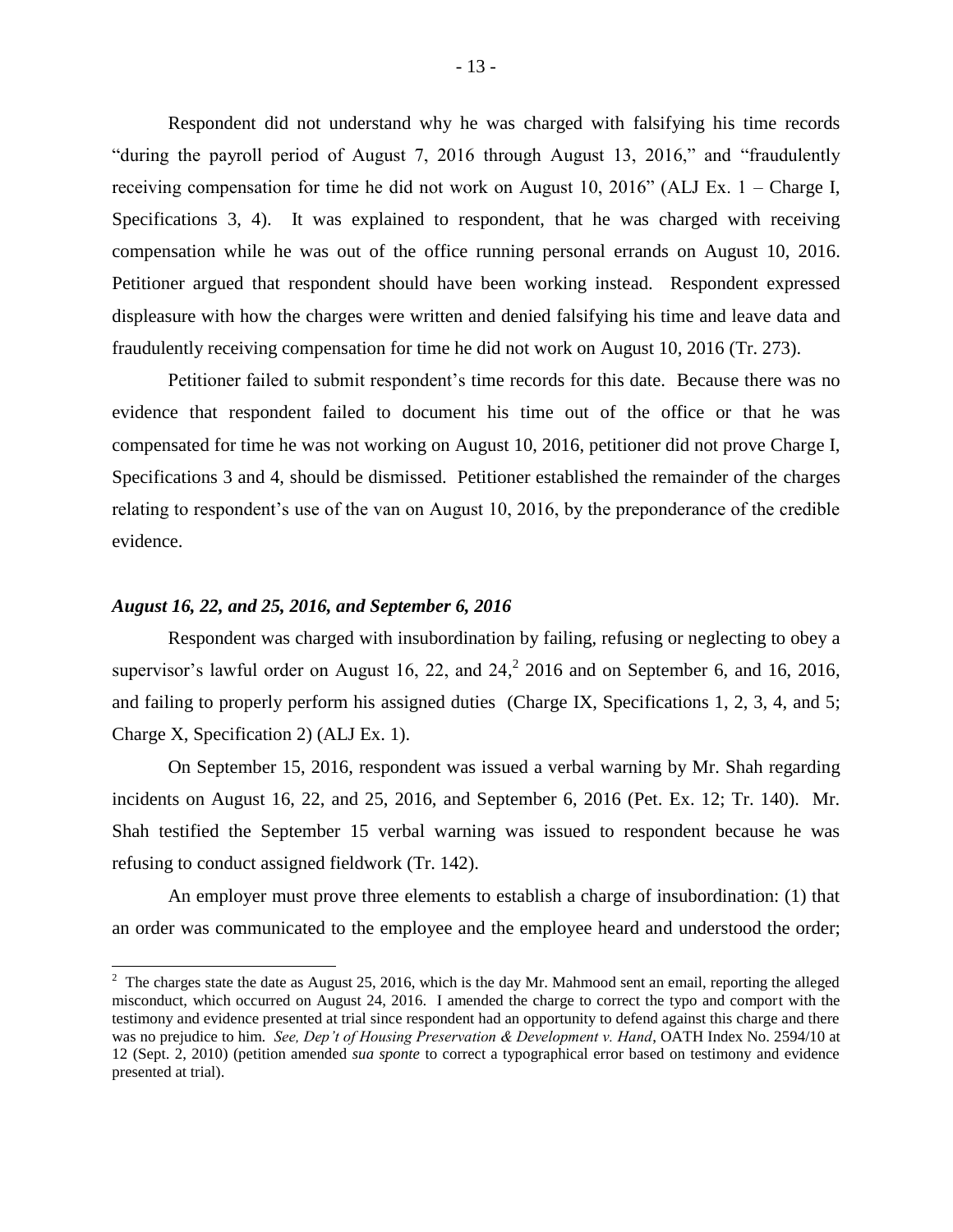(2) the contents of the order were clear and unambiguous; and (3) the employee willfully refused to obey the order. *Human Resources Admin. v. Brown,* OATH Index No. 0038/15 at 5 (Oct. 3, 2014); *Health & Hospitals Corp. (Jacobi Hospital Ctr.) v. Cooper*, OATH Index No. 1748/12 at 3 (Sept. 17, 2012); *Dep't of Homeless Services v. Chappelle*, OATH Index No. 1918/07 at 3 (Aug. 30, 2007).

It is well settled that once an order has been given, an employee must abide by the principle of "obey now, grieve later." This means that an employee is required to obey an order when it is given and subsequently challenge it through formal grievance procedures if there are any substantive or procedural objections. *See Ferreri v. NYS Thruway Auth.,* 62 N.Y.2d 855 (1984); *Strokes v. City of Albany,* 101 A.D.2d 944 (3d Dep't 1984); *Dep't of Correction v. Shabazz,* OATH Index No. 111/03 at 6 (Aug. 21, 2003); *Health & Hospitals Corp. (Kings County Hospital Ctr.) v. Gordon,* OATH Index No. 1843/98 at 8-9 (Nov. 2, 1998). This principle has three recognized exceptions including orders that are unlawful, *Alper v. Gaffney,* 73 A.D.2d 644 (2d Dep't 1979), clearly beyond the authority of the supervisor to make, *Ferreri,* 62 N.Y.2d at 856-57, or imminently threaten the health or safety of the employee or others, *Reisig v. Kirby,* 62 Misc. 2d 632 (Sup. Ct. Suffolk Co. 1968), *aff'd,* 31 A.D.2d 1008 (2d Dep't 1969).

#### August 16, 2016

Mr. Patel forwards the team's assignments to Mr. Mahmood, who in turn directs the team members, including respondent, to perform bridge inspections (Tr. 210-11). Respondent's August 16, 2016, assignment was to inspect a bridge identified by its bin number as 22304060. Mr. Mahmood maintained that he directed respondent to accompany him into the field to conduct the inspection. Respondent refused and told Mr. Mahmood to take Mr. Marte (Tr. 25). Mr. Mahmood sent an e-mail to Mr. Patel, copying respondent, on August 16, 2016, stating that he was going to inspect "22304060 primary member/cladding" with Mr. Marte because respondent refused to conduct the inspection (Pet. Ex. 1; Pet. Ex. 15 at 8-9; Pet. Ex. 16 at 9; Tr. 25, 210). Respondent became very hostile after seeing the e-mail and started cursing at Mr. Mahmood, making Mr. Mahmood very nervous (Pet. Ex. 15 at 9-10).

Respondent denied refusing the assignment. He testified that Mr. Mahmood never asked him to go into the field with him (Tr. 311). Respondent's self-serving denial was not believable.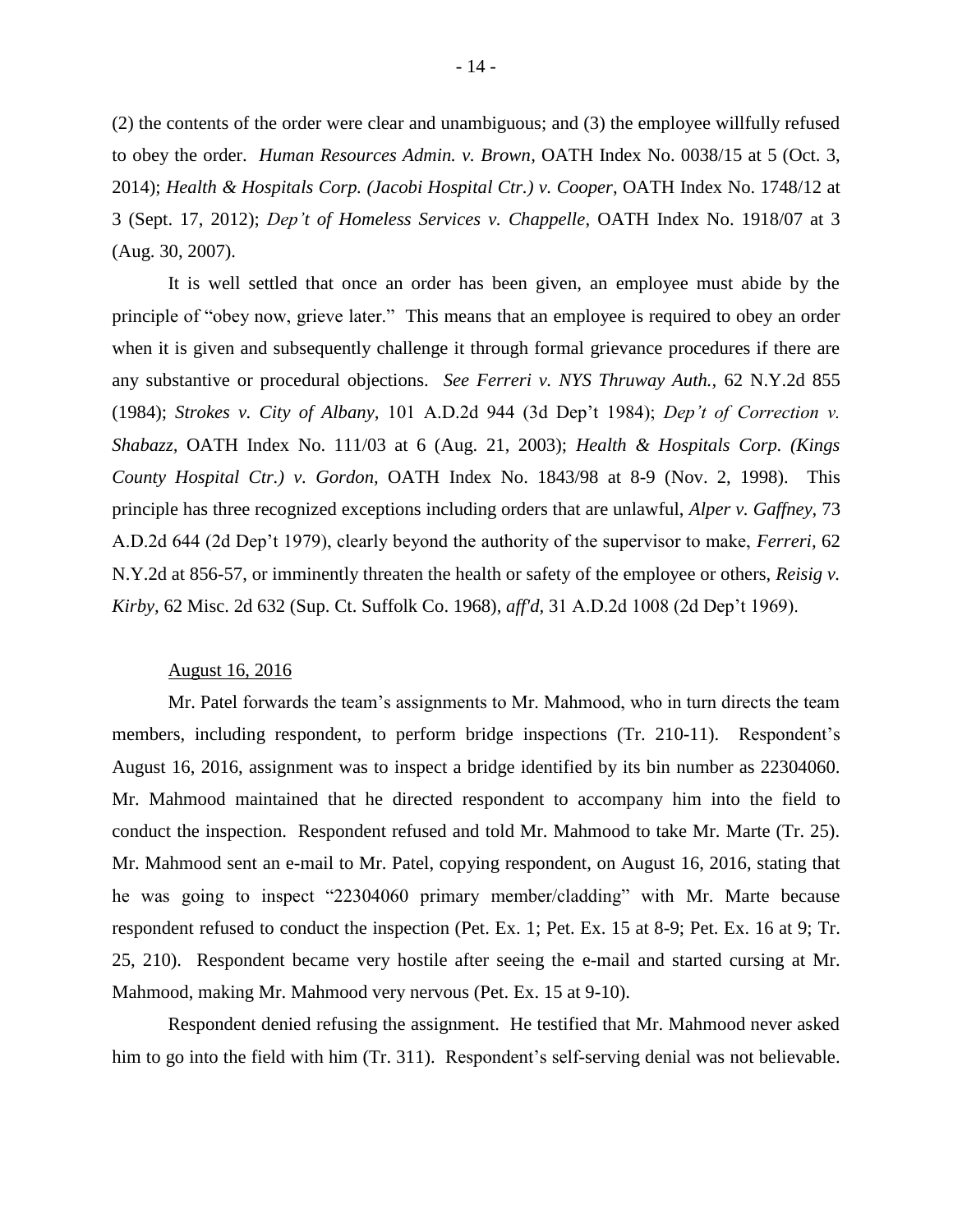In contrast, Mr. Mahmood's credible testimony was corroborated by the contemporaneous e-mail that he sent to Mr. Patel. Respondent received an unambiguous, clearly communicated lawful order that he refused to comply with. Accordingly, I find that on August 16, 2016, respondent was insubordinate by refusing to follow Mr. Mahmood's directives and failed to properly perform his assigned duties.

#### August 22, 2016

Mr. Mahmood testified the on August 22, 2016, he received an assignment from his supervisor to inspect two bridges (224004F and 224004G). Mr. Mahmood directed respondent by e-mail to assist him on this field assignment but respondent refused and told him to take Mr. Marte (Pet. Ex. 2; Pet. Ex. 16 at 9; Tr. 27-28, 211). After respondent refused the assignment, Mr. Mahmood sent an e-mail to Mr. Patel, notifying him that respondent refused to inspect the bridges with him (Pet. Ex. 2; Tr. 26, 211).

During his investigative interview, respondent maintained that he did not go with Mr. Mahmood to perform the inspection because he had to do an errand. He stated that he had to give money to a "guy" who was going back home. He insisted that Mr. Mahmood gave him permission to take care of his personal business instead of going to the field inspection (Pet. Ex 19 at 7). Respondent similarly testified at trial that he did not refuse to go out into the field on August 22, 2016. He maintained that Mr. Mahmood gave him permission to leave the office to take care of a "personal errand." According to respondent, Mr. Mahmood later changed his mind and said that respondent refused to go with him into the field (Tr. 312-13).

Mr. Mahmood's testimony that respondent refused to follow his directive on August 22, 2016, to go into the field to perform an inspection was credible and corroborated by the contemporaneous e-mail that he sent to Mr. Patel. I found respondent's testimony self-serving, incredible, and absurd. It is difficult to believe that Mr. Mahmood would permit respondent to conduct a personal errand in lieu of performing his job. Respondent's theory that Mr. Mahmood gave him permission and then later changed his mind due to pressure from Mr. Patel and Mr. Shah, is unsupported by the record. Respondent received an unambiguous, clearly communicated lawful order that he refused to comply with. Accordingly, I find that respondent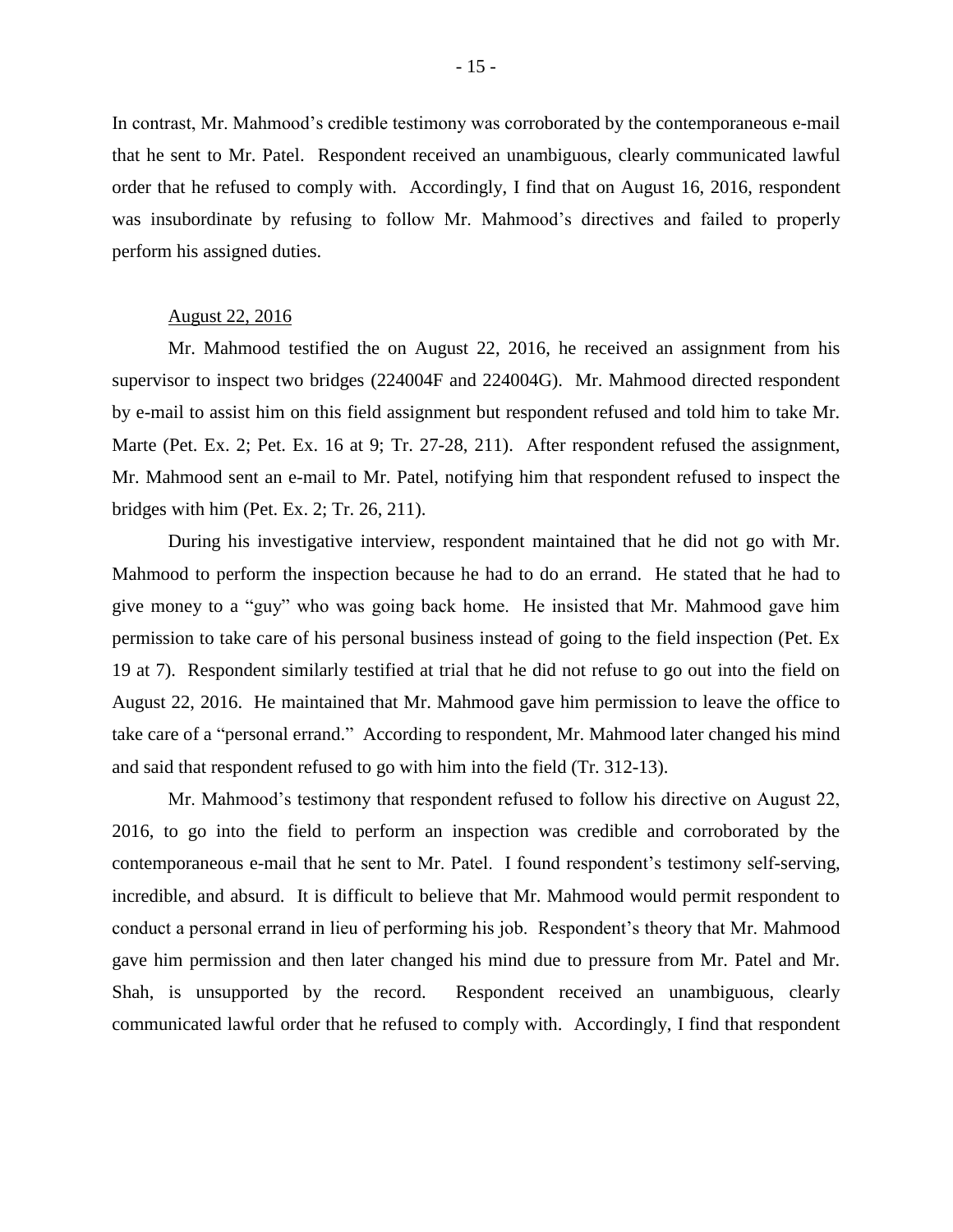was insubordinate by refusing to follow Mr. Mahmood's directives and failed to properly perform his assigned duties on August 22, 2016.

#### August 24, 1016

On August 24, 2016, Mr. Mahmood received an assignment from Mr. Patel to inspect three culverts (R-24, R-25, and R-27) (Pet. Ex. 3; Tr. 28). A culvert is a channel under a roadway that allows water to flow from one side to the other (Tr. 199). It is basically a small bridge that is less than 20 feet long (Tr. 31). The three culverts assigned that day were in close proximity to each other (Tr. 199). It takes approximately 10 to 30 minutes to inspect a culvert (Tr. 31, 199).

Mr. Mahmood testified that he went into the field with Mr. Marte and respondent, who was driving the van to conduct the inspections. When they arrived at the first two locations, respondent refused to get out of the van to do the inspections in contravention of Mr. Mahmood's directive (Pet. Ex. 16 at 10-11; Tr. 30, 91, 93, 211). Mr. Patel testified that respondent should have been performing a hands-on inspection, which requires him to leave the van to take photographs, write inspection notes, read earlier reports, take measurements, and document defects in order to later write a comprehensive technical report in the office (Tr. 212).

After returning to the van, Mr. Mahmood directed respondent to drive to the third culvert. Despite having enough time to inspect the third culvert, respondent refused and drove back to the office so that only two of the assigned culverts were inspected that day (Tr. 30, 201). Mr. Marte testified that after inspecting two culverts, respondent said, "we don't do more than two bridges or culverts a day" (Tr. 199). Mr. Mahmood testified that respondent told him to tell Mr. Patel that they are only supposed to inspect two culverts, not three (Pet. Ex. 14 at 15-17; Tr. 30).

Mr. Mahmood testified that respondent was in such a hurry to return to the office after inspecting the second culvert, that he started to drive away before Mr. Marte was fully inside the vehicle (Tr. 30). Mr. Marte confirmed that as he was trying to get back into the van, respondent started driving off. Mr. Mahmood had to tell respondent to stop so that Mr. Marte could get in (Pet. Ex. 17 at 28; Tr. 199). Mr. Marte acknowledged that respondent did not purposely drive away while he was trying to get into the van (Tr. 204).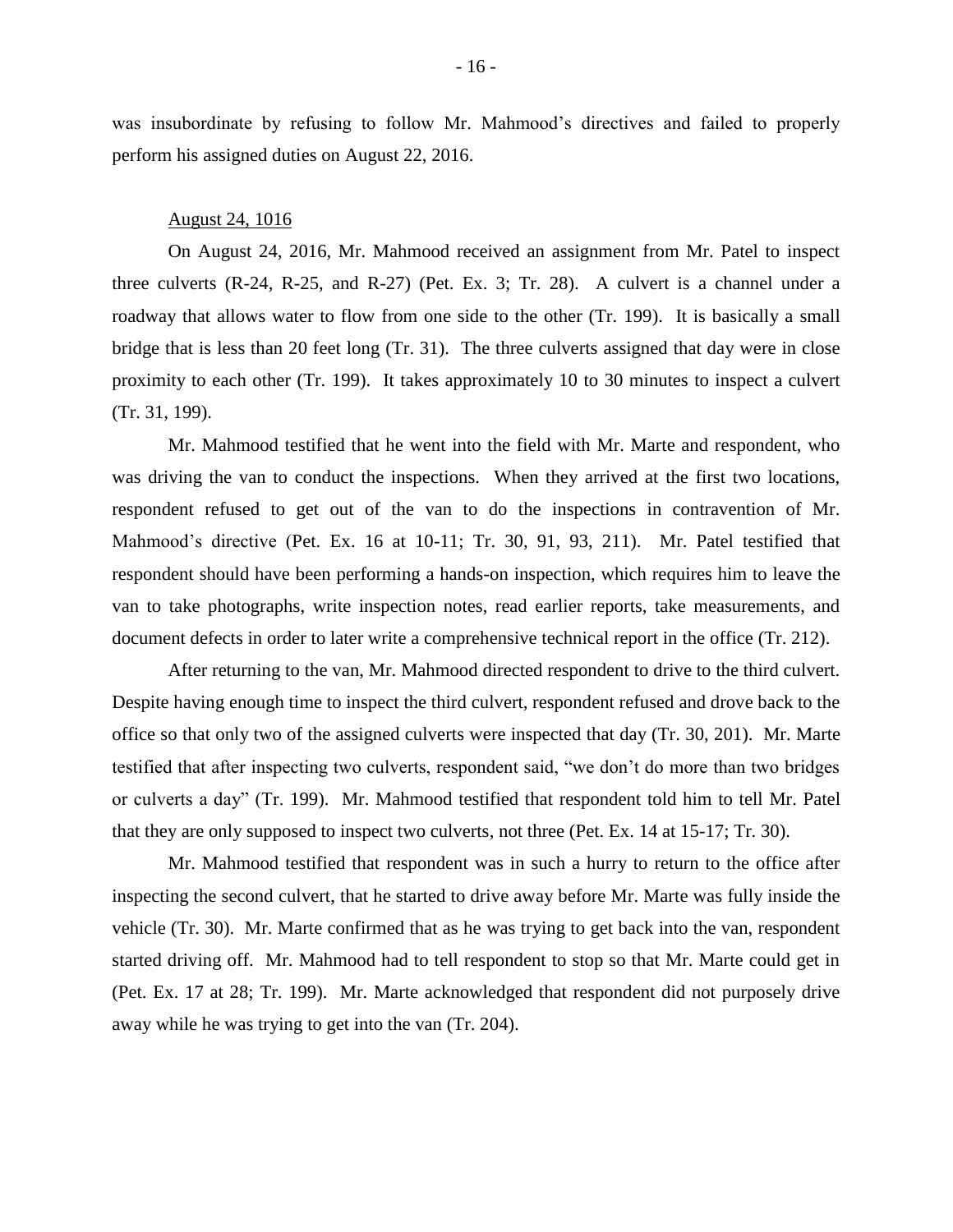The following day, Mr. Mahmood sent an e-mail to Mr. Patel, informing him that respondent had refused to leave the van to conduct the culvert inspections on August 24 and refused to write the reports. Consequently, Mr. Marte had to write the reports (Pet. Ex. 3; Tr. 31- 32).

Respondent denied the charge. Respondent testified that Mr. Mahmood did not ask him to get out of the van (Tr. 311). He further testified that they inspected all of the assigned culverts before returning to the office. Respondent maintained that he participated in all of the inspections (Tr. 313). He insisted that it is unnecessary for more than one person to conduct the inspection. The only time someone would need assistance is to hold one end of the tape measure if they were taking measurements (Tr. 315). He testified that on this day, others were doing the inspection and he exited the van and was "just walking around." He contended that if they asked him a question, he answered (Tr. 316).

Respondent's testimony was nonsensical. In contrast, Mr. Mahmood's and Mr. Marte's testimony was consistent and corroborative. The contemporaneous e-mail that Mr. Mahmood sent to Mr. Patel further supported his and Mr. Marte's testimony. Respondent received an unambiguous, clearly communicated lawful order to inspect the culverts that he refused to comply with. He failed to exit the van to participate in the inspections, drove back to the office before completing all three inspections, and refused to write the reports. Accordingly, I find that respondent was insubordinate by refusing to follow Mr. Mahmood's directives and failed to properly perform his assigned duties on August 24, 2016.

#### September 6, 2016

On September 6, 2016, Mr. Mahmood went into the field with respondent to inspect a bridge. Mr. Mahmood testified that respondent refused to leave the van to assist him in conducting the inspection (Pet. Ex. 14 at 17; Tr. 35). One of Mr. Patel's duties is to go conduct random audits in the field. On September 6, 2016, when he went to check on Mr. Mahmood's team, he saw respondent sitting in the van and Mr. Mahmood conducting the inspection by himself. Respondent did not exit the van when Mr. Patel arrived (Pet. Ex. 4; Pet. Ex. 16 at 15; Pet. Ex. 18 at 12-13; Tr. 35, 213).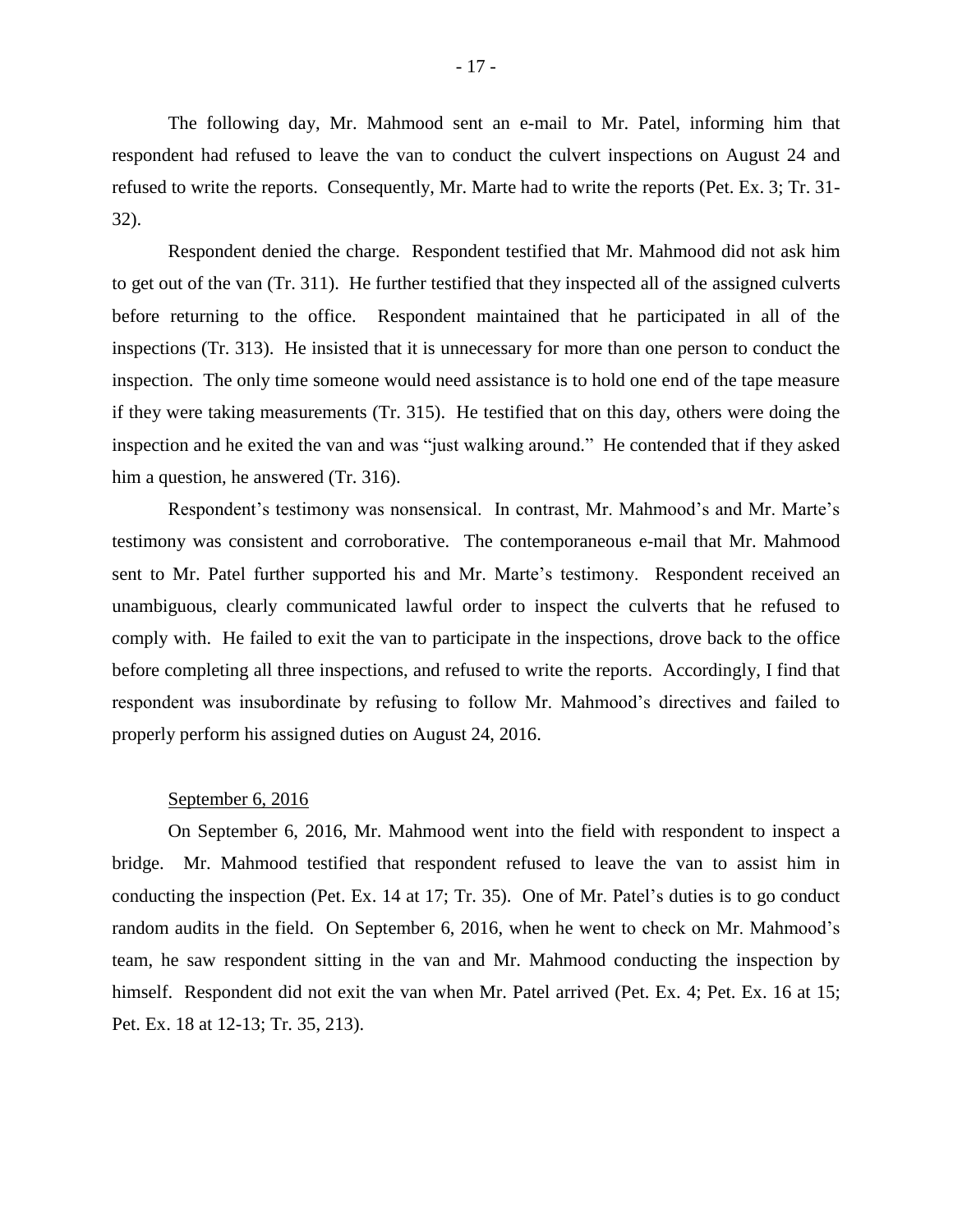Mr. Mahmood informed Mr. Patel that respondent refused to exit the van and participate in the inspection. Mr. Mahmood testified that when he goes out into the field with his staff he is there to supervise, not to do their work. It was respondent's responsibility on September 6, 2016, to conduct the inspection (Tr. 126). Mr. Patel agreed that it was respondent's responsibility to conduct the inspection. Mr. Patel testified that he did not speak to respondent because he knew that respondent would not listen to him (Pet. Ex. 18 at 13; Tr. 213).

Respondent testified that he drove to the location. It took them 45 minutes to get there because of a problem with the GPS and a lot of traffic. Respondent admitted that he was sitting in the van but blamed Mr. Mahmood for not asking for his assistance. Respondent asserted that if he had been asked, he would have assisted because "he would not say no" (Tr. 315). Respondent further contended that it was an easy inspection so his help was not needed (Tr. 317).

Respondent's testimony that he was not asked to do the inspection was not credible. It is unreasonable for respondent to believe that he should be asked to do his job. Mr. Mahmood's credible testimony that respondent was given a directive and refused to comply was corroborated by Mr. Patel and by a contemporaneous e-mail. Respondent's obstinacy and disregard for his supervisors' authority was further demonstrated by his unwillingness to come out of the van even when Mr. Patel appeared at the inspection. Accordingly, I find that on September 6, 2016, respondent was insubordinate by refusing to follow Mr. Mahmood's directives and failed to properly perform his assigned duties.

## *August 30, 2016*

 $\overline{a}$ 

Respondent is charged with driving a City vehicle for approximately 11 miles<sup>3</sup> without authorization for non-City work purposes on August 30, 2016, failing to document the trip on the trip log sheets, misrepresenting his usage of the vehicle by omitting entries on the trip log sheets, falsifying his time and leave records, and fraudulently receiving compensation for time he did not work (Charge I, Specifications 5, 6, 7, 8; Charge II, Specification 1; Charge III, Specification 1) (ALJ Ex. 1).

 $3$  The charges incorrectly state that respondent drove the van 19 miles on August 30, 2016. The documentary evidence and testimony establish that respondent drove the van 11 miles. I am correcting the typographical error on Charge I, Specification 5 to comport with the evidence presented since respondent had an opportunity to defend against this charge and there was no prejudice to him.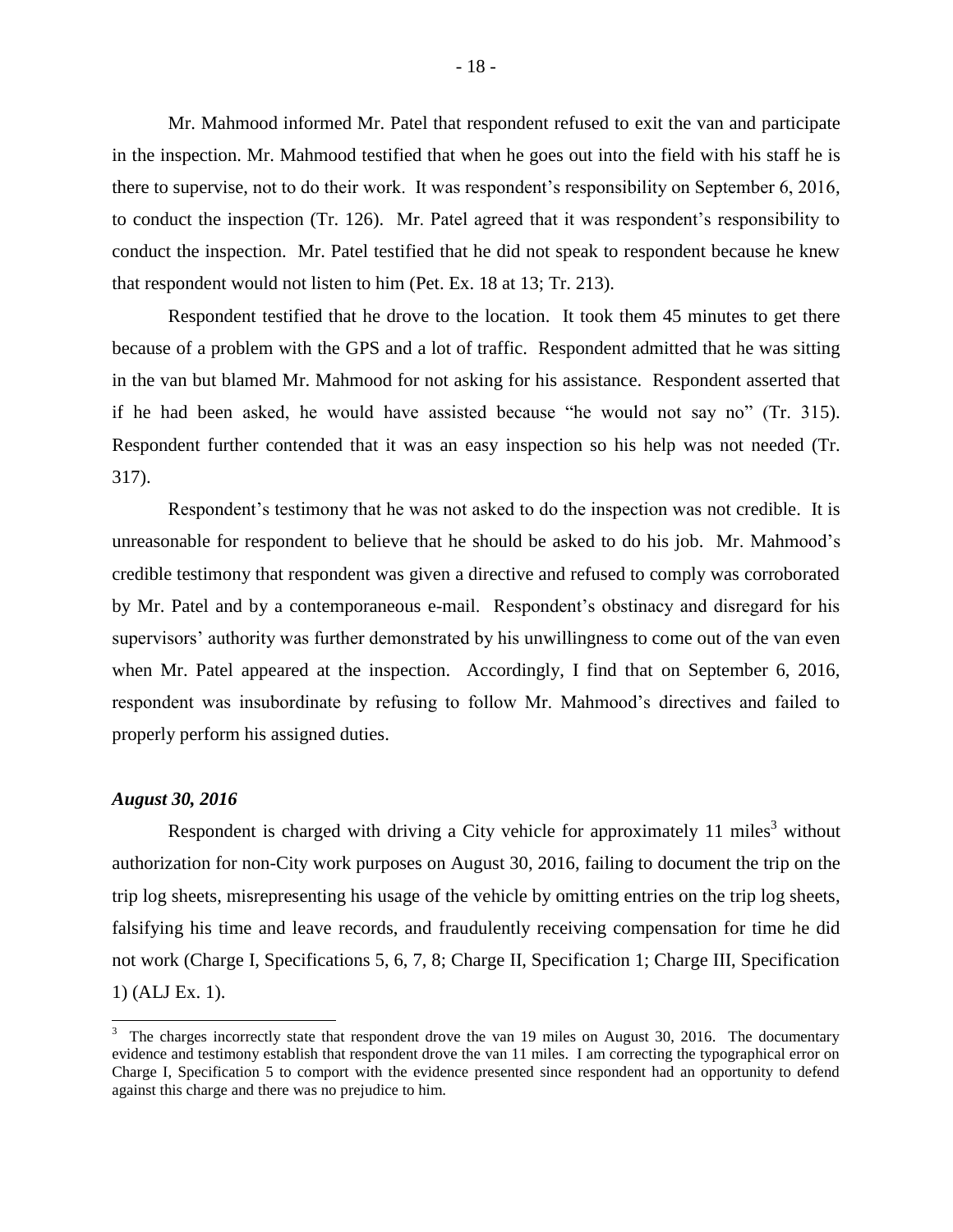Mr. Mahmood testified that he had driven the vehicle on August 29, 2016, and had entered the odometer reading on the log sheets when he finished his trip. On August 30, 2016, Mr. Mahmood observed respondent take the keys for the van and heard him say that he was going out. When Mr. Mahmood entered the van later that day, he noticed that the odometer reflected that the vehicle had been driven 11 miles. Mr. Mahmood testified that he entered the information on the trip log sheets because respondent failed to do so (Tr. 52). Consequently, the trip log reflects that respondent had driven the van for 11 miles on August 30, 2016 (Pet. Ex. 7).

Respondent admitted to driving the van on August 30 to run personal errands but denied driving the van 19 miles as alleged in the charges (ALJ Ex. 1; Tr. 271, 280). Respondent's testimony that he was given permission to drive the van for his personal purposes was not credible. Respondent admitted that he did not enter his personal trips on the trip log sheets (Tr. 260, 295-96). The documentary evidence, witness testimony, and respondent's admissions establish that he used the van without authorization on August 30, 2016. It further establishes that respondent misrepresented his usage of the vehicle by omitting entries on the trip log sheets.

Respondent denied falsifying his time records and fraudulently receiving compensation to time he did not work on August 30, 2016 (Tr. 276-77). Petitioner failed to submit respondent's time records for that date. Because there was no evidence that respondent failed to document his time out of the office or that he was compensated for time he was not working, Charge I, Specifications 7 and 8, should be dismissed. They require proof. Petitioner established the remainder of the charges relating to respondent's use of the van on August 30, 2016, by the preponderance of the credible evidence.

## *September 8, 2016*

Respondent is charged with driving a City vehicle for approximately eight miles without authorization for non-City work purposes on September 8, 2016, failing to document his trip locations on the vehicle trip log sheets, misrepresenting his usage of the vehicle by omitting entries on the trip log sheets, falsifying his time and leave records, and fraudulently receiving compensation for time he did not work (Charge I, Specifications 9, 10, 11, 15; Charge II, Specification 1; Charge III, Specification 1) (ALJ Ex. 1).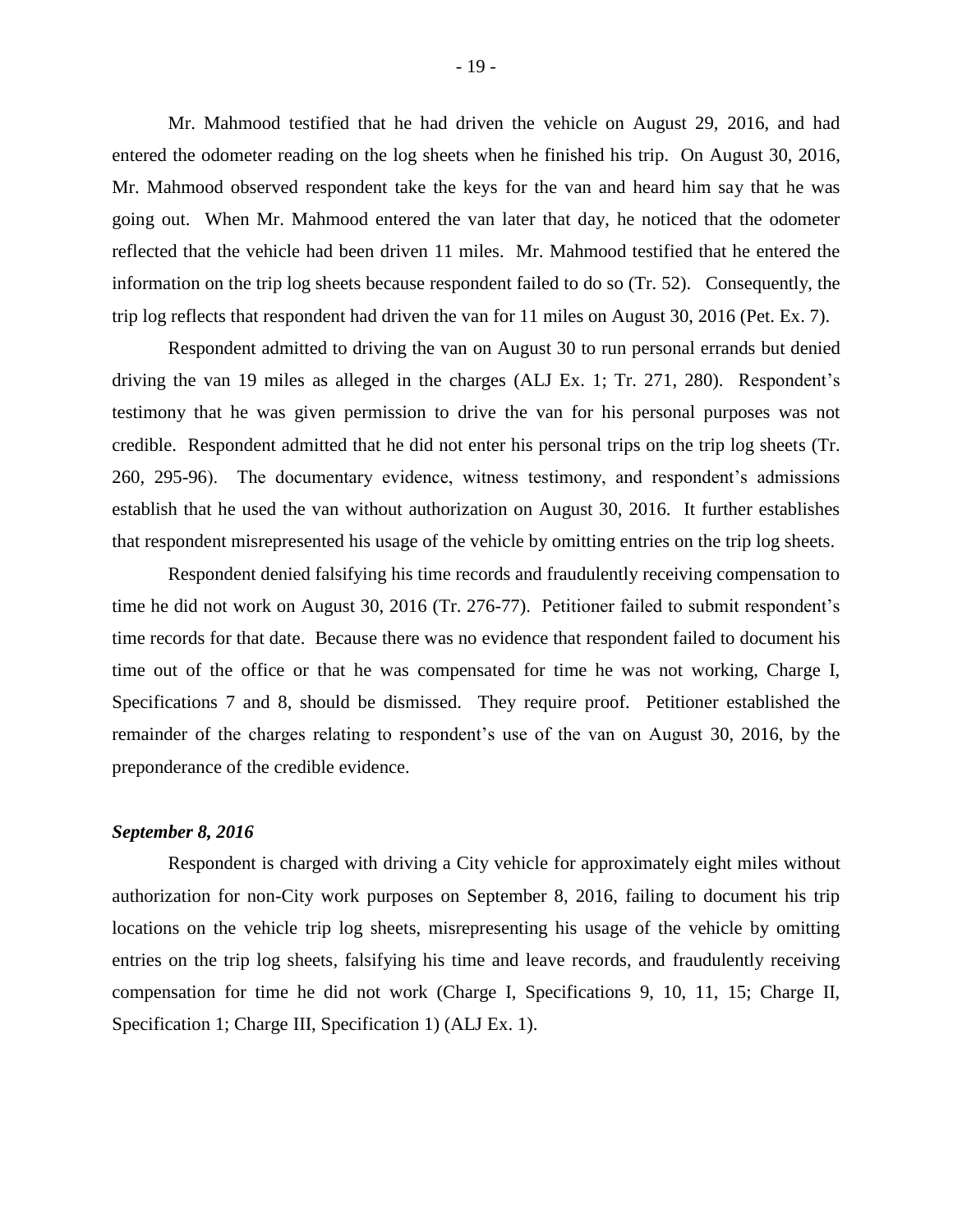Mr. Mahmood testified that he drove the van assigned to the unit on September 8, 2016. Before starting his trip, he checked the mileage on the odometer to fill out the starting mileage on the trip log sheets and noticed that it was higher than the end mileage from the last time the vehicle was used. Mr. Mahmood created an entry to reflect that respondent had driven the vehicle for 8.4 miles on September 8, 2016, which was the difference between the end mileage and the mileage reflected on the odometer (Pet. Ex. 7; Tr. 52-53). Mr. Mahmood was certain that it was respondent who had taken the vehicle earlier that day and failed to log the mileage on the trip log sheets because he saw him take the keys off the hook. Respondent announced that he was going out but did not say where (Tr. 53).

Respondent testified that he does not remember the dates, but admitted using the van to run personal errands (Tr. 102). Respondent testified that he worked on September 8, 2016. He testified that, in general, the unit does not have that much work to do, but they have to do it because it affects public safety. Therefore, they go out into the field, do the inspection, and return to the office (Tr. 281).

Respondent denied falsifying his time and leave records and fraudulently receiving compensation for work he did not perform (Tr. 281-82). Petitioner failed to submit respondent's time records for September 8, 2016. Because there was no evidence that respondent failed to document his time out of the office or that he was compensated for time he was not working, Charge I, Specifications 10 and 11, should be dismissed. Petitioner established the remainder of the charges relating to respondent's use of the van on September 8, 2016, by the preponderance of the credible evidence.

## *September 16, 2016*

Respondent was charged with insubordination by failing to obey a supervisor's lawful order to attend a mandatory training conducted by the Metropolitan Transit Authority ("MTA") and failing to perform his duties by not attending the training (Charge IX, Specification 6; Charge X, Specification 2) (ALJ Ex. 1).

Mr. Patel testified that all of the bridge inspectors are required to take safety training courses to perform inspections on bridges over railroad and subway tracks to avoid fatalities (Tr. 215). Mr. Patel sent an e-mail on July 21, 2016, to respondent giving him the date and time for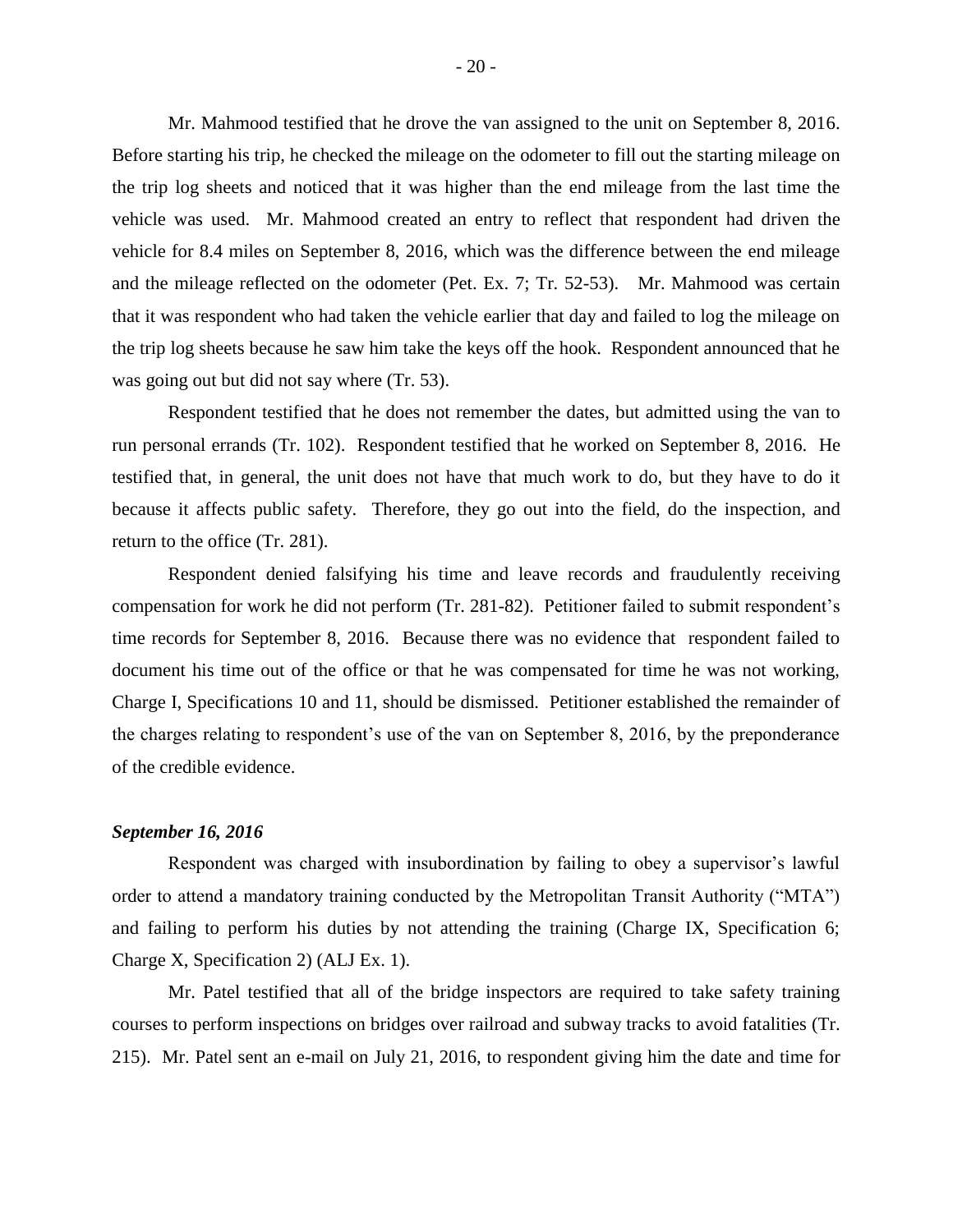the training. He sent a reminder e-mail on September 6, 2016, because respondent had missed the first training session (Pet. Ex. 13; Pet. Ex. 18 at 19-20; Tr. 143-44). Mr. Mahmood stated during his investigatory interview that he reminded respondent the morning of the training, but respondent told him that he did not want to go (Pet. Ex. 15 at 20-21). Respondent did not attend the training and did not provide Mr. Shah with a reason for not attending (Tr. 145).

Respondent acknowledged that he did not attend the training. He testified that he forgot to go and blamed his supervisors for not reminding him closer to the time of the training (Tr. 318). The evidence demonstrated, however, that his supervisors told him about the training twice in writing and once verbally on the morning of the training. Accordingly, I find that on September 16, 2016, respondent was insubordinate by failing to follow a directive to attend a mandatory training and that he failed to properly perform his assigned duties.

#### *September 16, 2016*

Respondent is charged with departing his work location without authorization on September 16, 2016, failing to properly indicate on his time records that he took time off to get his personal car repaired, falsifying his time and leave records, and fraudulently receiving compensation for time he did not work on that day (Charge I, Specification 64).

Mr. Mahmood testified during his investigatory interview that once respondent refused to attend the MTA training on September 16, 2016, he gave respondent another assignment for the day (Pet. Ex. 15 at 21-22). At about 9:00 a.m., Mr. Mahmood directed respondent to assist him with an inspection of a bridge (#2076640). Respondent told Mr. Mahmood that he needed to take his car to the mechanic to have it repaired and that Mr. Mahmood should take Mr. Marte instead (Pet. Ex. 5; Pet. Ex. 15 at 22; Pet Ex. 16 at 20; Tr. 36, 38-39). Mr. Mahmood testified that he went into the field with Mr. Marte. Mr. Mahmood further testified that he did not give respondent permission to leave the office to have his car repaired (Tr. 39-40; 96-97).

Mr. Mahmood and Mr. Shah testified that respondent took his car to the mechanic during work hours (Tr. 40). Respondent's time records for September 16, 2016, indicate that respondent arrived at work at 8:00 a.m. and departed at 3:00 p.m. Respondent entered a 30 minute lunch from 12:00 p.m. to 12:30 p.m. (Pet. Ex. 5; Tr. 39-40). Petitioner submitted a copy of respondent's City Time records, which demonstrated that respondent took 30 minutes of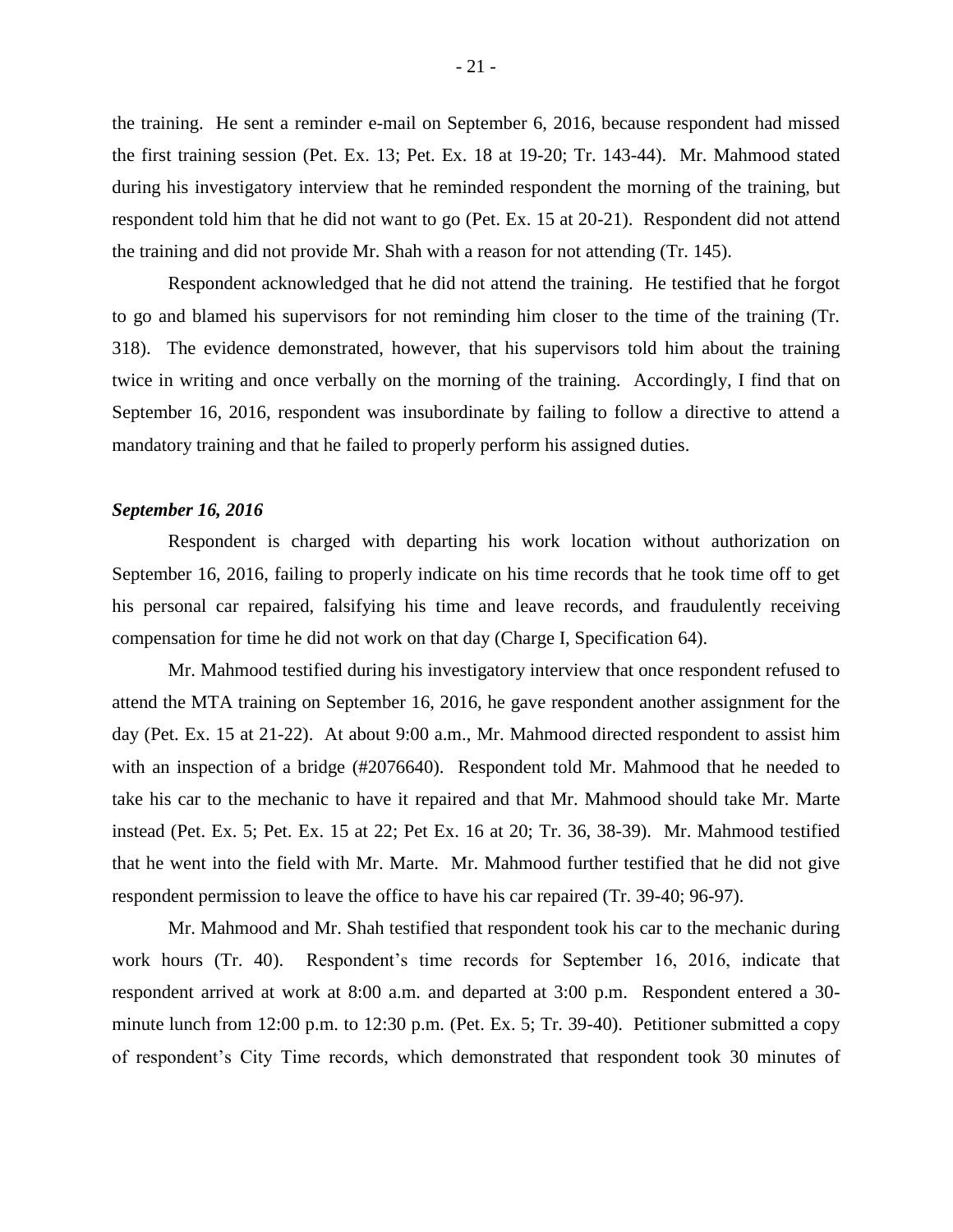annual leave on September 16, 2016 from 7:30 to 8:00 a.m. (Pet. Ex. 5). Respondent, however, did not leave the office to take his car to be repaired until after Mr. Mahmood left for the inspection at 9:30 a.m. (Tr. 41, 145-47).

Mr. Patel testified that Mr. Mahmood notified him by e-mail that respondent did not go with him to perform the inspection because he needed to get his car repaired and that he charged 30 minutes to his annual leave from 7:30 a.m. to 8:00 a.m. (Tr. 217). Mr. Patel testified that he did not give the assignment to Mr. Mahmood until 8:30 a.m. and that he is certain that respondent took more than 30 minutes to have his car repaired because it takes 15 minutes to walk to where respondent's car was parked. Just walking back and forth from his car would have taken 30 minutes, without even adding the time to for his car to be repaired (Pet. Ex. 18 at 17-18; Tr. 216).

Respondent testified that he asked Mr. Mahmood if he could leave to get his car repaired. Respondent insisted that Mr. Mahmood had given him permission, stating, "they never say no anyway" (Tr. 307-08, 316). Respondent maintained that he went to the store, bought the part, and returned to the office (Tr. 308, 316).

Respondent testified that Mr. Mahmood changed his mind about authorizing respondent's absence and probably wrote the e-mail because he was pressured to do so (Tr. 316). Mr. Mahmood denied that he was forced to write the e-mail by Mr. Shah or Mr. Patel (Tr. 98).

Respondent's testimony that he was given permission to leave the office and not perform an inspection to either have his car repaired by a mechanic or to pick up an auto part is difficult to believe. Respondent has repeatedly demonstrated a lack of respect for Mr. Mahmood's authority. His testimony that Mr. Mahmood never says no to him shows that he has bullied his supervisor and will do whatever he chooses to do regardless of what Mr. Mahmood says.

In addition, respondent's time records for September 16, 2016, demonstrate that respondent did not accurately represent his absence from the office. As a consequence, he falsified his time records and fraudulently received compensation for time he did not actually work. Petitioner established all of the remaining charges relating to respondent's unauthorized absence from the office as well by the preponderance of the credible evidence.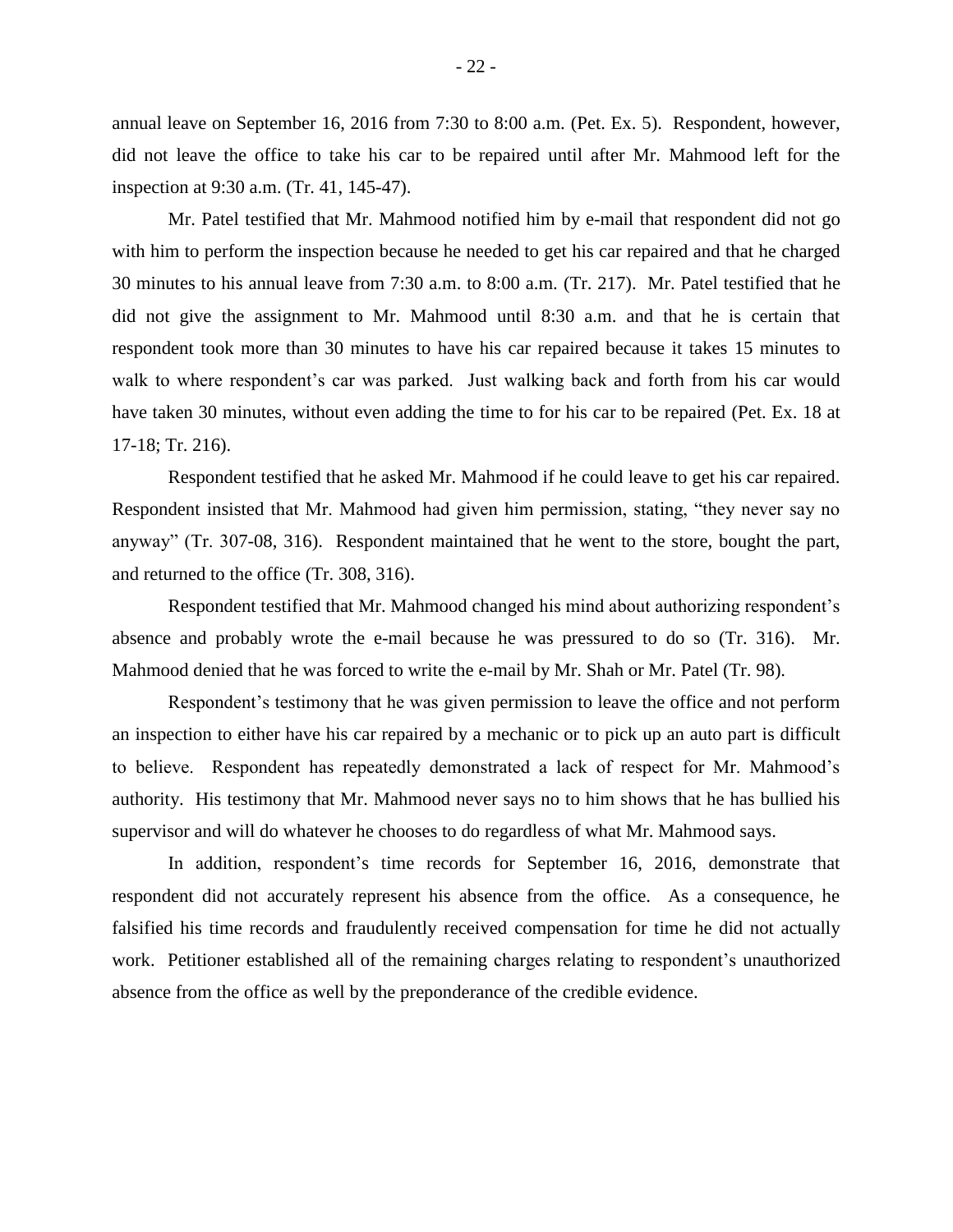## *September 19, 2016*

Respondent is charged with driving a City vehicle approximately five miles without authorization for non-City work purposes on September 19, 2016, failing to document his trip on trip log sheets, misrepresenting his usage of the vehicle by omitting entries on the trip log sheets, falsifying his time and leave records, and fraudulently receiving compensation for time he did not work (Charge I, Specifications 12, 13, 14, 15; Charge II, Specification 1; Charge III, Specification 1) (ALJ Ex. 1).

Mr. Mahmood testified that he entered respondent's name on the trip log sheets on September 19, 2016, to reflect that respondent had driven the van five miles. Respondent did not fill out the trip log sheets, but Mr. Mahmood noticed that the vehicle had been driven five miles by comparing the mileage on the odometer to the end mileage for the last recorded trip two days earlier. Mr. Mahmood testified that he either saw respondent take the keys for the van on September 19 or Mr. Marte reported it to him (Pet. Ex. 7; Tr. 53-54). Respondent testified that he does not remember the dates, but admitted using the van to run personal errands (Tr. 102, 279-80).

Respondent denied falsifying his time and leave record or receiving compensation for time he did not work on September 19, 2016 (Tr. 286-87). Petitioner failed to submit respondent's time records for September 19, 2016. Since there was no evidence that respondent failed to document his time out of the office or that he was compensated for time he was not working, Charge I, Specifications 13 and 14, should be dismissed. Petitioner established the remainder of the charges relating to respondent's use of the van on September 19, 2016, by the preponderance of the credible evidence.

## *October 6, 2016*

Respondent is charged with driving a City vehicle approximately 10 miles without authorization for non-City work purposes on October 6, 2016, failing to document his trip locations on trip log sheets, falsifying his time and leave records, and fraudulently receiving compensation for time he did not work (Charge I, Specifications 16, 17, 18, 22; Charge II, Specification 1; Charge III, Specification 1) (ALJ Ex. 1).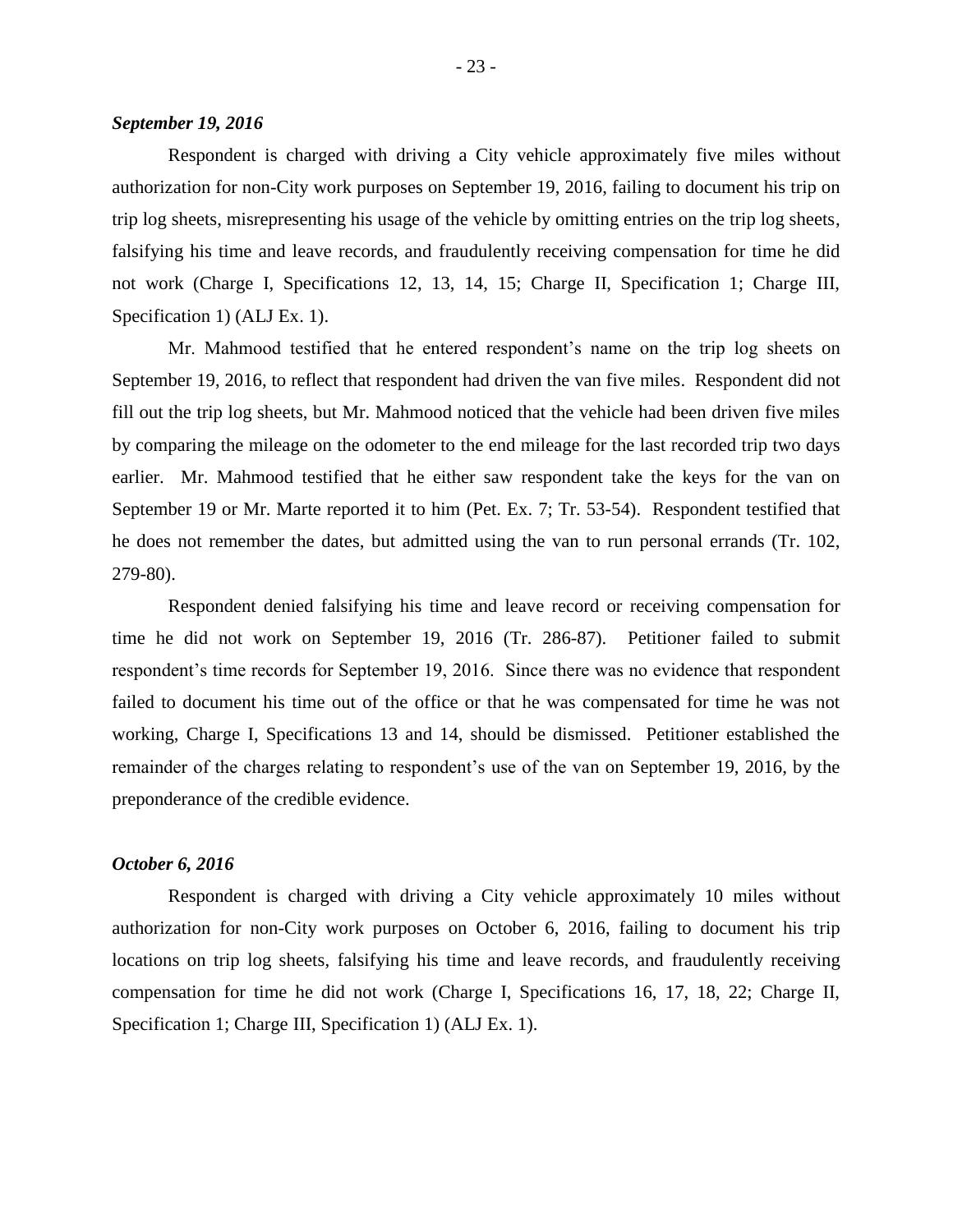Mr. Mahmood took the vehicle for a field inspection on October 7, 2016, and before filling out the starting mileage on the trip log sheets he noticed a discrepancy between the odometer and the log sheets. Mr. Mahmood had driven the vehicle on October 5, 2016, and had entered the end mileage on the log sheets. Mr. Mahmood noticed, however, that on October 7, the odometer indicated that the vehicle had been driven ten miles but there was nothing entered on the trip log sheets to document the 10-mile trip. Mr. Mahmood testified that he knew respondent had used the van on October 6, 2016, because he had observed him take the keys off the hook before leaving the office. Consequently, Mr. Mahmood entered respondent's name on the trip log sheets to reflect that respondent had driven the van ten miles on October 6, 2016 (Pet. Ex. 7; Tr. 54).

Respondent did not deny driving the van on October 6, 2016, but denied that he drove it 10 miles (Tr. 287). He admitted that he regularly used the van for his personal purposes (Tr. 102). He also acknowledged that he did not fill out the trip log sheets when he used the van (Tr. 295).

Respondent further denied falsifying his time record and fraudulently receiving compensation for not working (Tr. 102, 287). Petitioner failed to submit respondent's time records for October 6, 2016. Since there was no evidence that respondent failed to document his time out of the office or that he was compensated for time he was not working, Charge I, Specifications 17 and 18, should be dismissed. Petitioner established the remainder of the charges relating to respondent's use of the van on October 6, 2016, by the preponderance of the credible evidence.

#### *October 18, 2016*

 $\overline{a}$ 

Respondent is charged with driving a City vehicle for approximately eight miles without authorization for non-City work purposes on October 18,  $2016<sup>4</sup>$  failing to document his trip locations on trip log sheets, misrepresenting his usage of the vehicle by omitting entries on the trip log sheets, falsifying his time and leave records, and fraudulently receiving compensation for

<sup>&</sup>lt;sup>4</sup> Charge I, Specifications 19 and 21, incorrectly state that the day in question as October 13, 2016, rather than October 18, 2016. Similarly, Charge I, Specification 20, refers to the incorrect payroll period of October 9 through 15, 2016, rather than October 16 through 22, 2016, referencing the same misconduct. I have amended the charges to comport with the testimony and evidence presented at trial (Tr. 54-55). Respondent had an opportunity to question the witness with respect to the correct date, October 18, 2016.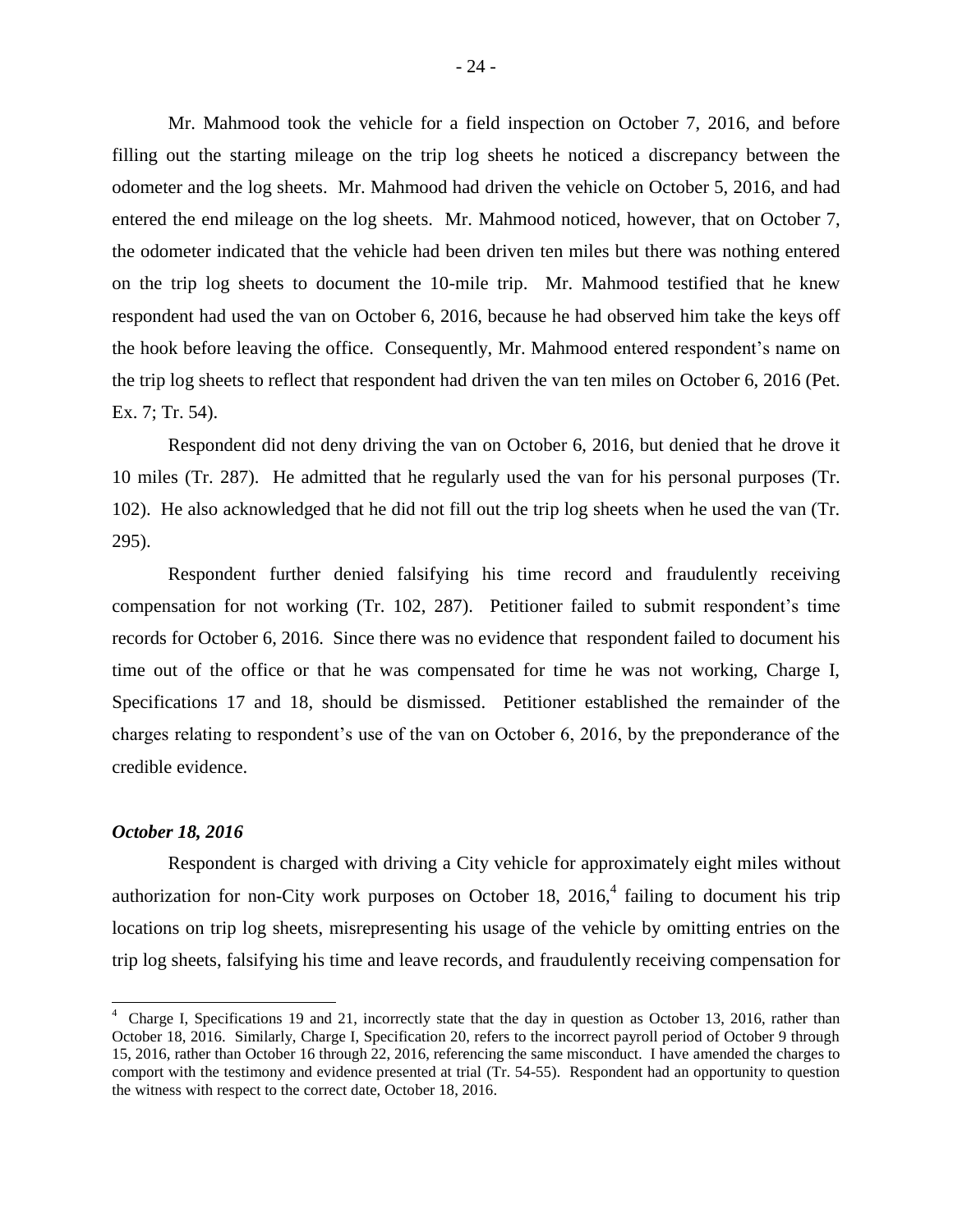time he did not work (Charge I, Specifications 19, 20, 21, 22; Charge II, Specification 1; Charge III, Specification 1) (ALJ Ex. 1).

Mr. Mahmood testified that he entered respondent's name on the trip log sheets on October 18, 2016, to reflect that respondent had driven the van eight miles. Respondent had not filled out the trip log sheets, but Mr. Mahmood realized that the odometer indicated that the vehicle had been driven this distance by comparing the mileage on the odometer to the end mileage recorded on the trip log sheets for the previous trip (Pet. Ex. 7; Tr. 54). Mr. Mahmood had driven the vehicle on the prior trip and had filled out the end mileage on the trip log sheets. He knew his entry was accurate (Tr. 55). Mr. Mahmood maintained that either he saw respondent take the keys for the van on October 18, 2016, or if he was in the bathroom, Mr. Marte subsequently reported to him that respondent went out and took the keys (Tr. 56).

Respondent testified that he does not remember on which dates he used the van to run personal errands, but admitted regularly using the van to do so (Tr. 102). Further, although he denied misrepresenting his usage of the vehicle, he acknowledged that he does not fill out the trip log sheets (Tr. 292). Respondent's failure to document his use of the City van is misrepresentation by omission.

Respondent denied falsifying his time record and receiving compensation for work he did not do (Tr. 288). He testified that just because he used the van does not mean that he falsified his time record. Petitioner failed to submit respondent's time records for October 18, 2016. Because there was no evidence that respondent failed to document his time out of the office or that he was compensated for time he was not working, Charge I, Specifications 20 and 21, should be dismissed. Petitioner established the remainder of the charges relating to respondent's use of the van on October 18, 2016, by the preponderance of the credible evidence.

#### *November 3, 2016*

Respondent is charged with departing his assigned work area without authorization on November 3, 2016, falsifying his time records, and fraudulently receiving compensation for time that he did not work (Charge I, Specifications 24, 25; Charge IV, Specification 1) (ALJ Ex. 1).

Mr. Patel testified that Mr. Mahmood had informed him that he and the rest of the team would be working in the office on November 3, 2016, writing reports (Pet. Ex. 6; Tr. 42, 219).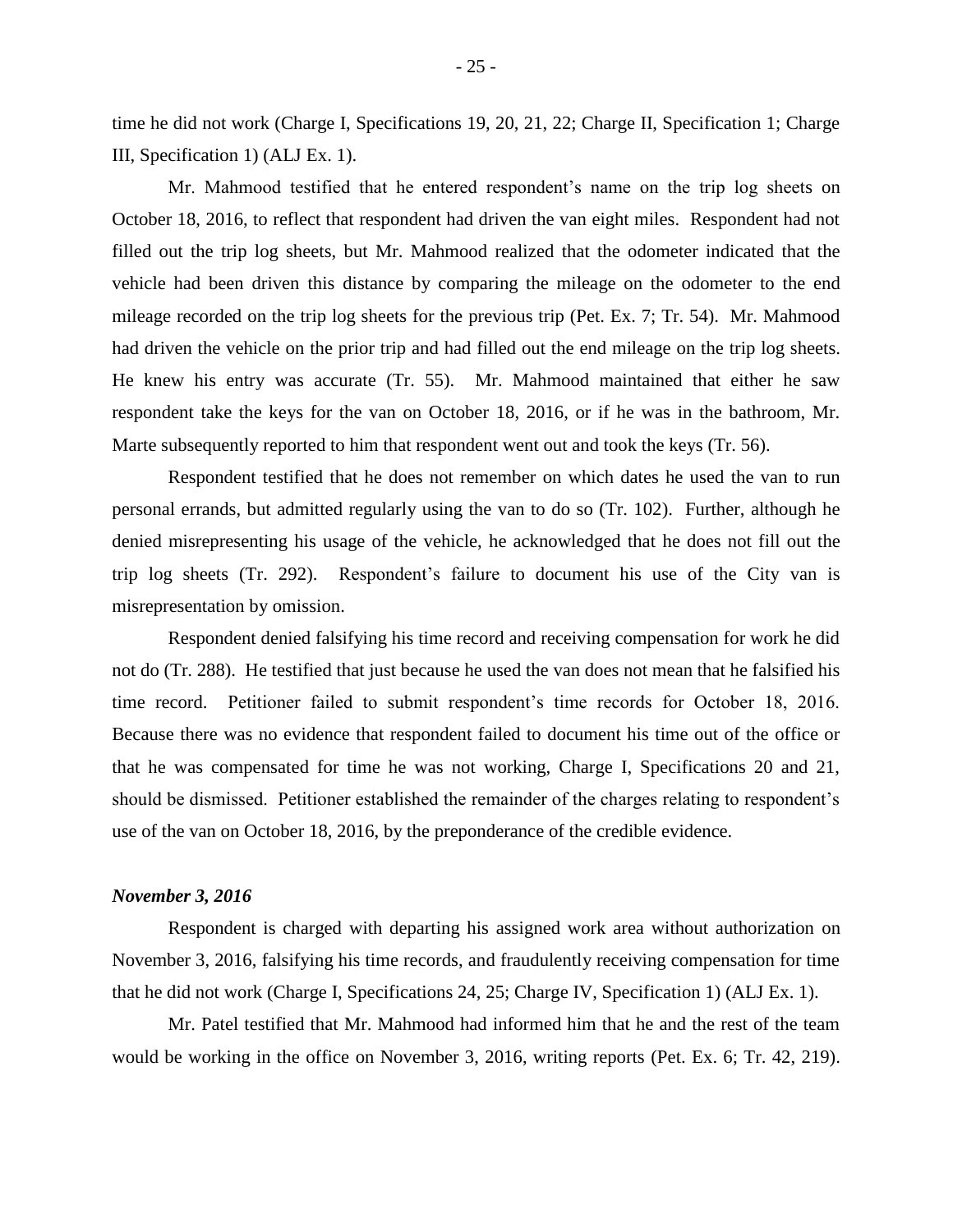Mr. Mahmood was aware that respondent was scheduled to start his vacation on November 4, 2016. He testified that respondent, however, left the office by 9:00 a.m. on November 3, and did not return that day. Mr. Mahmood testified that he had not given respondent permission to leave (Tr. 100). Indeed, respondent did not notify Mr. Mahmood that he was leaving nor did he request permission (Tr. 42, 44-45).

Mr. Shah testified that he visited the field office on November 3, 2016, and discovered that respondent had left the office without permission. Respondent had not notified anyone where he was going. Mr. Shah left the field office around 12:00 p.m. and noted that respondent had not yet returned (Tr. 153). Mr. Shah told Mr. Mahmood to tell him when respondent returned. Mr. Shah sent an e-mail to respondent at 1:31 p.m. on November 3, 2016, stating that his absence from the office that day was unauthorized and would be charged to his annual leave (Pet. Ex. 6; Tr. 42, 153). The next day, Mr. Mahmood sent an e-mail to Mr. Shah confirming that when he left work at 4:00 p.m. on November 3, respondent had still not returned to the office (Pet. Ex. 6; Tr. 42, 44-45).

Mr. Shah testified that respondent had entered into City Time that he had worked the entire day on November 3, 2016. Mr. Shah subsequently changed the entry to leave without pay after discovering that respondent never returned to the office (Pet. Ex. 6; Resp. Ex. A; Tr. 154).

Charge I, Specification 24 states "During the payroll period of October 30, 2016 through November 6, 2016, the Respondent falsified his time and leave data on City documents" (ALJ Ex. 1). Charge I, Specification 25 states, "During the payroll period of October 30, 2016 through November 6, 2016, the Respondent fraudulently received compensation for time he did not work on November 3, 2016" (ALJ Ex. 1). Respondent denied falsifying his time and leave records and fraudulently receiving compensation for work he did not do (Tr. 288-89). Respondent submitted a copy of his time record for the week of October 30, 2016 through November 5, 2016, to demonstrate that he was on vacation on November 3, 4, and 5, 2016 (Resp. Ex. A; Tr. 266, 290). The time record has a handwritten annotation which states "I was in [sic] vacation" (Resp. Ex. A). Respondent testified that Charge I, Specifications 24 and 25 are "a lie" because it is contradicted by his time record.

Although the charges are imprecise, petitioner explained that it considers the weekly time record to be falsified because respondent falsely entered that he worked the entire day on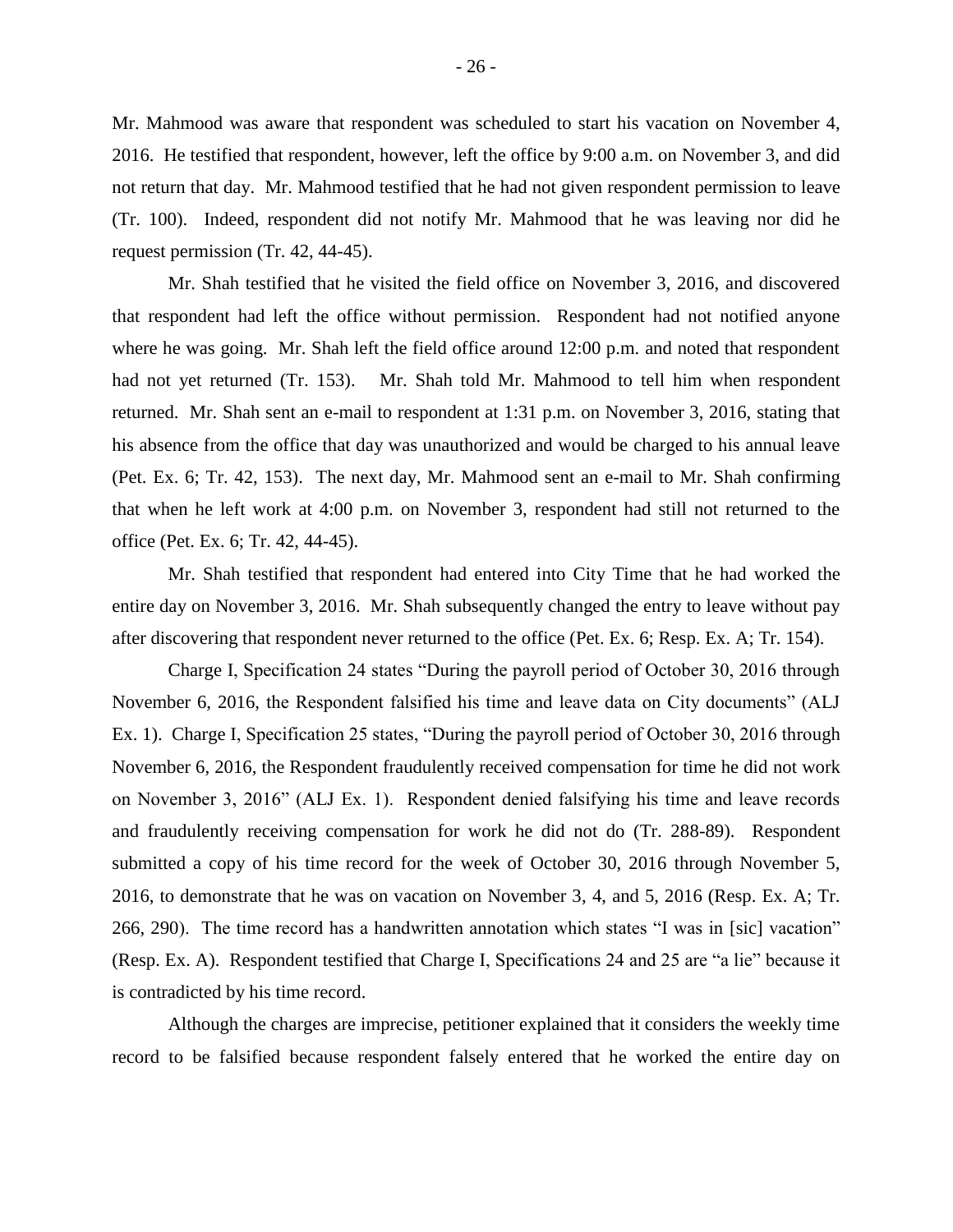Thursday, November 3, 2016. The undisputed testimony was that respondent did not work that day and left the office before 9:00 a.m. Petitioner acknowledged that respondent was on an approved vacation starting Friday, November 4, 2016.

Respondent testified that he had asked Mr. Mahmood if he could leave to take care of some business (Tr. 309). Mr. Mahmood, however, credibly denied giving respondent permission (Tr. 100). Therefore, I find that respondent was scheduled to work on November 3, 2016, but left the office without authorization. I further find that respondent falsely entered on his time records that he worked on November 3, 2016, when he did not. Mr. Shah's testimony that respondent had to change respondent's time record from a paid day of work to leave without pay was credible and supported by respondent's time record (Resp. Ex A; Tr. 154). Indeed, respondent was indignant that Mr. Shah marked the time as leave without pay. He maintained that he asked them to take the time out of his annual leave but Mr. Shah refused (Tr. 309).

While the testimony demonstrates that respondent falsified his time sheets with respect to November 3, 2016, petitioner did not prove that respondent fraudulently received compensation for time he did not work. Since Mr. Shah changed respondent's time record to leave without pay for November 3, 2016, respondent was not actually paid for that date. Accordingly, Charge I, Specification 25 should be dismissed. Petitioner established the remainder of the charges regarding respondent's absence from the office on November 3, 2016.

#### *December 9, 2016*

Respondent is charged with driving a City vehicle without authorization approximately eight miles for non-City work purposes on December 9, 2016, failing to document his trip locations on trip log sheets, misrepresenting his usage of the vehicle by omitting entries on the trip log sheets, falsifying his time and leave records, and fraudulently receiving compensation for time he did not work that day (Charge I, Specifications 26, 27, 28, 29; Charge II, Specification 1; Charge III, Specification 1) (ALJ Ex. 1).

On December 29, 2016, William Livingston sent an e-mail to respondent copying several others, including Mr. Mahmood, Mr. Shah, and Mr. Patel, regarding the December 2016 trip log sheets for the Building Inspection Unit's van (Pet. Ex. 8). The trip log sheets had an incomplete entry for December 9, 2016 (Tr. 56-57). Mr. Mahmood testified that either he saw respondent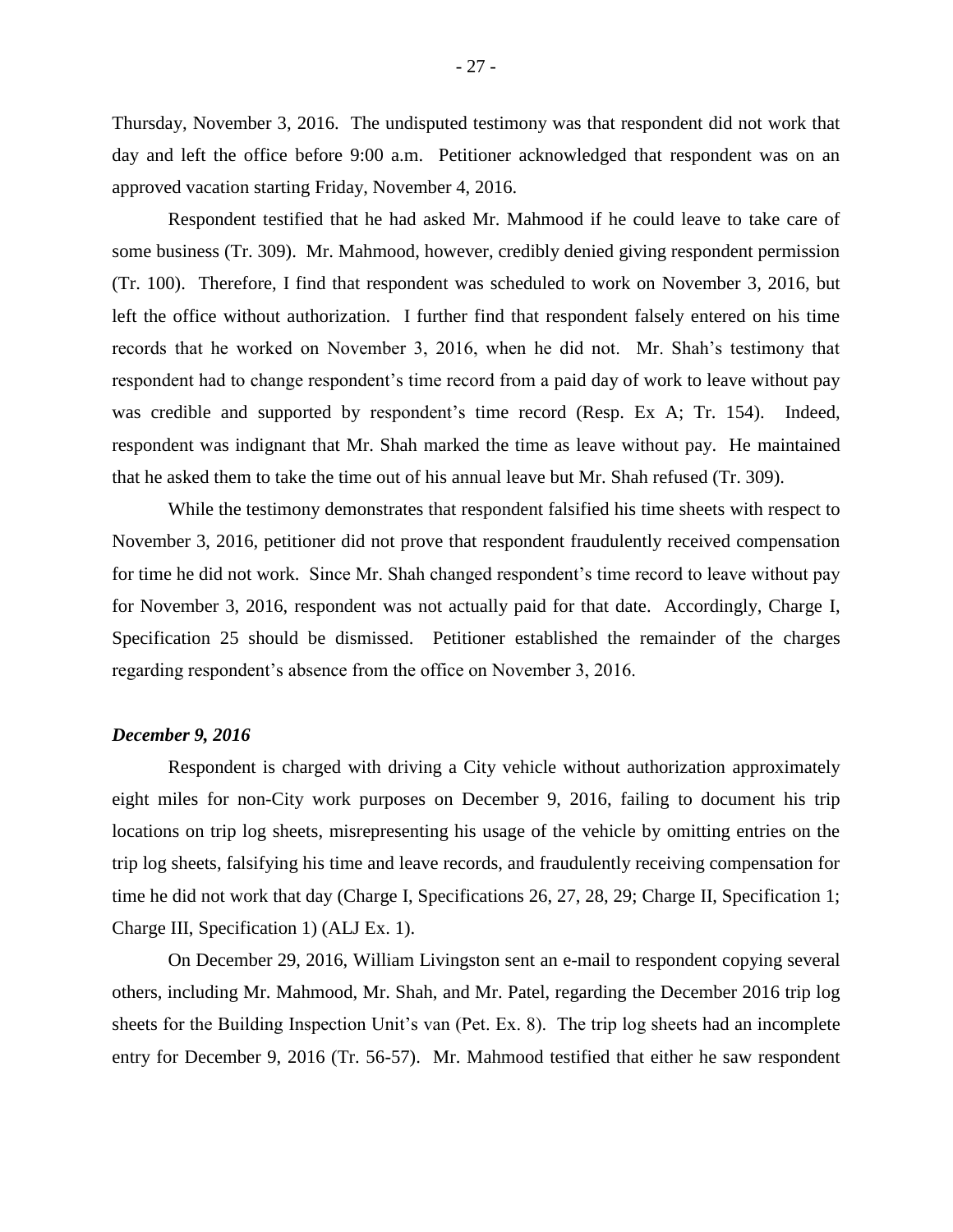take the keys on December 9, or Mr. Marte had informed him that respondent took the keys when he left the office. Mr. Mahmood entered respondent's name on the trip log sheets to reflect that respondent had driven the van on December 9, for eight miles because respondent failed to note the trip on the log (Pet. Ex. 8; Tr. 58).

Mr. Livingston asked respondent to explain the gap on the trip log sheets. Respondent replied to Mr. Livingston's e-mail on December 30, 2016, stating that the entry in question was not written by him. It is not his handwriting (Pet. Ex. 8).

Respondent testified that he does not remember on which dates he used the van to run personal errands, but admitted that he regularly did so (Tr. 102). Respondent did not deny using the van on December 9, 2016. To the contrary, he testified that "maybe" he used the van for eight miles that day (Tr. 291). He denied, however, misrepresenting his usage of the vehicle on the trip log sheets. Respondent's omission on the trip log sheet, however, is tantamount to misrepresenting his usage of the vehicle on these records.

Respondent denied falsifying his time record, and fraudulently receiving compensation for time he did not work (Tr. 291-92). Petitioner failed to submit respondent's time records for December 9, 2016. Since there was no evidence that respondent failed to document his time out of the office or that he was compensated for time he was not working, Charge I, Specifications 28 and 29, should be dismissed. Petitioner established the remainder of the charges relating to respondent's use of the van on December 9, 2016, by the preponderance of the credible evidence.

#### *January 13, 2017*

Respondent was charged with performing his assigned duties improperly, inefficiently or negligently by failing to inspect an assigned culvert and returning to the office three hours prior to the end of his shift on January 13, 2017 (Charge X, Specification 1) (ALJ Ex. 1).

Mr. Patel testified that Mr. Mahmood was out of the office on January 13, 2107, so he assigned work to his team. At 8:53 a.m., Mr. Patel sent an e-mail directing Mr. Marte, Jamal Sedrat, and respondent to inspect three culverts in Staten Island. He noted in the e-mail that all three culverts were in close proximity so the inspections could be completed in one day. He instructed the three inspectors to inspect one culvert each and write a report to document the work on the culverts (Pet. Ex. 14; Pet. Ex. 17 at 20; Pet. Ex. 18 at 21; Tr. 147, 150, 220).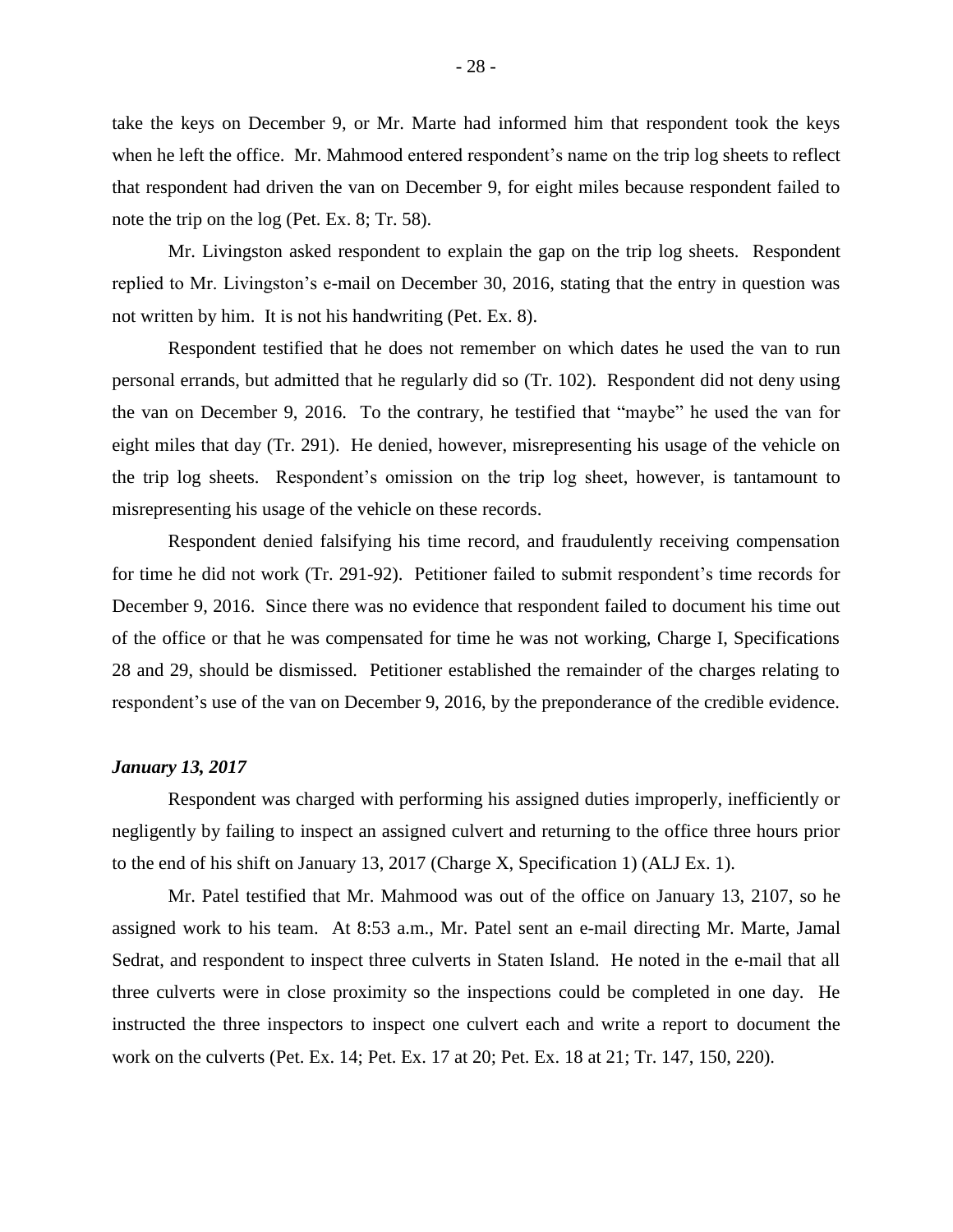Mr. Marte testified that he went with Mr. Sedrat and respondent to inspect the culverts in Staten Island (Tr. 200). They only inspected two of the culverts because respondent wanted to return to the office in Queens to avoid traffic. Mr. Marte testified that it was not unusual for respondent to refuse to inspect more than two culverts a day. Mr. Marte testified that they arrived back in the office between 12:00 and 1:00 p.m. on January 17 (Pet. Ex. 17 at 21; Tr. 201). Mr. Marte stated during his investigative interview that they had enough time to inspect the third culvert and would have arrived back at the office probably at about 2:00 p.m. (Pet. Ex. 17 at 22).

Mr. Patel learned that respondent refused to inspect the third culvert and instead drove back to the office, arriving about noon (Tr. 220-21). Mr. Patel maintained that inspecting three culverts is not too much for a team to do. He supervises other teams that have inspected four culverts in one day (Tr. 221). Mr. Patel contacted Mr. Shah to let him know what had happened (Pet. Ex. 18 at 23-26; Tr. 221).

Mr. Shah, in turn, sent an e-mail to Mr. Yanev, reporting that respondent failed to complete his assignment and requesting formal disciplinary action. Mr. Shah reported to Mr. Yanev that the inspectors returned to the office by lunchtime (Pet. Ex. 14; Pet. Ex. 16 at 21-24, 28; Tr. 150-51). Mr. Shah testified that respondent's work hours are from 7:30 a.m. to 3:00 p.m., with 30 minutes for lunch (Pet. Ex. 16 at 22, 29). Respondent, who was copied on the email, complained that Mr. Shah and Mr. Patel had been scrutinizing everything he does. He wrote that in the past, if the inspectors were unable to complete an inspection, it would be postponed (Pet. Ex. 14; Tr. 147).

Respondent sent another e-mail on January 13, 2018, at 12:58 p.m. to Mr. Yanev, copying Mr. Shah, stating that it was "too much" work to inspect three culverts in one day, especially on a Friday afternoon because of the traffic. Respondent informed Mr. Yanev, that they inspected two culverts and "I helped as much as I could, I told the guys that we can do the remain [sic] next week" (Pet. Ex. 14).

Respondent testified that he was assigned to perform the inspections with two other inspectors. He was the senior person. According to respondent, whenever there are too many bridges to inspect in one day the inspectors do what they can and then return to the office and do the remaining inspections another day. Respondent admitted that he did not inspect the third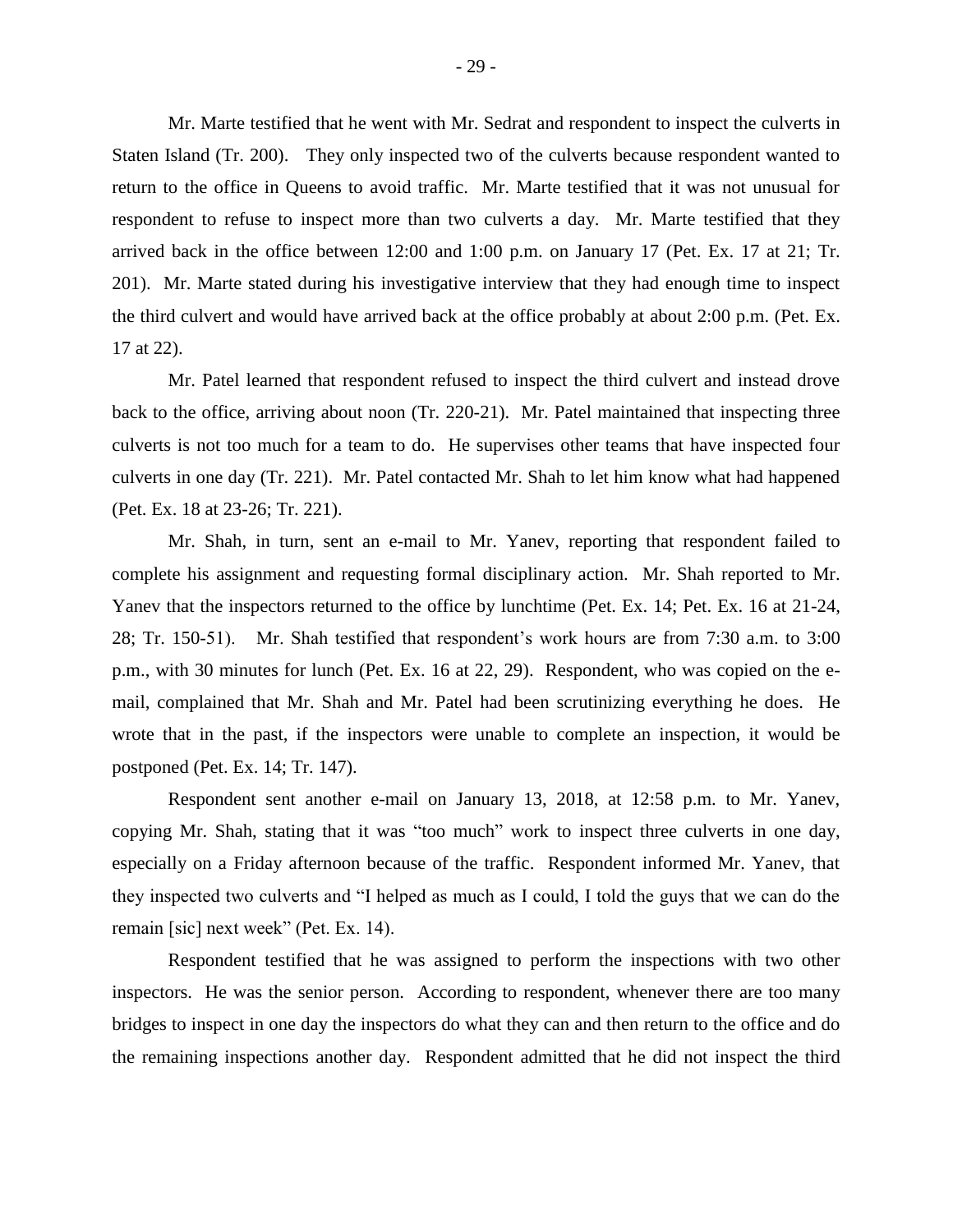culvert. He testified that it was Friday afternoon and "they" wanted to go back to the office, insisting that it was a group decision and not his alone (Tr. 321-22). He denied that they returned to the office three hours early. He maintained that it was two and a half hours early; two hours plus lunch time (Tr. 319-20). He contended that this was "normal in bridge inspection." "We've been doing this for 28 years" (Tr. 320). Respondent reluctantly admitted that they would have had enough time to conduct the third inspection after they ate lunch (Tr. 322).

Respondent repeatedly complained that his supervisors were unfairly scrutinizing everything that he does. Respondent's belief that Mr. Patel, Mr. Shah, and Mr. Mahmood are treating him unfairly does not constitute a defense to insubordination. *Dep't of Correction v. Joseph*, OATH Index No. 196/12 at 13 (Apr. 5, 2012), *modified on penalty*, Comm'r Dec. (Aug. 7, 2013) *aff'd*, NYC Civ. Serv. Comm'n Case No. 35608 (Mar. 12, 2014) (Even though respondent testified that his superiors "were biased against him and looking for an excuse to write him up, that does not constitute a defense to insubordination, nor to inefficient performance of duty.").

Respondent was given an unambiguous, lawful directive that was clearly communicated. He understood that he was assigned three culvert inspections on January 13, 2017. He refused to perform the third inspection despite having enough time to do so. Accordingly, respondent was insubordinate for refusing to obey a lawful order and he failed to properly perform his assigned duties.

#### *January 24 and 31, 2017*

Respondent is charged with driving a City vehicle without authorization for non-City work purposes for approximately nine miles on January 24, 2017, and 11 miles on January 31, 2017; failing to document his trip locations on trip log sheets; falsifying his time and leave records; fraudulently receiving compensation for time he did not work on January 24 and 31, 2017; falsifying or misrepresenting mileage on the trip log sheets; and altering the ending mileage of the entry for January 23 and 30, 2017 on the vehicle trip log sheets (Charge I, Specifications 30, 31, 32, 33, 34, 35, 36, 37, 38, 39; Charge II, Specification 1; Charge III, Specification 1) (ALJ Ex. 1).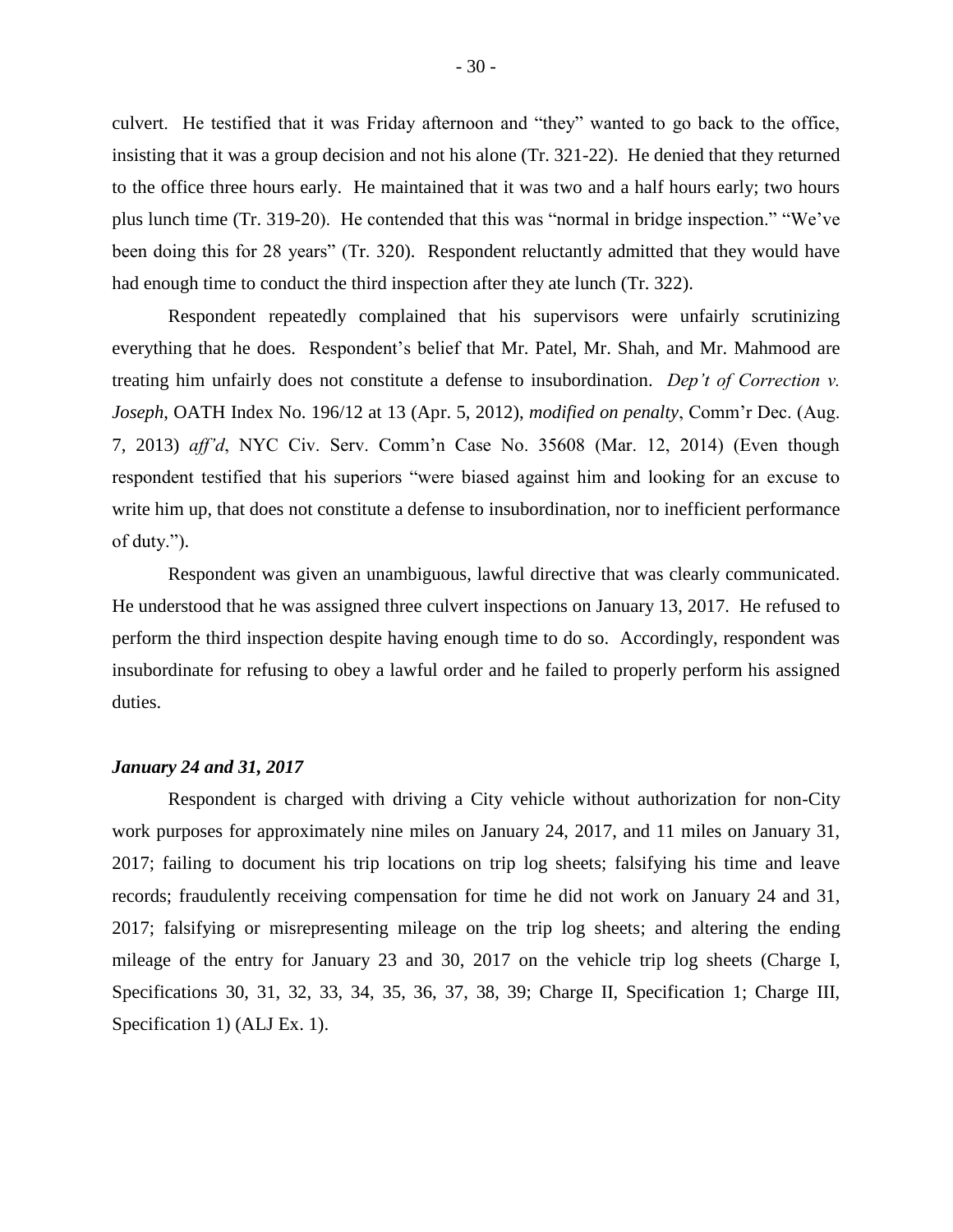Mr. Mahmood testified that when he returned from vacation in January 2017, he noticed that some entries on the trip log sheets had been altered or written over. Mr. Mahmood told respondent that he could not change the ending mileage entries on the trip log sheets because it was illegal. Mr. Mahmood maintained that respondent had said "okay," but he continued to do it (Tr. 59).

On January 31, 2017, Mr. Mahmood sent an e-mail to Mr. Yanev, copying Mr. Shah and Mr. Patel, reporting that respondent altered the trip log sheets (Pet. Ex. 9; Tr. 60). Mr. Mahmood's e-mail states that respondent was using the van assigned to the unit for his personal use and had been tampering with the vehicle log. Mr. Mahmood explained that in the past when respondent would use the van for his personal use, he would not write anything on the trip log sheets, leaving a gap in the mileage. Mr. Mahmood would subsequently fill in the trip log sheets to reflect the change in mileage and respondent's name as the driver (Pet. Ex. 9; Tr. 62).

In the e-mail, Mr. Mahmood also stated that respondent altered the trip log sheets on January 24 and 31, 2017. Mr. Mahmood testified that he used the van on January 23, 2017, to inspect two bridges. On January 24, the ending mileage on the log sheets for his January 23 trip was written over, changing it from 11879 to 11889. When Mr. Mahmood used the van on January 25, the odometer reflected that the mileage was 11886, three miles less than the altered entry of 11889. Mr. Mahmood testified that there were no field assignments on January 24, and he knew respondent had taken the van that day because he saw him take the keys when he went out. Mr. Mahmood confronted respondent about altering the trip log but respondent did not reply (Pet. Ex. 9; Pet. Ex. 14 at 32-33 Tr. 62-66).

Mr. Shah agreed that the ending mileage entry on January 23, 2017, appeared to be altered. He testified that the entries on the log sheets reflect that the van was driven 19 miles from the office to the field location, but 29 miles for the return trip. Mr. Shah maintained that mileage should be approximately the same going and returning from a field inspection. He corroborated that the trip log sheets indicate that the starting mileage for the next trip on January 25, 2017 was 11886, rather than 11889, as reflected in the ending mileage for the previous trip on January 23. Mr. Shah was "shocked" to learn that respondent had changed the ending mileage on the January 23, 2017, entry and that he continued to use the van for non-City purposes (Tr. 158).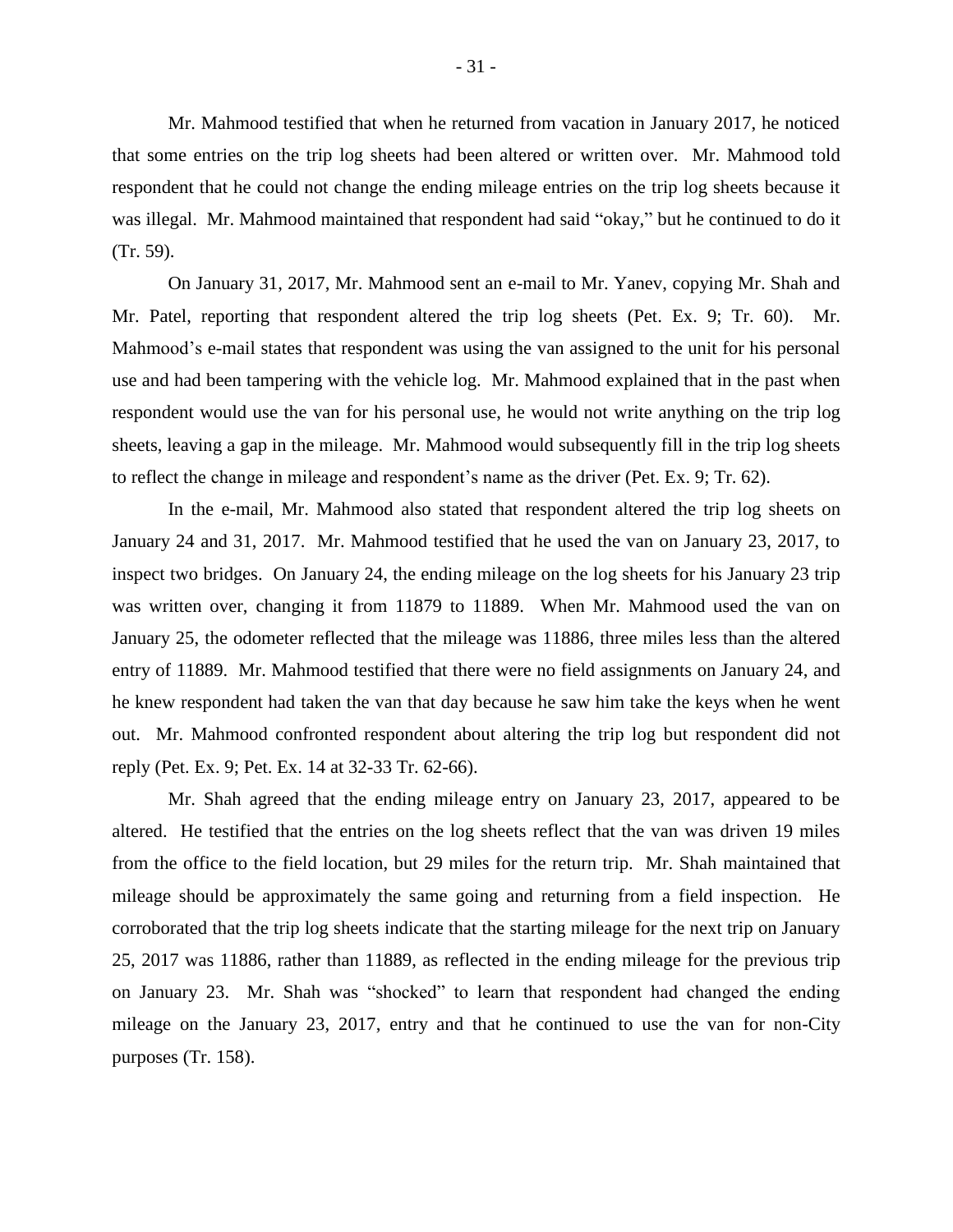Mr. Mahmood testified that he was certain that it was respondent's handwriting that altered the mileage on the trip log sheets for January 24, 2017, but acknowledged that he did not observe respondent do it (Tr. 103). Respondent noted that a mileage number on the trip log sheets for January 18, 2017, entered by Dushawn Davis, appears to be altered. Mr. Mahmood agreed that the number had been changed by Mr. Davis, not by respondent (Tr. 106). Respondent understood that he had not been charged with changing the number for the January 18, 2017 entry, but wanted to point out that people make mistakes (Tr. 106). He further noted that the time had been changed on an entry made by Mr. Mahmood on January 26, 2017. Mr. Mahmood acknowledged that he had changed it, not respondent (Tr. 107).

On January 31, 2017, at 10:00 a.m., respondent took the keys and told Mr. Mahmood that he was going to the post office. He did not return until 11:00 a.m. Mr. Mahmood wanted to see if respondent entered the trip on the log sheets so he went to the van and checked the log and the vehicle's odometer. He discovered that respondent had not entered the trip on the log sheets. Instead, he wrote over the ending mileage for the previous trip on the log sheets changing it from 11695 to 11975. The actual reading on the odometer was 11976. No one, other than respondent, had used the van on January 31, 2017, because there was no field work that day (Pet. Ex. 9; Tr. 66, 108).

Respondent testified that he might have used the van on January 24, 2017 (Tr. 292). Respondent denied altering the trip log sheets and maintained that it was not his handwriting (Tr. 291, 293, 297-98). Respondent testified that he did not recall ever entering information on the trip log sheets because he usually is the driver and the passenger would fill them out (Tr. 294- 95).

Respondent similarly testified that he did not think he drove the vehicle 11 miles on January 31, 2017, but emphasized that "I never say I didn't use the vehicle" (Tr. 297). In essence, respondent admitted to driving the vehicle to run his personal errands, but disputed the alleged distance that he had driven it (Tr. 296-98).

Respondent's denials of altering the end mileage on the trip log sheets for January 23 and 30, 2017, were not credible. Respondent admitted that he would imbed the mileage in the trip log sheets so that personal usage of the van was not reflected on the logs. Mr. Mahmood's testimony that he told respondent not to leave blank entries on the trip log sheets was very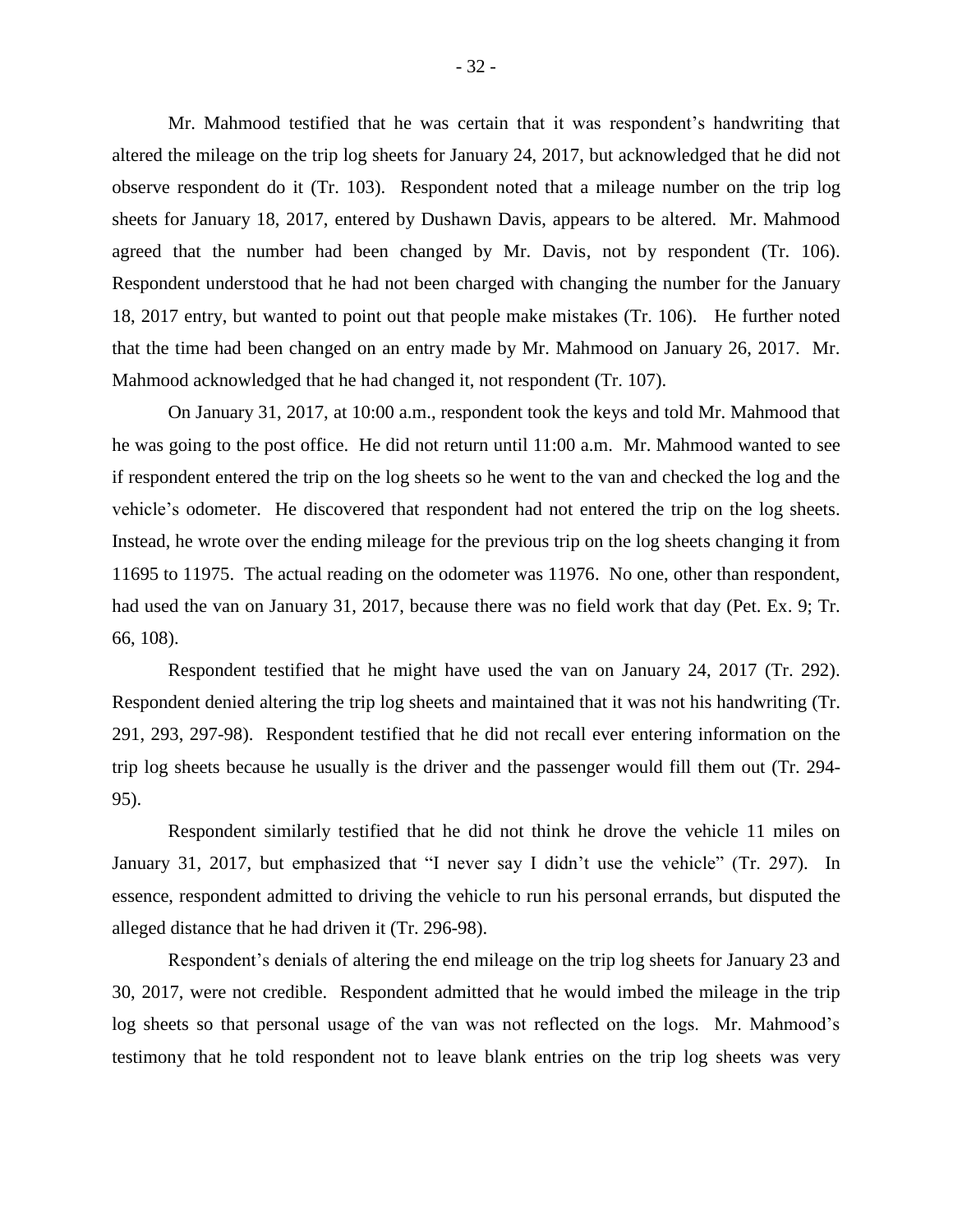credible and Mr. Livingston had already asked respondent to account for a missing entry on a previous log at the end of December. It is extremely plausible that respondent resorted to changing the ending mileage to "imbed" or cover up his personal use of the van in January. Furthermore, I found Mr. Mahmood's analysis and determination that respondent had altered these entries on the trip log sheets far more credible that respondent's self-serving denials.

Respondent denied falsifying his time record for this period of time and fraudulently receiving compensation for time he did not work on January 24 and 31, 2017 (Tr. 298-300). Petitioner failed to submit respondent's time records for January 24 and 31, 2017. Because there was no evidence that respondent failed to document his time out of the office or that he was compensated for time he was not working, Charge I, Specifications 33, 34, 38, and 39, should be dismissed. Petitioner established the remainder of the charges relating to respondent's use of the van on January 24 and 31, 2017, by the preponderance of the credible evidence.

#### *February 8, 2017*

Respondent is charged with driving a City vehicle approximately 12 miles without authorization for non-City work purposes on February 8, 2017, failing to document his trip locations on trip log sheets, falsifying his time and leave records, fraudulently receiving compensation for time he did not work, falsifying or misrepresenting mileage on the trip log sheets, and altering the ending mileage of the entry for February 8, 2017, on the vehicle trip log sheets (Charge I, Specifications 40, 41, 42, 43, 44; Charge II, Specification 1; Charge III, Specification 1) (ALJ Ex. 1).

On March 6, 2017, Mr. Mahmood sent an e-mail to Mr. Livingston to clarify missing and/or altered entries on the February trip log sheets for the unit's van (Pet. Ex. 10, Tr. 69). Mr. Mahmood testified that on February 8, 2017, he took a photograph of the trip log sheets to establish the ending mileage that he entered for his last trip in the van. He decided to start taking photos of the trip log and the odometer because respondent had written over several entries on the January trip logs. He thought if he had a photograph of the actual entry, it could be used for comparison if any entries were later altered. He also took a photograph of the odometer for verification of his end mileage entry on the trip log sheets (Tr. 72-73). Mr. Mahmood's last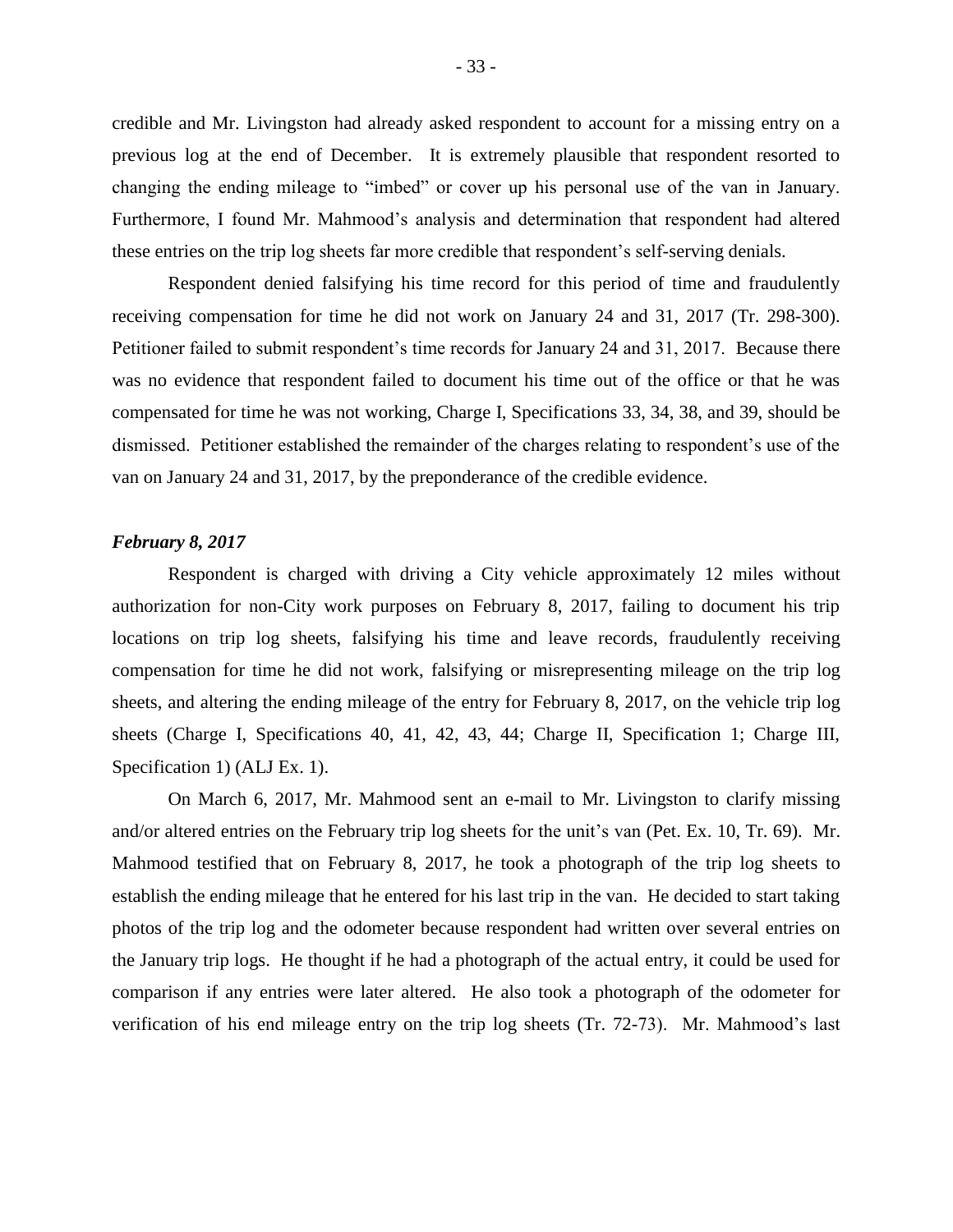mileage entry on the trip log for February 8, 2017, was 12053, which was rounded up from the odometer reading of 12052.9 (Pet. Ex. 10; Tr. 73).

By February 10, 2017, the trip log sheets had been altered, to reflect the ending mileage for Mr. Mahmood's last trip from 12053 to 12063. The mileage on the odometer had changed from 12052.9 to 12065. Mr. Mahmood testified that he knows that respondent used the van and altered the trip log sheets because respondent had the keys in his possession on February 10, when Mr. Mahmood needed to use the van to drive into the field for an inspection. Respondent did not document his intervening trip on the log sheets, so Mr. Mahmood made an entry indicating that respondent had driven the van 12 miles (Pet. Ex. 10; Tr. 73-77, 159).

Respondent testified that he does not believe that he drove the vehicle 12 miles, but that he was not denying that he used the vehicle (Tr. 298). Respondent's denial of altering the ending mileage of the entry for February 8, 2017 or falsifying the trip log sheets was not believable (Tr. 299). In contrast, Mr. Mahmood's earnest and credible testimony that respondent altered the trip log sheets to hide that he used the van for his personal purposes on February 8, was corroborated by photographic evidence.

Respondent denied falsifying his time record for the period in question or fraudulently receiving compensation for time he did not work on February 8, 2017 (Tr. 299). Petitioner failed to submit respondent's time records for February 8, 2017. Because there was no evidence that respondent failed to document his time out of the office or that he was compensated for time he was not working, Charge I, Specifications 43 and 44, should be dismissed. Petitioner established the remainder of the charges relating to respondent's use of the van on February 8, 2017, by the preponderance of the credible evidence.

## *February 22, 2017*

Respondent is charged with driving a City vehicle approximately 12 miles without authorization for non-City work purposes on February 22, 2017, failing to document his trip locations on trip log sheets, falsifying his time and leave records, fraudulently receiving compensation for time he did not work that day, falsifying or misrepresenting mileage on the trip log sheets, and altering the ending mileage of the entry for February 21, 2017, on the vehicle trip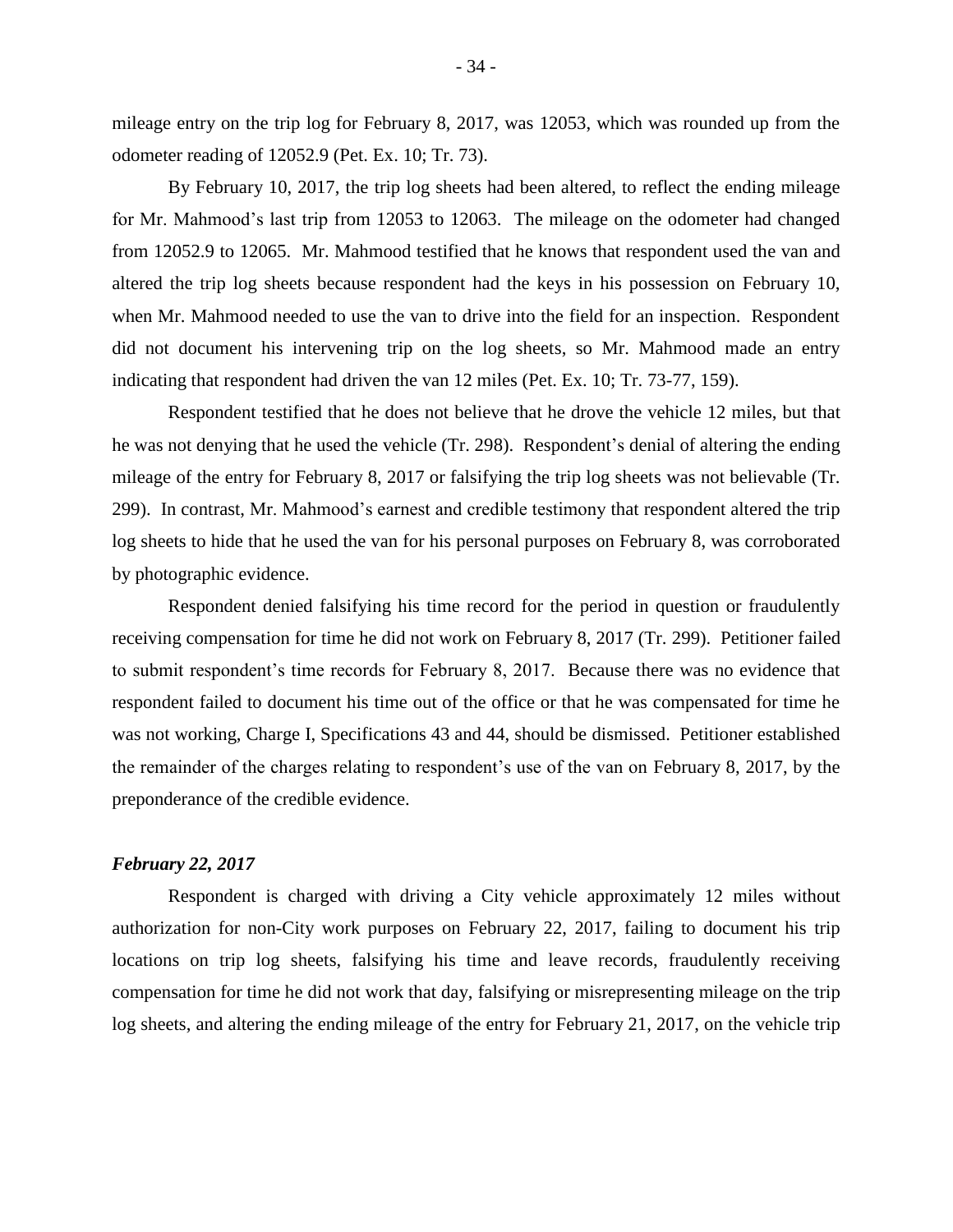log sheets (Charge I, Specifications 45, 46, 47, 48, 49; Charge II, Specification 1; Charge III, Specification 1) (ALJ Ex. 1).

Mr. Mahmood photographed the trip log sheets and odometer on February 21, 2017. Mr. Mahmood's end mileage entry on the trip log sheets that day was 12271 and the odometer reflected the mileage as 12271.4 (Pet. Ex. 10; Tr. 78). Sometime between Mr. Mahmood's usage of the vehicle on February 21, 2017, and the next time he used it on February 23, 2017, the trip log sheets had been altered. The end mileage reading of 12271 for the February 21, 2017, trip was written over to indicate an end mileage of 12283. Mr. Mahmood testified that respondent had driven the van 12 miles for his personal use. Mr. Mahmood maintained that he either observed respondent take the keys or Mr. Marte reported it to him (Pet. Ex. 10; Tr. 78-81, 112). The van was not used for a field inspection between Mr. Mahmood's last entry at 1:15 p.m. on February 21, 2017, and 9:45 a.m. on February 23, 2017 (Pet. Ex. 10; Tr. 81, 159-60).

Respondent directed Mr. Mahmood's attention to the entry Mr. Mahmood had written on the trip sheets to reflect that respondent had driven the van 12 miles. Portions of the entry are crossed out with a single line going through them. Mr. Mahmood explained that he started to enter his starting mileage when he noticed that the end mileage on the prior trip had been altered. He wanted to reflect the missing entry so he crossed out what he started to fill in and skipped down two lines to document his use of the van on February 23, 2017. On the line where he had crossed out the information, he entered that respondent had driven the van 12 miles (Pet. Ex. 10; Tr. 109-111, 115, 128-29). Mr. Mahmood acknowledged that respondent did not cross out this information (Tr. 111).

Respondent noted another entry where one of the numbers in the mileage for a trip taken on February 21, 2017, had been written over. Mr. Mahmood testified that he was not claiming that respondent had changed that particular entry. It appeared to him that the person using the van made a mistake with a number with the end mileage and corrected it (Pet. Ex. 10; Tr. 112).

When challenged by respondent, Mr. Mahmood acknowledged that it is not his normal practice to photograph the trip log sheets or odometer (Tr. 113). He explained that he started photographing the trip log and odometer because he suspected that respondent was altering the trip log sheets and wanted to document what the end mileage was on the last entered trip (Tr. 130).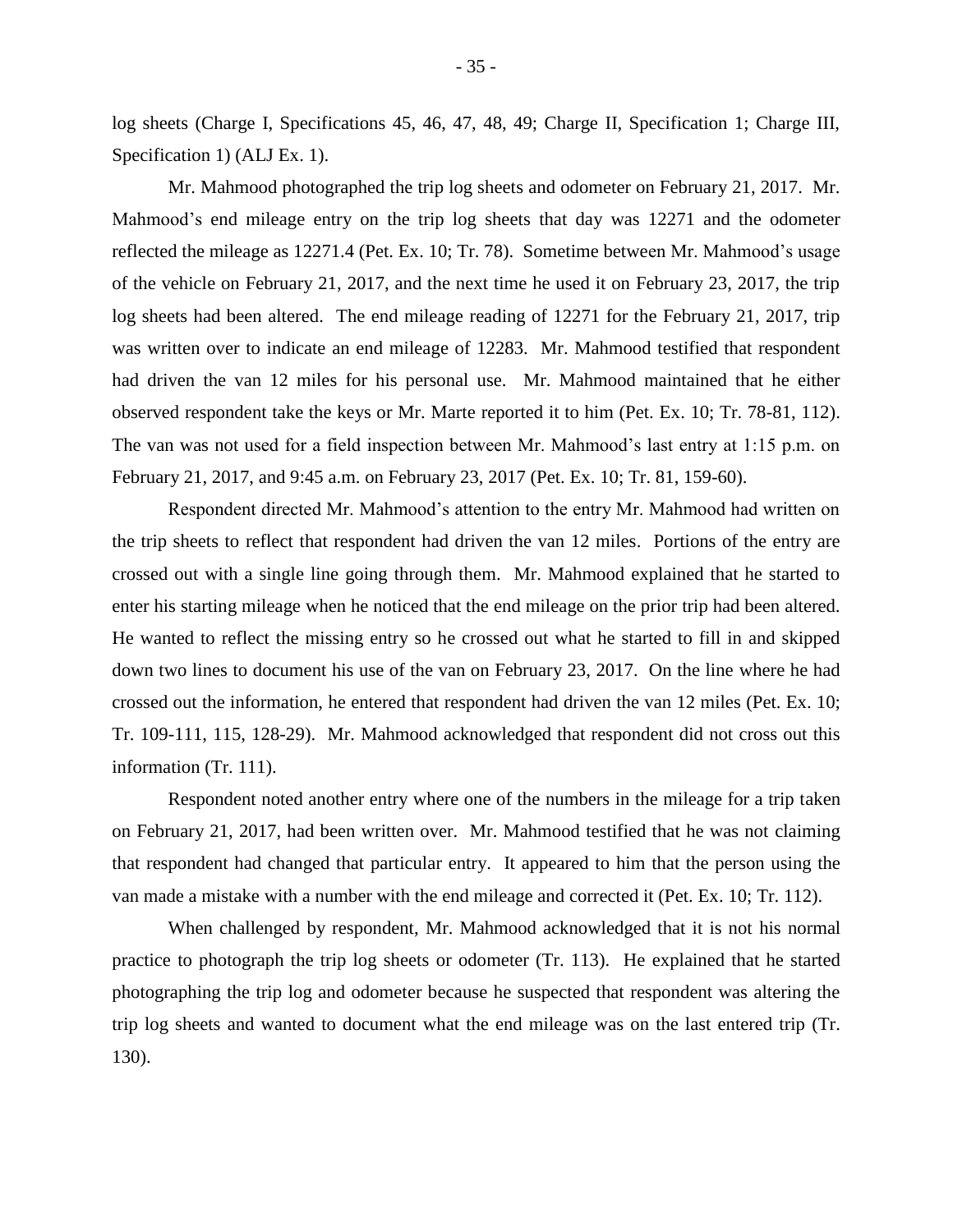Respondent admitted driving the vehicle for his personal use, but denied that it was 12 miles (Tr. 300). Respondent additionally denied altering the end mileage on the entry for February 21, 2017, or falsifying the trip log sheets (Tr. 300). Respondent's denials, however, were not credible in light of Mr. Mahmood's testimony and photographic corroboration.

Petitioner alleged that "during the payroll period of February 19, 2017 through February 25, 2017, the Respondent falsified his time and leave data on City documents" and during the same payroll period "fraudulently received compensation for time he did not work on February 22, 2017" (Charge I, Specifications 48 and 49) (ALJ Ex. 1). Respondent denied falsifying his time record and fraudulently receiving compensation for time he did not work (Tr. 300-01). Respondent submitted a copy of his time record for the week of February 12, 2017, through February 16, 2017, with a handwritten annotation that states "Feb/14 to Feb 17, I was in Cancun. 19 & 20 son Washington" (Resp. Ex. A).

The official portion of the time record indicates that respondent worked seven hours on Monday, February 13, 2017, and the remainder of the week was categorized as annual leave (Resp. Ex. A). Respondent testified that he was on vacation February 15, 16, and 17, 2017 (Tr. 265-66). Respondent further indicated that he was with his son in Washington, D.C. on February 19, which was a Sunday, respondent's day off, and February 20, which was President's Day, an official City holiday. Respondent admitted, however, that he was not on vacation February 21 through 25, 2017 (Tr. 266).

Although the charge is imprecisely written and appears to indicate that the entire time record for February 19 through 25, 2017, was falsified, petitioner was actually charging respondent with falsifying his entry only for February 22, 2017. Petitioner alleged that respondent failed to enter the time that he was out of the office using the City van for his personal purposes on February 22, 2017. By not entering this information on his time records, petitioner alleged that respondent was paid for time he did not actually work.

The time record that respondent submitted does not include February 22, 2017, and petitioner failed to submit respondent's time records for February 22, 2017. Because there was no evidence to establish that respondent failed to document his time out of the office or that he was compensated for time he was not working, Charge I, Specifications 48 and 49, should be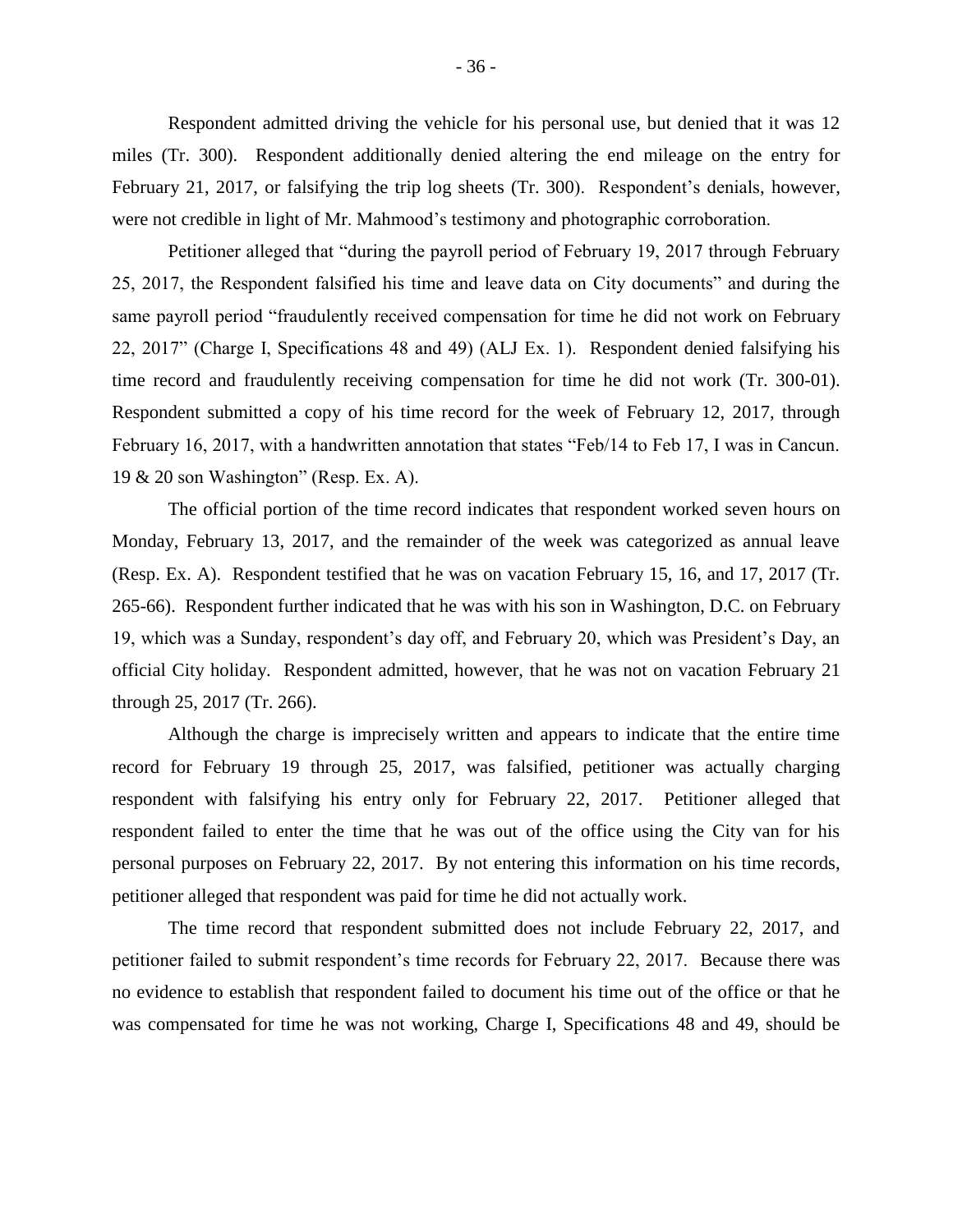dismissed. Petitioner established the remainder of the charges relating to respondent's use of the van on February 22, 2017, by the preponderance of the credible evidence.

#### *February 27, 2017*

Respondent is charged with driving a City vehicle approximately eight miles without authorization for non-City work purposes on February 27, 2017, failing to document his trip locations on trip log sheets, misrepresenting his usage of the vehicle by omitting entries on the trip log sheet, falsifying his time and leave records, and fraudulently receiving compensation for time he did not work (Charge I, Specifications 50, 51, 52, 53; Charge II, Specification 1; Charge III, Specification 1) (ALJ Ex. 1).

Mr. Mahmood testified that he entered respondent's name on the trip log sheets for February 27, 2017, to reflect respondent's personal use of the van. The trip log sheets reflect that respondent drove eight miles on February 27 (Pet. Ex. 10; Tr. 82). Mr. Mahmood maintained that he either observed respondent taking the keys to the van on February 27 or he was informed by Mr. Marte that respondent had done so (Tr. 83). Mr. Mahmood reported to Mr. Livingston in his March 6, 2017, e-mail that respondent had altered the mileage on the trip log sheets from 12392 to 12400 (Pet. Ex. 10).

Respondent testified that he could not recall if he used the van on February 27, 2017, but stated "I am not going to deny it because I used the van" (Tr. 301). He qualified his answer, however, by stating that if he used the van he did not drive it eight miles (Tr. 301). Respondent denied falsifying and/or altering the trip log sheets. Respondent's denials were not credible. I found Mr. Mahmood's testimony and contemporaneous e-mail persuasive and supported the allegations.

Respondent further denied falsifying his time record and fraudulently receiving compensation for time he did not work (Tr. 302). Petitioner failed to submit respondent's time records for February 27, 2017. Because there was no evidence that respondent failed to document his time out of the office or that he was compensated for time he was not working, Charge I, Specifications 52 and 53, should be dismissed. Petitioner established the remainder of the charges relating to respondent's use of the van on February 27, 2017, by the preponderance of the credible evidence.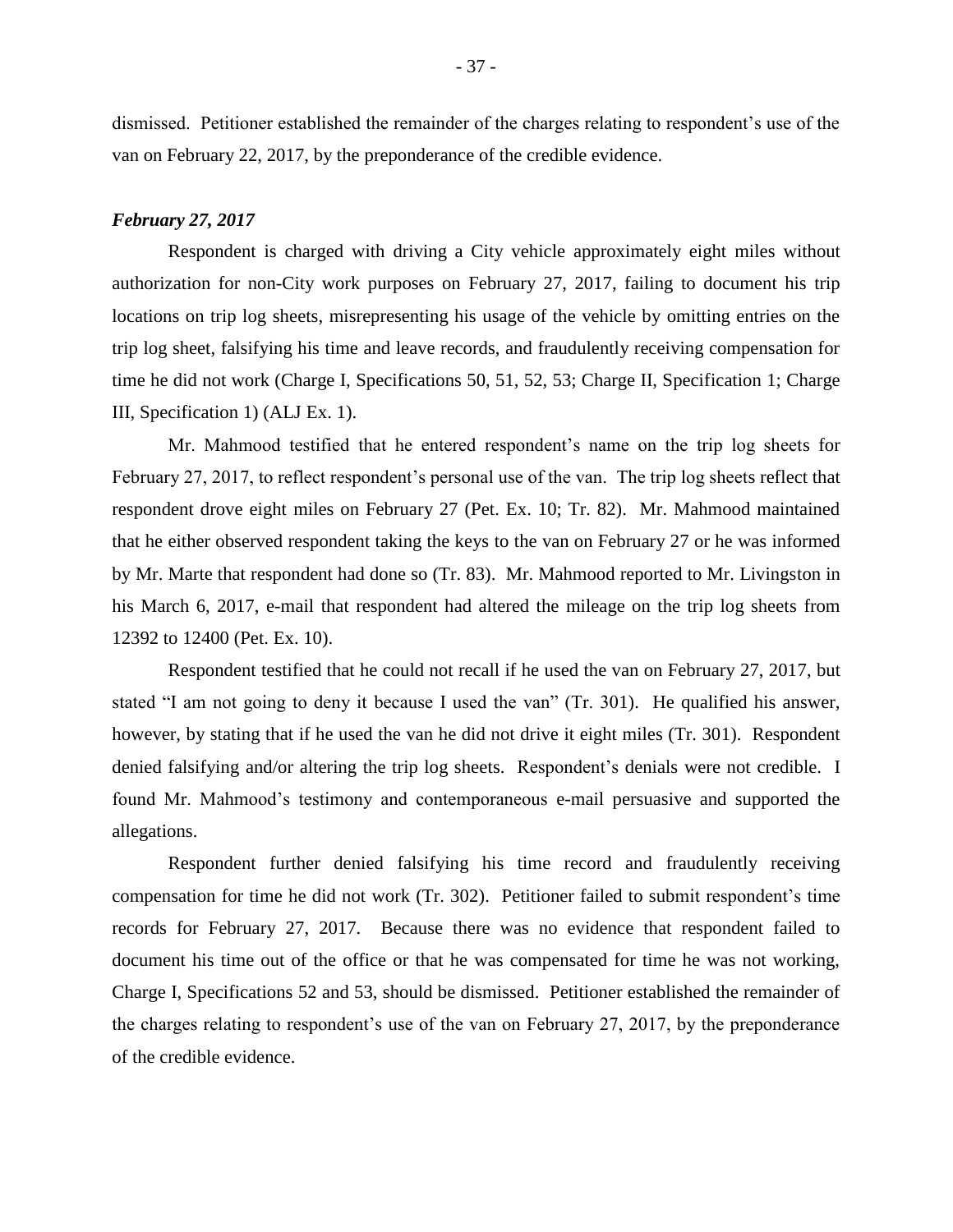Respondent is charged with using a City vehicle without authorization for non-City work purposes by driving approximately 11 miles on March 6, 2017, approximately eight miles on March 28, 2017, and approximately five miles on March 31, 2017; failing to document his trip locations on trip log sheets; misrepresenting his usage of the vehicle by omitting entries on the trip log sheets; falsifying his time and leave records, and fraudulently receiving compensation for time he did not work (Charge I, Specifications 54, 55, 56, 57, 58, 59, 60, 61, 62, 63; Charge II, Specification 1; Charge III, Specification 1) (ALJ Ex. 1).

Mr. Mahmood sent an e-mail to Mr. Livingston on April 5, 2017, to clarify missing or incomplete entries on the March 2017 trip log sheets for the unit's van. Mr. Mahmood testified that either he observed respondent take the keys to the van as he left the office or Mr. Marte reported it to him for the dates in question. Mr. Mahmood further testified that respondent was not performing field assignments for those March dates (Pet. Ex. 11; Tr. 83, 86).

Mr. Mahmood reported that on March 6, 2017, respondent drove the van 11 miles for his personal use and did not document the trip on the log sheets (Pet. Ex. 10; Tr. 83). Mr. Mahmood testified that on March 3, 2017, he used the van for field work and documented the ending mileage on the trip log sheets as 12482. Respondent used the van on March 6, 2017, for his personal use and failed to document the trip. When Mr. Mahmood used the van for field work the following day, he noticed that the mileage reflected on the odometer was 12493 (Pet. Ex. 11; Tr. 84).

Mr. Mahmood testified that respondent drove the van eight miles for personal use on March 28, 2017 (Pet. Ex. 10; Tr. 85). Mr. Mahmood used the van for field work on March 27, 2017, and documented the ending mileage as 12648. There were no field assignments on March 28, 2017, but when Mr. Mahmood used the van for a field assignment on March 29, 2017, he noticed a discrepancy on the mileage. The odometer read 12656, which was eight miles higher than the end mileage Mr. Mahmood had entered on the trip log sheets on March 27. Moreover, there were no trips documented on the trip log sheets to explain the discrepancy (Pet. Ex. 11; Tr. 85).

Mr. Mahmood similarly testified that on March 31, 2017, respondent drove the van five miles for his personal use and failed to document the trip on the log sheets (Pet. Ex. 11; Tr. 85).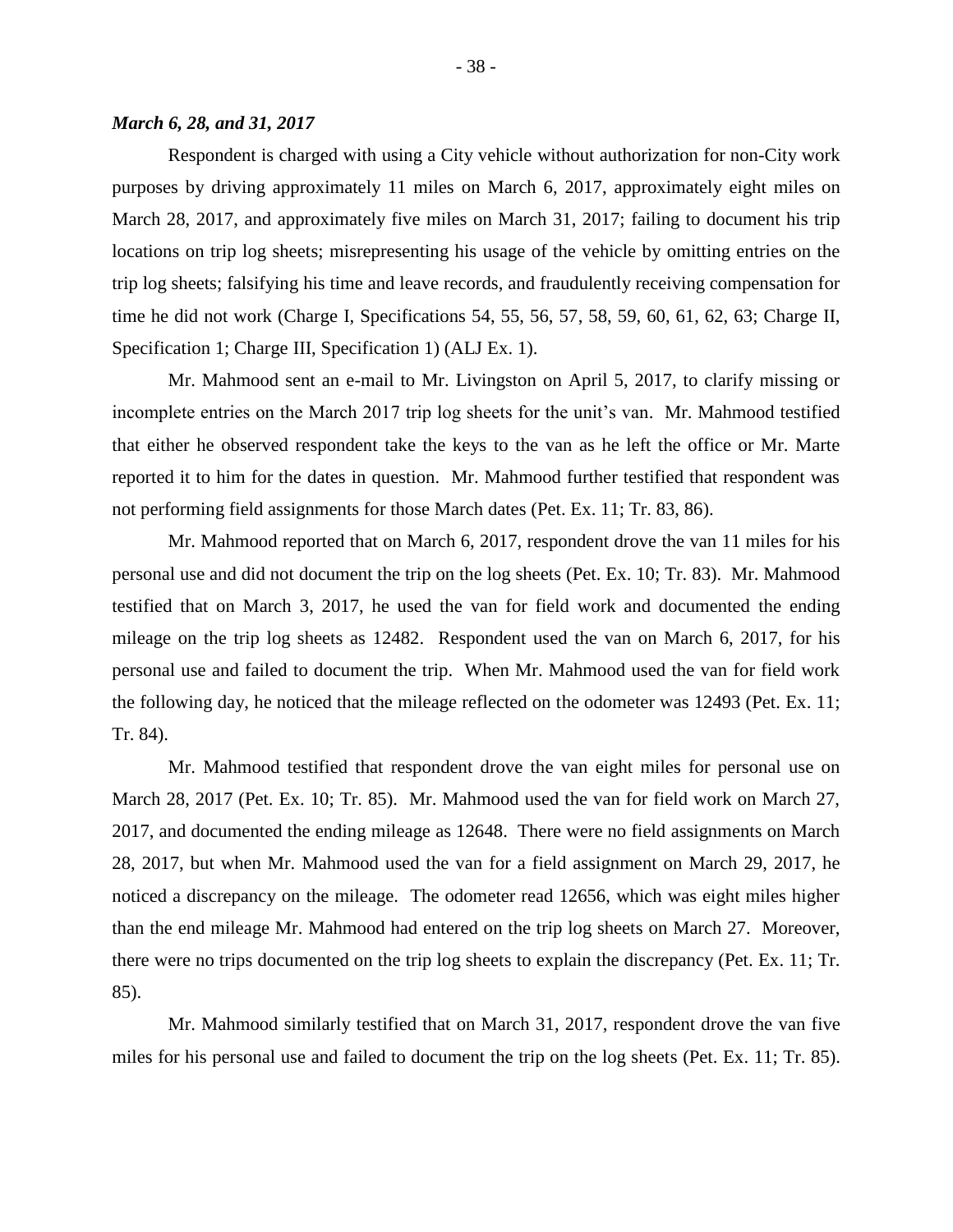The ending mileage for Mr. Mahmood's last trip in the van on March 30, 2017, was 12716. On March 31, 2017, the odometer reflected that the van had been driven five miles. The mileage reading was 12721. Once again there was nothing on the trip log sheets documenting this trip. Mr. Mahmood testified that respondent did not have a field assignment, so he knows that he took the van for personal use (Pet. Ex. 11; Tr. 85-86).

Respondent testified that he does not remember the dates, but admitted using the van to run personal errands (Tr. 115). Respondent testified that he might have used the van on March 6, 2017, but denied driving the van 11 miles. Indeed, he testified

"Believe me, even the post office is a, is a longest one and it's not no more than one and a half mile, 1.7. Between post office and the office is a fruit stand that we go there. The rest of 'em is like a .8 miles or .5 miles to go and get Chinese food, to go and get Burger King or pizza. They are not that far. That can't be 11 miles" (Tr. 302-03).

Respondent similarly testified that he probably used the van on March 28 and 31, 2017, but denied that he drove eight miles and five miles, respectively (Tr. 304-05). Respondent denied falsifying the trip log sheets for this period of time. Mr. Mahmood's credible testimony and contemporaneous e-mail sufficiently established that respondent misrepresented his usage of the vehicle by omitting entries on the trip log sheets for each of the March 2017 dates.

Respondent denied falsifying his time records and fraudulently receiving compensation for time he did not work on March 6, 28, and 31, 2017 (Tr. 306-07). Petitioner failed to submit respondent's time records for March 6, 28, and 31, 2017. Since there was no evidence that respondent failed to document his time out of the office or that he was compensated for time he was not working, Charge I, Specifications 56, 57, 61, 62, and 63 should be dismissed. Petitioner established the remainder of the charges relating to respondent's use of the van on March 6, 28, and 31, 2017, by the preponderance of the credible evidence.

#### **FINDINGS AND CONCLUSIONS**

1. Petitioner established that respondent drove a City vehicle on August 10, 2016, without authorization for his personal use and misrepresented his usage of the vehicle by omitting entries on the trip log sheets.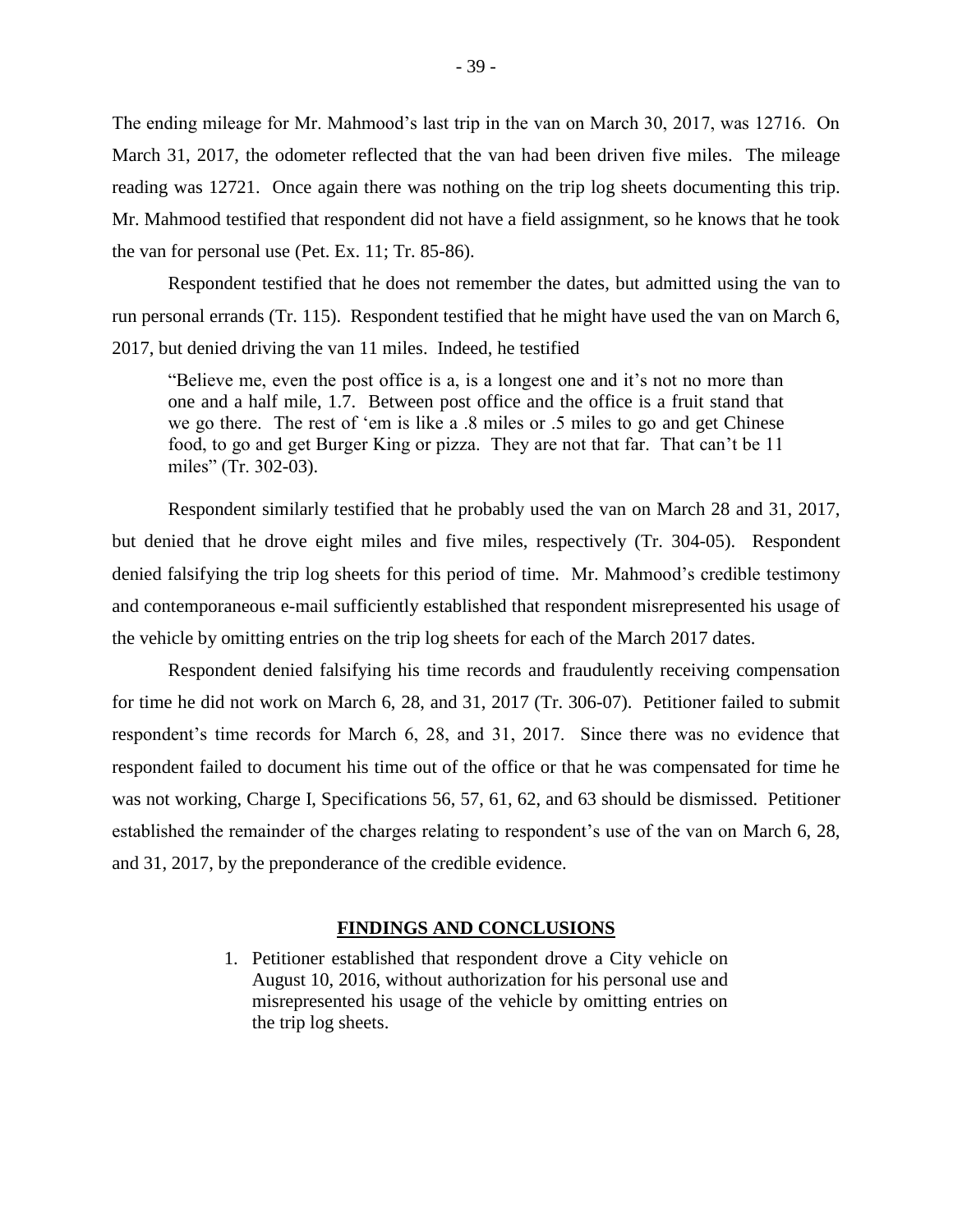- 2. Petitioner failed to establish that respondent falsified his time and leave record and fraudulently received compensation for time he did not work on August 10, 2016.
- 3. Petitioner established that respondent was insubordinate by refusing to follow his supervisor's directives and failed to properly perform his duties on August 16, 22, and 25, 2016, and September 6, 2016.
- 4. Petitioner established that respondent drove a City vehicle on August 30, 2016, without authorization for his personal use and misrepresented his usage of the vehicle by omitting entries on the trip log sheets.
- 5. Petitioner failed to establish that respondent falsified his time and leave record and fraudulently received compensation for time he did not work on August 30, 2016.
- 6. Petitioner established that respondent drove a City vehicle on September 8, 2016, without authorization for his personal use and misrepresented his usage of the vehicle by omitting entries on the trip log sheets.
- 7. Petitioner failed to establish that respondent falsified his time and leave record and fraudulently received compensation for time he did not work on September 8, 2016.
- 8. Petitioner established that respondent departed his work location without authorization on September 16, 2016, failed to properly indicate on his time records that he took time off for a personal errand, falsified his time and leave records, and fraudulently received compensation for time he did not work.
- 9. Petitioner established that respondent was insubordinate by failing to obey his supervisor's order to attend a mandatory training conducted by the MTA and failed to properly perform his duties by not attending the training on September 16, 2016.
- 10. Petitioner established that respondent drove a City vehicle on September 19, 2016, without authorization for his personal use and misrepresented his usage of the vehicle by omitting entries on the trip log sheets.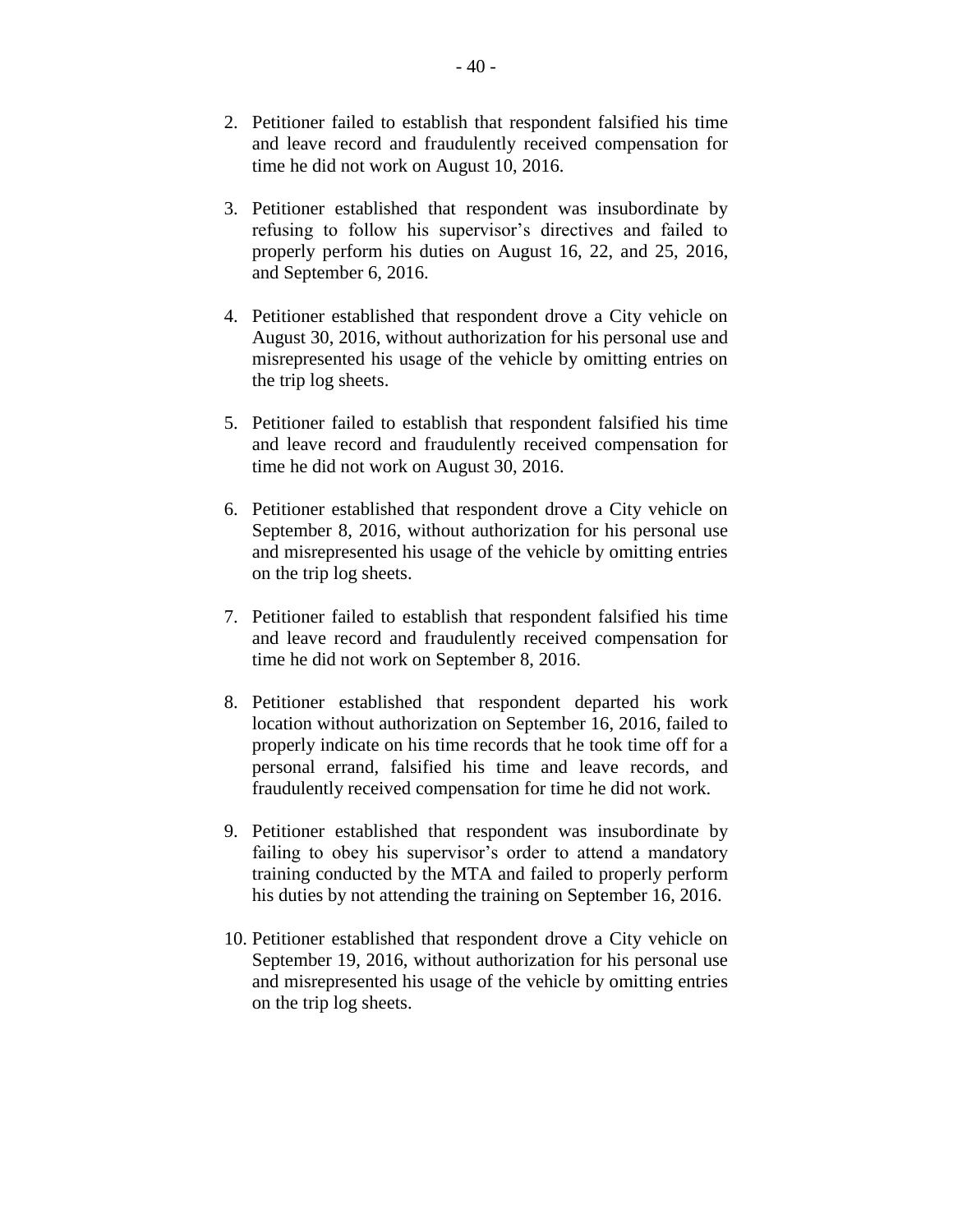- 11. Petitioner failed to establish that respondent falsified his time and leave record and fraudulently received compensation for time he did not work on September 19, 2016.
- 12. Petitioner established that respondent drove a City vehicle on October 6, 2016, without authorization for his personal use and misrepresented his usage of the vehicle by omitting entries on the trip log sheets.
- 13. Petitioner failed to establish that respondent falsified his time and leave record and fraudulently received compensation for time he did not work on October 6, 2016.
- 14. Petitioner established that respondent drove a City vehicle on October 18, 2016, without authorization for his personal use and misrepresented his usage of the vehicle by omitting entries on the trip log sheets.
- 15. Petitioner failed to establish that respondent falsified his time and leave record and fraudulently received compensation for time he did not work on October 18, 2016.
- 16. Petitioner established that respondent was absent from his work location without authorization on November 3, 2016, and falsified his time and leave record.
- 17. Petitioner failed to establish that respondent fraudulently received compensation for time he did not work on November 3, 2016.
- 18. Petitioner established that respondent drove a City vehicle on December 9, 2016, without authorization for his personal use and misrepresented his usage of the vehicle by omitting entries on the trip log sheets.
- 19. Petitioner failed to establish that respondent falsified his time and leave record and fraudulently received compensation for time he did not work on December 9, 2016.
- 20. Petitioner established that respondent was insubordinate by failing to inspect an assigned culvert and failed to properly perform his duties on January 13, 2017.
- 21. Petitioner established that respondent drove a City vehicle on January 24 and 31, 2017, without authorization for his personal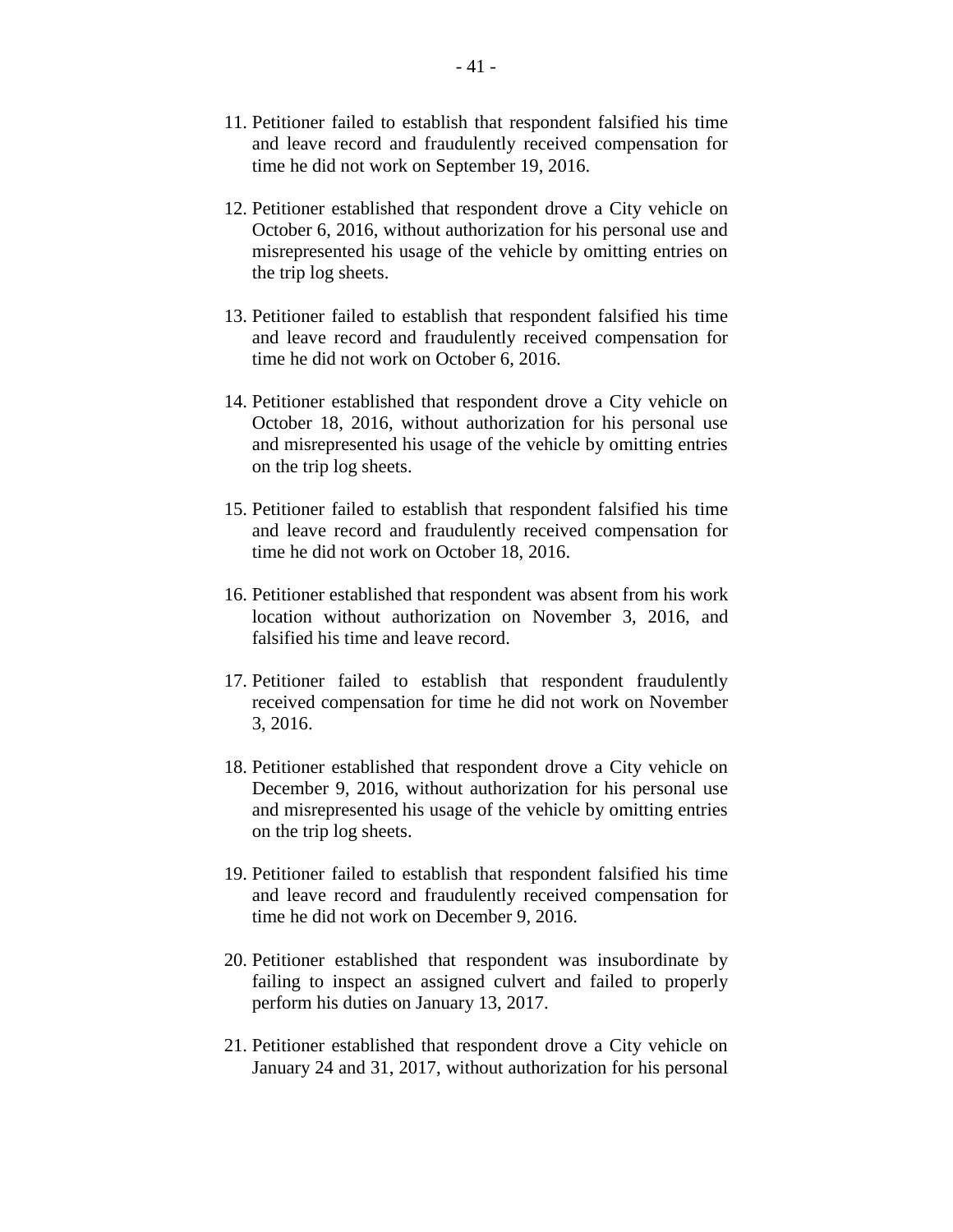use, misrepresented his usage of the vehicle by omitting entries on the trip log sheets, and altered the ending mileage entries for trips on January 23 and 30, 2017.

- 22. Petitioner failed to establish that respondent falsified his time and leave record and fraudulently received compensation for time he did not work on January 24 and 31, 2017.
- 23. Petitioner established that respondent drove a City vehicle on February 8, 2017, without authorization for his personal use, misrepresented his usage of the vehicle by omitting entries on the trip log sheets, and altered the ending mileage entries for a trip on February 8, 2017.
- 24. Petitioner failed to establish that respondent falsified his time and leave record and fraudulently received compensation for time he did not work on February 8, 2017.
- 25. Petitioner established that respondent drove a City vehicle on February 22, 2017, without authorization for his personal use, misrepresented his usage of the vehicle by omitting entries on the trip log sheets, and altered the ending mileage entries for a trip on February 22, 2017.
- 26. Petitioner failed to establish that respondent falsified his time and leave record and fraudulently received compensation for time he did not work on February 22, 2017.
- 27. Petitioner established that respondent drove a City vehicle on February 27, 2017, without authorization for his personal use and misrepresented his usage of the vehicle by omitting entries on the trip log sheets.
- 28. Petitioner failed to establish that respondent falsified his time and leave record and fraudulently received compensation for time he did not work on February 27, 2017.
- 29. Petitioner established that respondent drove a City vehicle on March 6, 28, and 31, 2017, without authorization for his personal use and misrepresented his usage of the vehicle by omitting entries on the trip log sheets.
- 30. Petitioner failed to establish that respondent falsified his time and leave record and fraudulently received compensation for time he did not work on March 6, 28, and 31, 2017.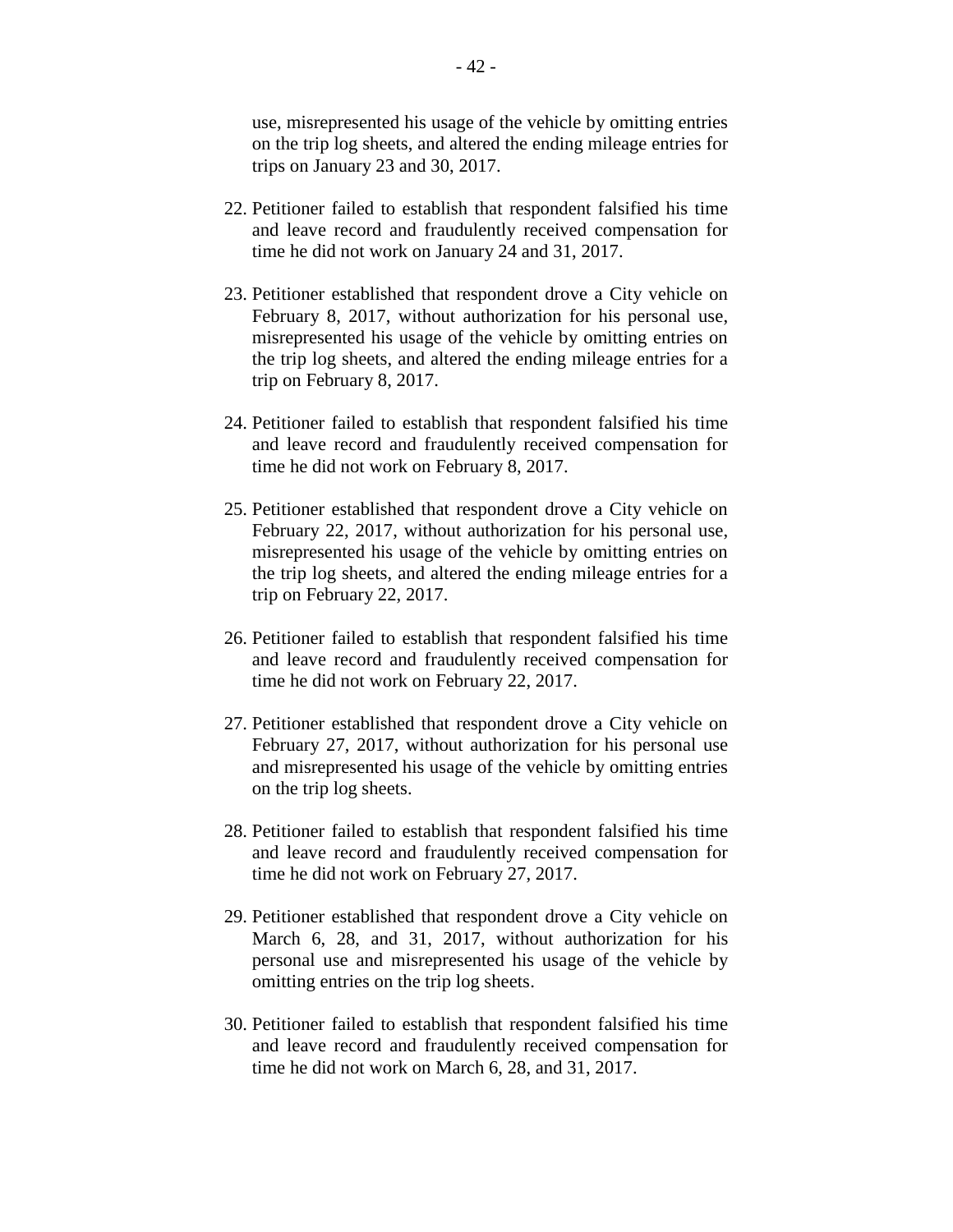#### **RECOMMENDATION**

Upon sustaining the charges, I obtained and reviewed an abstract of respondent's personnel record provided to me by petitioner. Respondent was appointed as an Assistant Civil Engineer on July 17, 1989. He was provisionally promoted to the title of Civil Engineer on May 18, 1997, and permanently appointed to that position on November 17, 1999. Respondent took a leave of his permanent title with DOT and joined the Department of Buildings as a provisional Plan Examiner on February 27, 2006. He was terminated from his provisional appointment with the Department of Buildings on April 12, 2006 and returned to his position with DOT on April 13, 2006. During his tenure with DOT, he was formally disciplined on one occasion. In July 2006, respondent was suspended for two weeks without pay with a one-year probationary period pursuant to a stipulation of settlement for acting discourteously to his supervisor and refusing to do field work.

Petitioner requested that respondent be terminated from his position with DOT. Petitioner established that respondent was regularly insubordinate by refusing to obey the directives of his supervisors and that he failed to properly perform his job on multiple occasions. It was further established that respondent uses the City van as his private vehicle, taking it without authorization and using it for his personal purposes. Respondent repeatedly misrepresented his usage of the vehicle by omitting entries on the trip log sheets and/or fraudulently altering the end mileage to hide his unauthorized use.

Respondent's view of his duties is very limited. He demonstrated that he is a disgruntled long-time City employee, angry with being passed over for promotion and fixed in his ways. Respondent behaved as though he is entitled to act however he pleases because of his superior education and experience. It was very clear from respondent's testimony and demeanor that he does not hold his supervisors in high esteem. Respondent, however, does not have the prerogative to select his supervisors and even if he dislikes them, he is still obligated to be respectful and comply with their directives. *See Human Resources Admin. v. Brown,* OATH Index No. 0038/15 at 7 (Oct. 3, 2014)*; Dep't of Health & Mental Hygiene v. Dillon,* OATH Index No. 108/14 at 16 (Feb. 14, 2014); *Health & Hospitals Corp. (Coler-Goldwater Specialty Hospital and Nursing Facility) v. Ramsey*, OATH Index No. 724/04 at 8-9 (Apr. 16, 2004); *Dep't of Transportation v. Solli*, OATH Index No. 2888/10 at 23 (Jan. 26, 2011).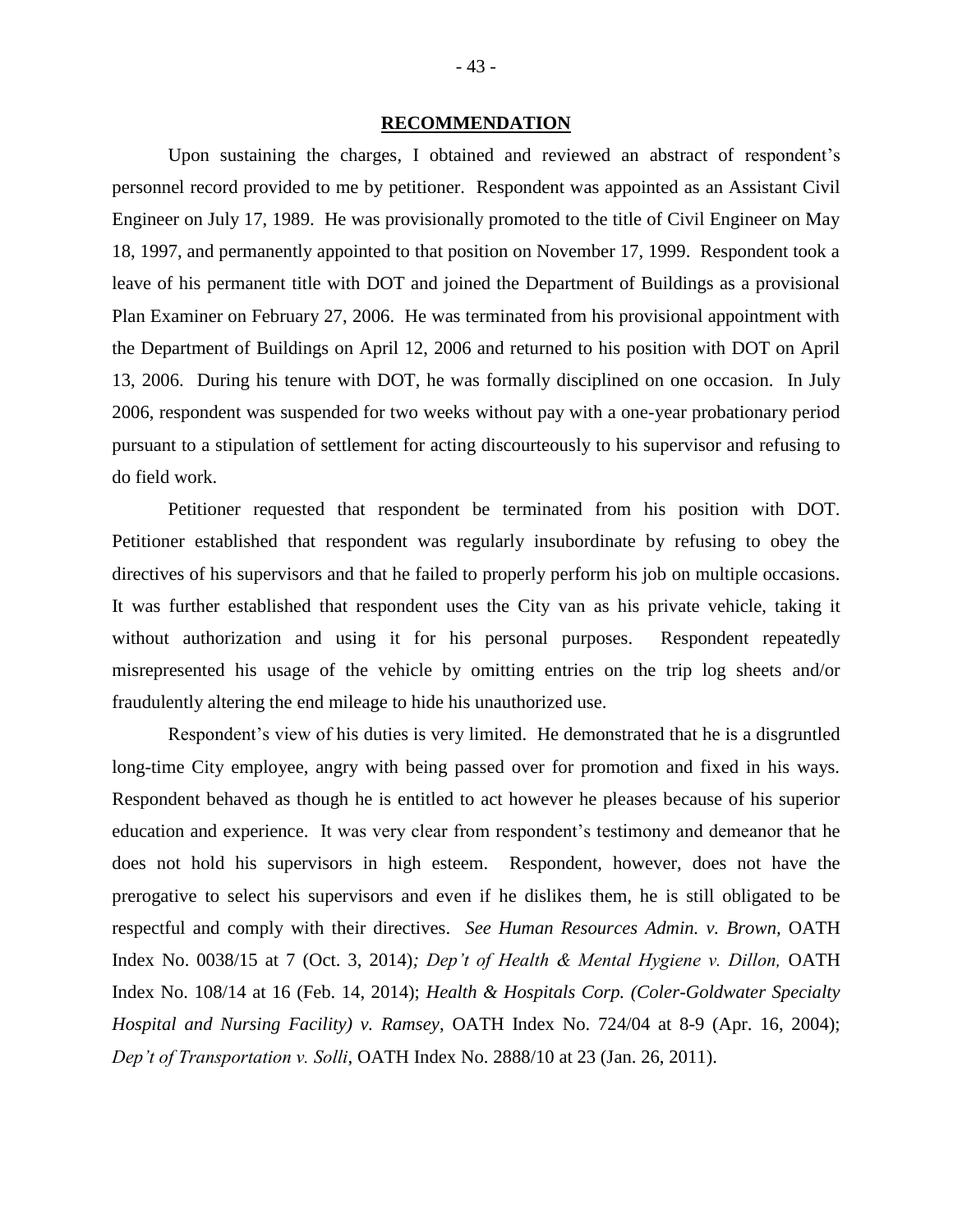Respondent believes his actions have no consequences. He is mistaken. Tampering with the trip log sheets is fraud and omitting entries to hide his use of the City van is misrepresentation. He has repeatedly proven to be an untrustworthy and unreliable employee. Respondent's attitude, insubordination, and refusal to do his job have created a negative work environment and a hardship on the Bridge Inspection Unit.

In *Department of Environmental Protection v. Freeman*, OATH Index No. 166/09 (Jan. 5, 2009), *aff'd*, NYC Civ. Serv. Comm'n Item No. CD 09-69-SA (Nov. 12, 2009), Administrative Law Judge ("ALJ") Alessandra Zorgniotti found that a water use inspector made false entries on her route sheet, used her agency vehicle for unauthorized purposes, neglected her duties, was insubordinate, and committed other misconduct. ALJ Zorgniotti held that "where an employee has proven [himself] to be utterly untrustworthy and has willfully and defiantly violated the most fundamental rules of [his] employing agency, termination is the only acceptable penalty." *Freeman*, OATH 166/09 at 26. *See also, Human Resources Admin. v. Lopez,* OATH Index No. 496/15 at 11 (Jan. 12, 2015) (termination recommended for an employee, who breached the trust his employer placed in him, demonstrated a lack of integrity and dishonesty, submitted a fraudulent medical note and provided blatantly false testimony); *Human Resources Admin. v. Allen*, OATH Index No. 212/06 at 38-39 (June 28, 2006) (termination recommended for a supervisor who sexually harassed three female security guards under his direction, misused the agency van for personal travel, logged excessive mileage, failed to submit daily route sheets, and knowingly submitted a false affidavit and other false statements about using the van for official purposes).

Even though respondent has a long tenure with DOT and a relatively minor disciplinary history, petitioner's request for termination of employment under these circumstances is reasonable. Respondent has refused to acknowledge that he has done anything wrong. Indeed, in his opinion everyone around him is intellectually and professionally inferior. Respondent has proven that he is unwilling to change because he sees his conduct as perfectly acceptable. As such, there is no point in imposing a penalty short of termination because respondent has demonstrated that he will continue to act the same way. *See Health & Hospital Corp. (Coler Goldwater Specialty Hospital & Nursing Facility) v. Ramsey*, OATH Index No. 1248/05 at 21-22 (Nov. 5, 2005) (termination recommended despite hospital employee's lengthy tenure and